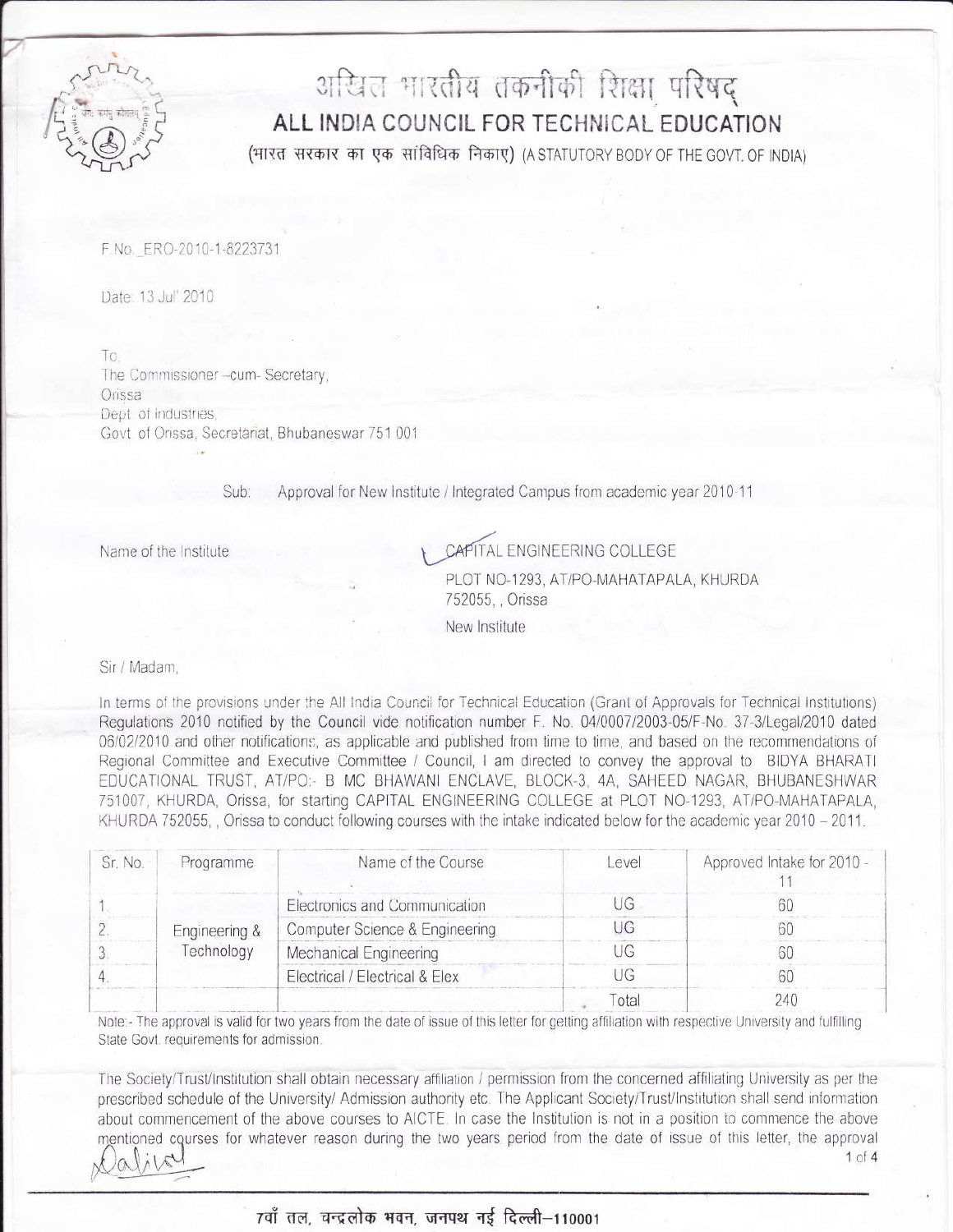becomes invalid and the application society/Trust/Institution shall make fresh application to AICTE for grant of approval as per the norms prevailing at such time.

Note: The mandatory disclosure in format as prescribed in Approval Process Handbook is required to be hosted on the lnstitute website as per directions in the AICTE website failing which, action would be initiated as per the rules and regulations of the AICTE

All lnstitutions shall fulfill the following general conditions:

 $\blacksquare$ <u>Dalinay</u>

- 1. The management shall provide adequate funds for development of land and for providing related infrastructural instructional and other facilities as per norms and standards laid down by the Council from time to time and for meeting recurring expenditure
- 2. The admission shall be made only after adequate infrastructure and all other facilities, including the availability recruitment of the required faculty are provided as per norms and guidelines of the AICTE.
- The admissions shall be made in accordance with the regulations notified by the Council from time to time. ?
- The curriculum of the course, the procedure for evaluation / assessment of students shall be in accordance with the A 4. norms prescribed by the AICTE and concerned affiliating university where ever applicable.
- The management of the Institution shall not close the Institution or the institution shall not discontinue any course(s) or start any new course(s) or alter intake capacity of seats without the prior approval of the Council. 5
- 6. No excess admission shall be made by the Institution over and above the approved intake under any circumstances. ln case any excess admission is reported to the Council, appropriate action as per the notified regulations shall be initiated against the lnstitution.
- 7. The institutions shall not have any collaborative arrangements with any Indian and / or Foreign Universities for conduct of technical courses other than those approved by AICTE without obtaining prior approval from AICTE. In case any violation is reported to the Ccuncil, appropriate action as per the notified regulations shall be initiated against the lnstitution.
- The lnstitution shall not conduct any course(s) in the field of technical education in the same premises / campus and 8 / or in the name of the lnstitution without prior permission / approval of AICTE. lf found so, appropriate action as per the notified regulations shall be initiated against the lnstitution.
- 9. The institution shall not conduct any non-technical course (s) in the same premises / campus under any circumstances. In case any violation is reported to the Council, appropriate action as per the notified regulations shall be initiated against the lnstitution. '
- 10. The institution shall operate only from the approved location, and that the institution shall not open any off campus study centers / extension centers directly or in collaboration with any other institution / university / organization for the purpose of imparting technical education without obtaining prior approval from the AICIE. lf found so, appropriate action as perthe notified regulations shall be initiated against the lnstitution.
- 11. The tuition and other fees shall be charged as prescribed by the Competent Authority within the overall criteria prescribed by the Council from time to time. No capitation fee shall be charged from the students / guardians of students in any form. If found so, appropriate action as per the notified regulations shall be initiated against the lnstitution.
- 12. The accounts of the lnstitution shall be audited annually by a certified Chartered Accountant and shall be open for inspection by the Council or any body or persons authorized by it.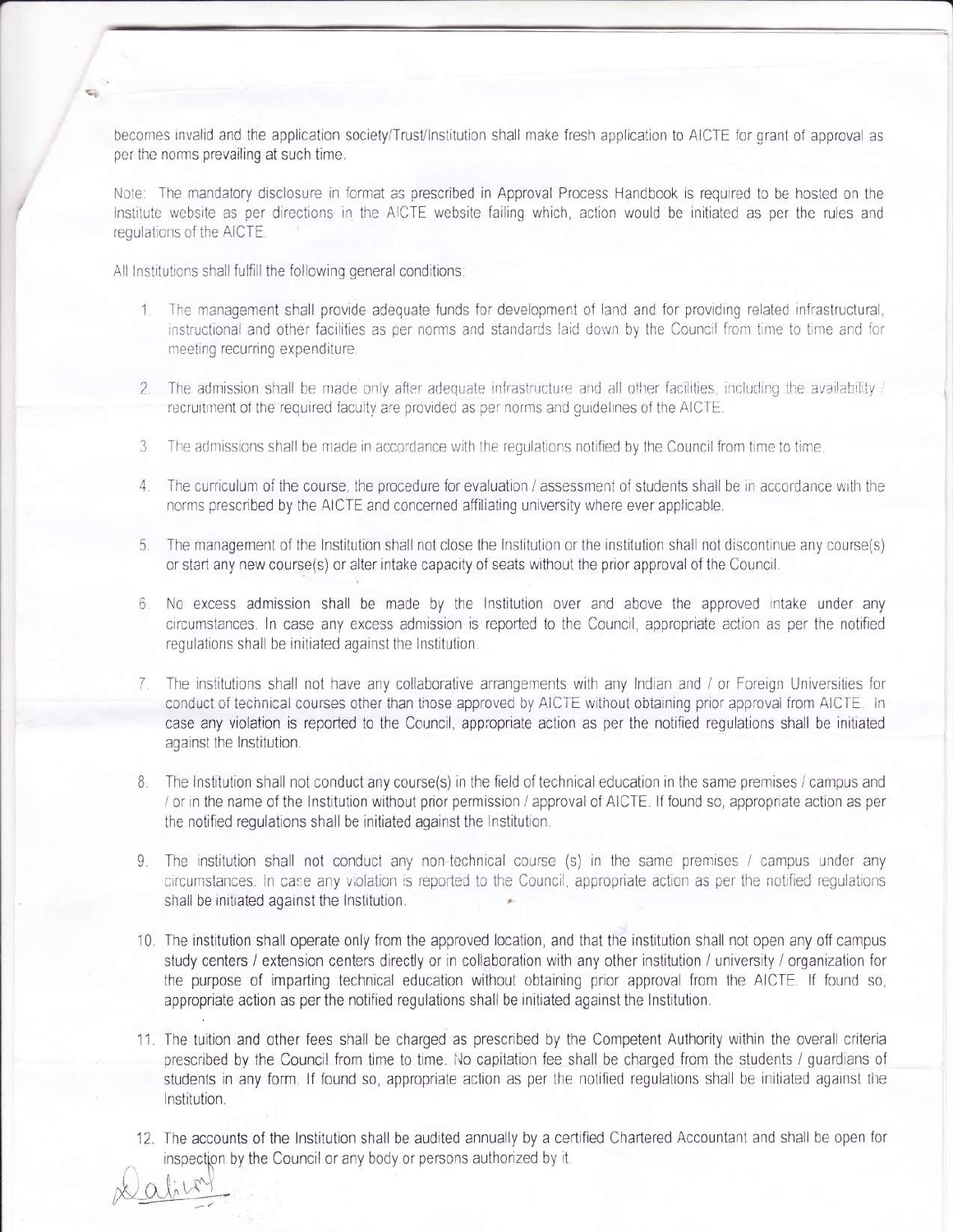- 13. The Director / Principal and the teaching and other staff shall be appointed in given time frame and selection shall be done according to procedures, qualifications and experience prescribed by the Council from time to time and pay scales are as per the norms prescribed by the Council from time to time.
- 14. The technical institution shall publish an information booklet before commencement of the academic year giving details regarding the institution and courses / programs being conducted and details of infrastructural facilities including faculty etc. in the form of mandatory disclosure. The information booklet may be made available to the stakeholders of the technical education. The mandatory disclosure information shall be put on the Institution Website. The information shall be revised every year with updated information about all aspects of the institution.
- 15. It shall be mandatory for the technical institution to maintain a Website providing the prescribed information. The Website information must be continuously updated as and when changes take place
- 16. If a technical Institution fails to disclose the information or suppress and / or misrepresent the information appropriate action as per the notified regulations shall be inrtiated against the lnstitution
- 17. All the laboratories, workshops etc. shall be equipped as per the syllabi of the concerned affiliating University and shall be in operational condition before making admissions.
- 18. A library shall be established with adequate number of titles, books, journals (both national & international), Esubscription, etc. as per AICTE norms.
- 19. A computer center with adequate number of terminals, printers etc. shall be established as per AICTE norms.
- 20 AICTE may carry out random inspections round the year for verifying the status of the lnstitutions to ensure maintenance of norms and standards.
- 21. AICTE may also conduct inspections with or without notifying the dates to verify specific complaints, to verify adherence to AICTE norms & standards, and to verify any mis-representation, violation of norms & standards, malpractices etc.
- <sup>22</sup> The lnstitution by virtue of the approval given by Council shall not automatically become claimant to any grant-in-aid from the Central or State Government.
- 23. In the event of a student / candidate withdrawing before the starting of the course, the wait listed candidates should be given admission against the vacant seat. The entire fee collected from the student, after a deduction of the processing fee of not more than Rs. 1000/- (Rupees one thousand only) shall be refunded and returned by the lnstitution / University to the student / candidate withdrawing from the program lt would not be permissible for" Institutions and Universities to retain the School / Institution Leaving Certificates in original to force retention of admitted students (See Public Notice AICTE/ DPG/ 03(01)/2008)
- The lnstitute shall take appropriate measures for prevention of ragging in any form, in the light of directions of 24 Hon'ble Supreme Court of lndia in Writ Petition No. 656/1998. lncase of failure to prevent the instances of ragging by the lnstitutions, the Council shall take appropriate action as per the notified regulations.
- 25. The institution shall provide barrier free environment and toilets for physically challenged persons.

A  $\left| \cdot \right|$ aliloy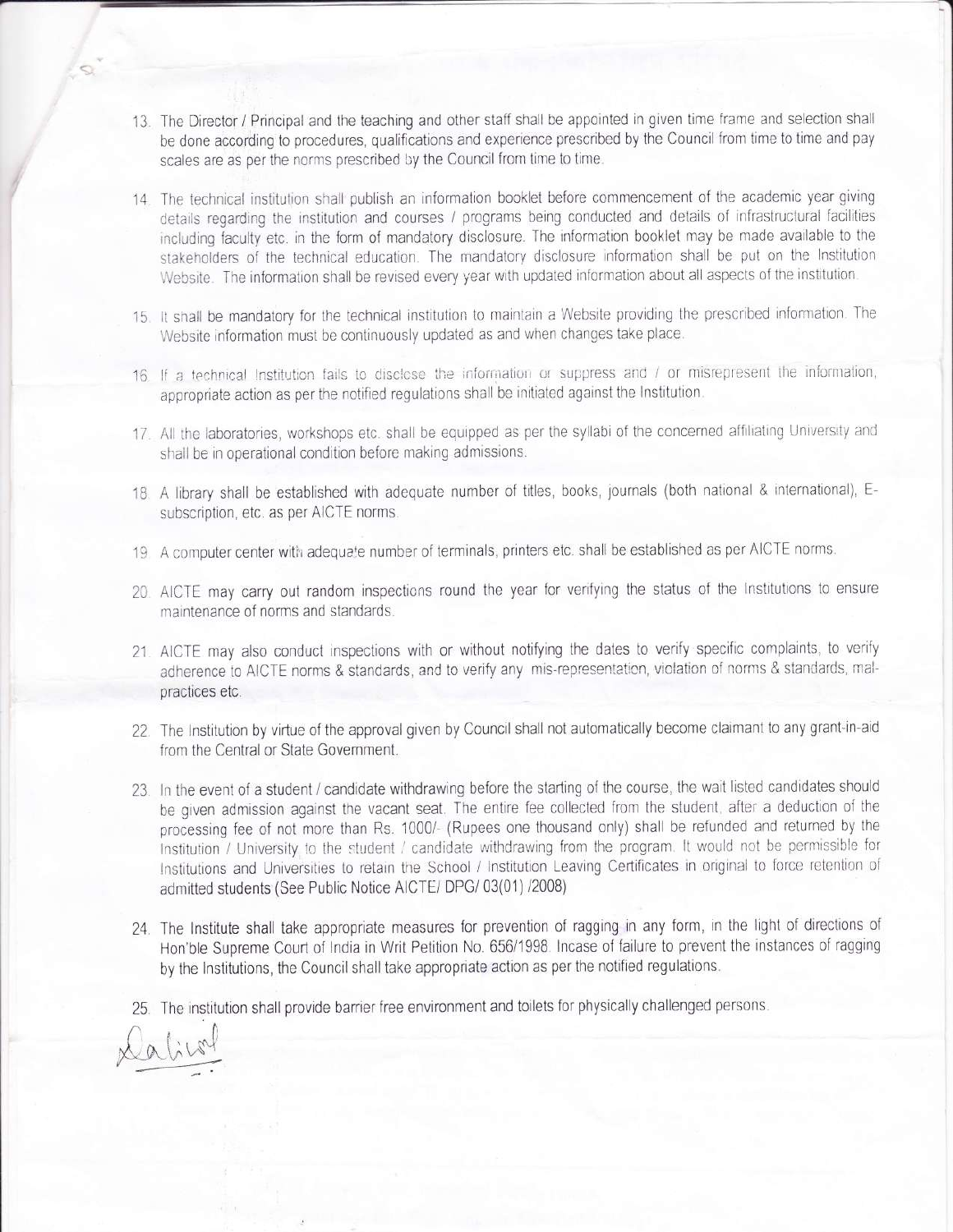

7th Floor, Chandralok Building, Janpath, New Delhi- 110 001 PHONE: 23724151/52/53/54/55/56/57 FAX: 011-23724183 [www.aicte-India.org](http://www.aicte-India.org)

F.No. Eastern/1-447938933/2011/EOA Date: 01-09-2011

To, The Commissioner cum Secretary, Deptt. Of Higher & Technical Education, Govt. of Orissa, Orisas Sectt. Bhubaneshwar-751001

- Sub: Extension of approval for the academic year 2011-12.
- Ref : Application of the Institution for Extension of Approval for the Year 2011-12

#### Sir/Madam,

In terms of the Regulations notified by the Council vide F.No. 37-3/Legal/2011 dated 10/12/2010 and norms, standards, procedures and conditions prescribed by the Council from time to time, I am directed to convey the extension of approval of the Council to

| <b>Regional Office</b>       | Eastern                                          | Application Id        | 1-447938933                                                                                                   |
|------------------------------|--------------------------------------------------|-----------------------|---------------------------------------------------------------------------------------------------------------|
|                              |                                                  | Permanent Id          | 1-8223731                                                                                                     |
| Name of the Institute        | CAPITAL ENGINEERING<br>COLLEGE                   | Institute Address     | <b>PLOT NO-1293</b><br>AT/PO-MAHATAPALA<br>DIST-<br>KHORDHA, KHORDHA, KHORDHA, Orissa, 752055                 |
| Name of the<br>Society/Trust | <b>BIDYA BHARATI</b><br><b>EDUCATIONAL TRUST</b> | Society/Trust Address | AT/PO- BMC ENCLAVE, BLOCK-3, 4A, SAHID<br>NAGAR, BHUBANESWAR, BHUBANESWAR, KHORD<br><b>HA, Orissa, 751007</b> |
| <b>Institute Type</b>        | Unaided - Private                                |                       |                                                                                                               |

to conduct following courses with the intake indicated below for the academic year 2011-12

| Application Id: 1-447938933<br>Program                            | Shift     | Level                                          | Course                                                                                   | Full/Part Time             | Affiliating<br>Body                                                              | Intake<br>2010-11 | Intake Approved for<br>11-12 | <b>NRI</b> | <b>PIO</b> | Foreign Collaboration |
|-------------------------------------------------------------------|-----------|------------------------------------------------|------------------------------------------------------------------------------------------|----------------------------|----------------------------------------------------------------------------------|-------------------|------------------------------|------------|------------|-----------------------|
|                                                                   |           |                                                |                                                                                          |                            |                                                                                  |                   |                              |            |            |                       |
| <b>ENGINEER</b><br>ING AND<br><b>TECHNOL</b><br><b>OGY</b>        | 1st Shift | <b>UNDE</b><br>R<br>GRAD<br><b>UATE</b>        | <b>COMPUTER</b><br><b>SCEINCE &amp;</b><br><b>ENGINEERIN</b><br>G                        | <b>FULL</b><br><b>TIME</b> | <b>Biju Patnaik</b><br>University<br>of<br>Technology,<br><b>Bhubanesw</b><br>ar | 60                | 60                           | <b>No</b>  | <b>No</b>  | $\overline{N}$        |
|                                                                   |           |                                                |                                                                                          |                            |                                                                                  |                   |                              |            |            |                       |
| <b>ENGINEER</b><br><b>ING AND</b><br><b>TECHNOL</b><br><b>OGY</b> | 1st Shift | <b>UNDE</b><br>R<br><b>GRAD</b><br><b>UATE</b> | <b>ELECTRICAL</b><br><b>ENGINEERIN</b><br>G                                              | <b>FULL</b><br><b>TIME</b> | Biju Patnaik<br>University<br>of<br>Technology,<br><b>Bhubanesw</b><br>ar        | 60                | 60                           | <b>No</b>  | <b>No</b>  | <b>No</b>             |
| <b>ENGINEER</b><br><b>ING AND</b><br><b>TECHNOL</b><br><b>OGY</b> | 1st Shift | <b>UNDE</b><br>R<br><b>GRAD</b><br><b>UATE</b> | <b>ELECTRONIC</b><br>S AND<br><b>COMMUNICA</b><br><b>TIONS</b><br><b>ENGINEERIN</b><br>G | <b>FULL</b><br><b>TIME</b> | Biju Patnaik<br>University<br>of<br>Technology,<br><b>Bhubanesw</b><br>ar        | 60                | 60                           | No         | <b>No</b>  | <b>No</b>             |
| Application Number: 1-447938933                                   |           |                                                |                                                                                          |                            |                                                                                  |                   |                              |            |            | Page 1 of 3           |
|                                                                   |           |                                                |                                                                                          |                            |                                                                                  |                   |                              |            |            |                       |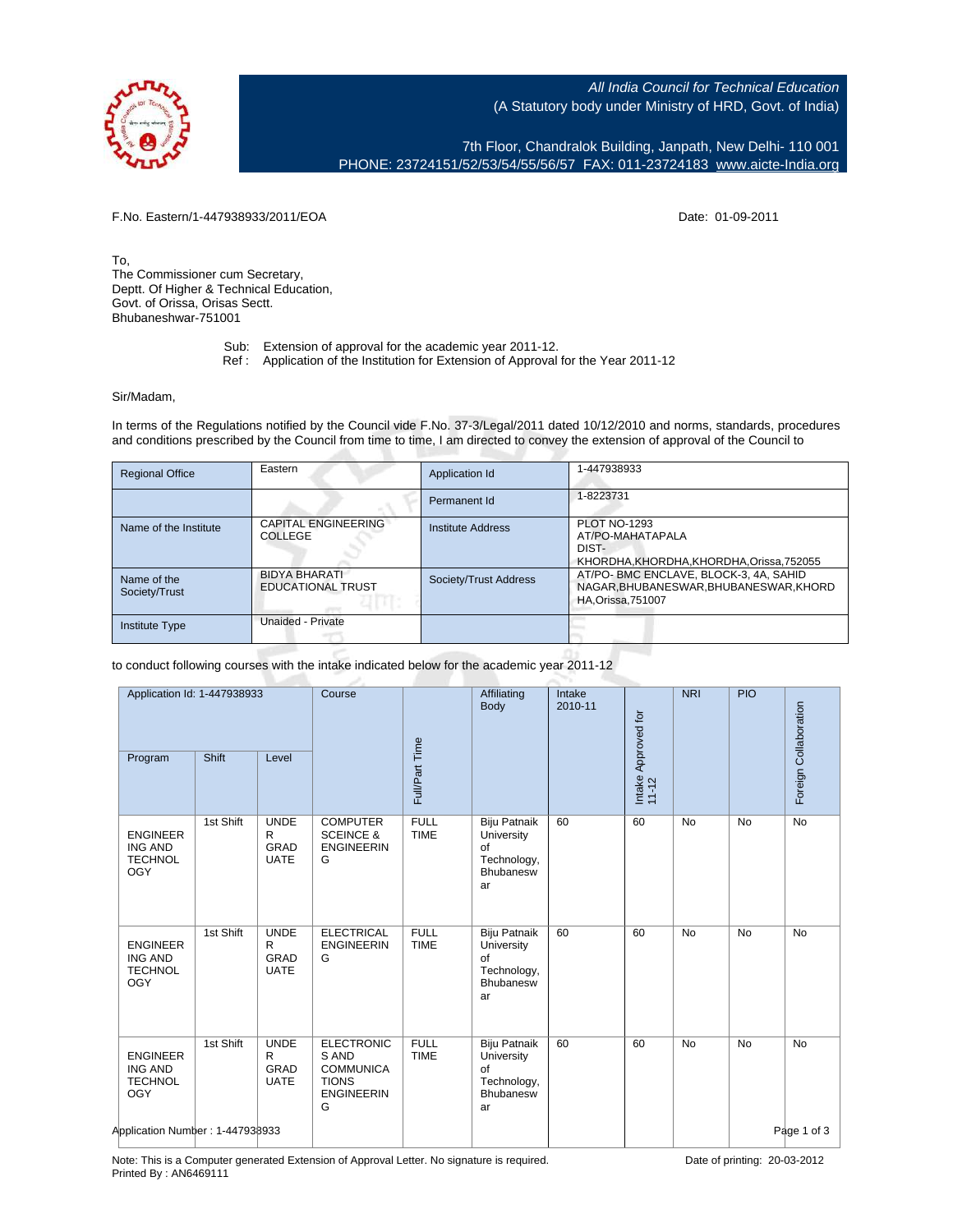

7th Floor, Chandralok Building, Janpath, New Delhi- 110 001 PHONE: 23724151/52/53/54/55/56/57 FAX: 011-23724183 [www.aicte-India.org](http://www.aicte-India.org)

| Application Id: 1-447938933                                       |           | Course                                                    |                                                                                     | Affiliating<br>Body        | Intake<br>2010-11                                                                |                                | <b>NRI</b>                   | <b>PIO</b> |           |                       |
|-------------------------------------------------------------------|-----------|-----------------------------------------------------------|-------------------------------------------------------------------------------------|----------------------------|----------------------------------------------------------------------------------|--------------------------------|------------------------------|------------|-----------|-----------------------|
| Program                                                           | Shift     | Level                                                     |                                                                                     | Full/Part Time             |                                                                                  |                                | Intake Approved for<br>11-12 |            |           | Foreign Collaboration |
| <b>ENGINEER</b><br><b>ING AND</b><br><b>TECHNOL</b><br><b>OGY</b> | 1st Shift | <b>UNDE</b><br>R<br><b>GRAD</b><br><b>UATE</b>            | <b>MECHANICAL</b><br><b>ENGINEERIN</b><br>G                                         | <b>FULL</b><br><b>TIME</b> | Biju Patnaik<br>University<br>of<br>Technology,<br>Bhubanesw<br>ar               | 60                             | 60                           | <b>No</b>  | <b>No</b> | <b>No</b>             |
| <b>ENGINEER</b><br><b>ING AND</b><br><b>TECHNOL</b><br><b>OGY</b> | 1st Shift | <b>UNDE</b><br>R<br><b>GRAD</b><br><b>UATE</b>            | <b>ELECTRICAL</b><br><b>AND</b><br><b>ELECTRONIC</b><br>S<br><b>ENGINEERIN</b><br>G | <b>FULL</b><br><b>TIME</b> | <b>Biju Patnaik</b><br>University<br>of<br>Technology,<br><b>Bhubanesw</b><br>ar | $\mathbf{0}$                   | 60                           | <b>No</b>  | <b>No</b> | <b>No</b>             |
| <b>ENGINEER</b><br><b>ING AND</b><br><b>TECHNOL</b><br><b>OGY</b> | 1st Shift | <b>UNDE</b><br>$\mathsf{R}$<br><b>GRAD</b><br><b>UATE</b> | <b>FIRST</b><br>YEAR/OTHER<br>ത                                                     | <b>FULL</b><br><b>TIME</b> | Biju Patnaik<br>University<br>of<br>Technology,<br><b>Bhubanesw</b><br>ar        | $\overline{0}$<br>W<br>Ö.<br>Ċ | 60                           | <b>No</b>  | <b>No</b> | <b>No</b>             |

The above mentioned approval is subject to the condition that CAPITAL ENGINEERING COLLEGE shall follow and adhere to the Regulations, guidelines and directions issued by AICTE from time to time and the undertaking / affidavit given by the institution along with the application submitted by the institution on portal.

In case of any differences in content in this Computer generated Extension of Approval Letter, the content/information as approved by the Executive Council / General Council as available on the record of AICTE shall be final and binding.

Strict compliance of Anti-Ragging Regulation:- Approval is subject to strict compliance of provisions made in AICTE Regulation notified vide F. No. 37-3/Legal/AICTE/2009 dated July 1, 2009 for Prevention and Prohibition of Ragging in Technical Institutions. In case Institution fails to take adequate steps to Prevent Ragging or fails to act in accordance with AICTE Regulation or fails to punish perpetrators or incidents of Ragging, it will be liable to take any action as defined under clause 9(4) of the said Regulation.

**(Dr. K P Isaac)**

Member Secretary, AICTE

Copy to:

**1. The Regional Officer,** All India Council for Technical Education College of Leather Technology Campus Block LB, Sector III, Salt Lake City Kolkata - 700 098, West Bengal

Application Number: 1-447938933 Page 2 of 3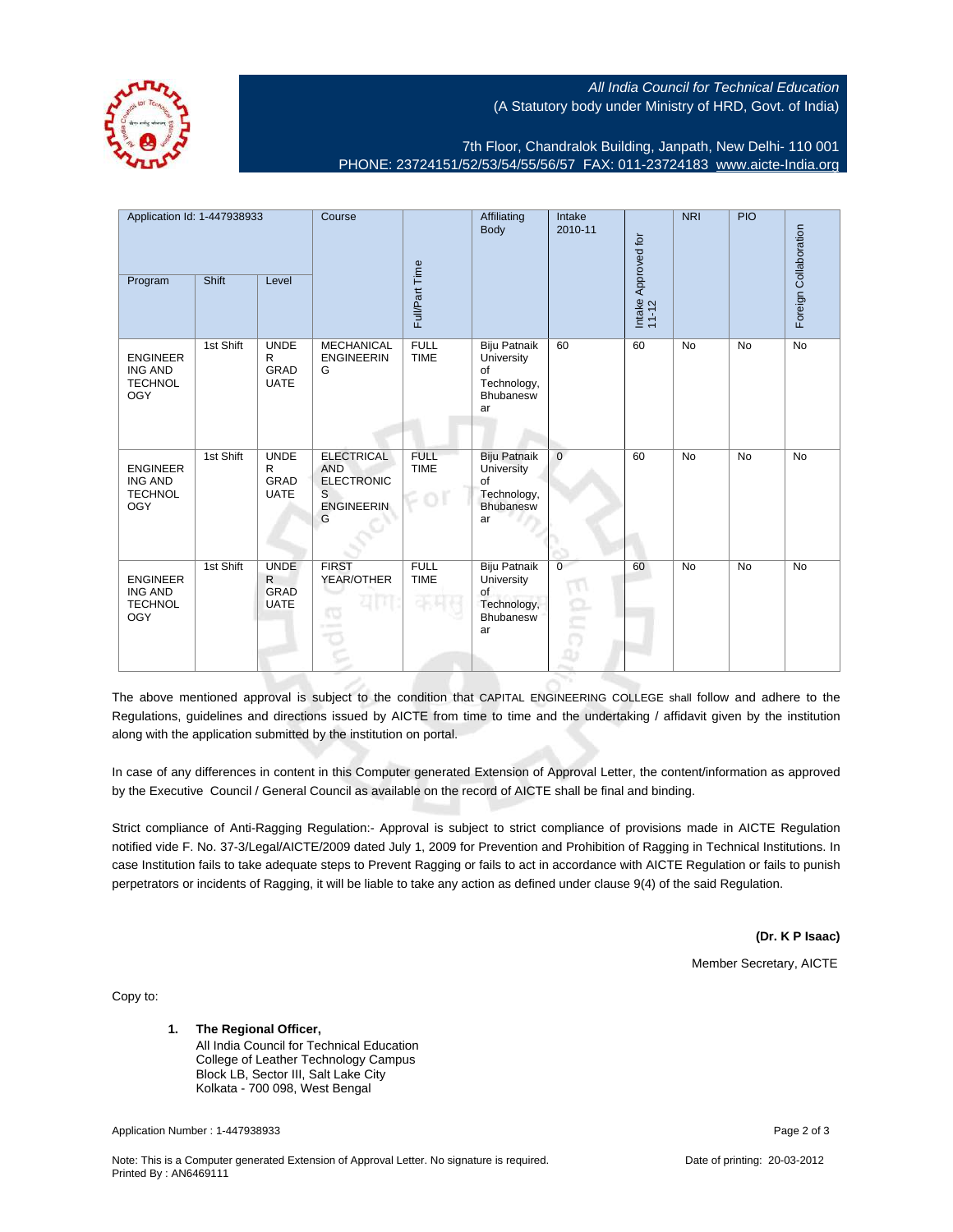

7th Floor, Chandralok Building, Janpath, New Delhi- 110 001 PHONE: 23724151/52/53/54/55/56/57 FAX: 011-23724183 [www.aicte-India.org](http://www.aicte-India.org)

- **2. The Director Of Technical Education,** Orissa
- **3. The Registrar,** Biju Patnaik University of Technology,Bhubaneswar
- **4. The Principal / Director,** CAPITAL ENGINEERING COLLEGE PLOT NO-1293 AT/PO-MAHATAPALA DIST- KHORDHA, KHORDHA,KHORDHA, Orissa,752055
- **5. The Secretary / Chairman,** BIDYA BHARATI EDUCATIONAL TRUST AT/PO- BMC ENCLAVE, BLOCK-3, 4A, SAHID NAGAR,BHUBANESWAR, BHUBANESWAR,KHORDHA, Orissa,751007
- **6. Guard File(AICTE)**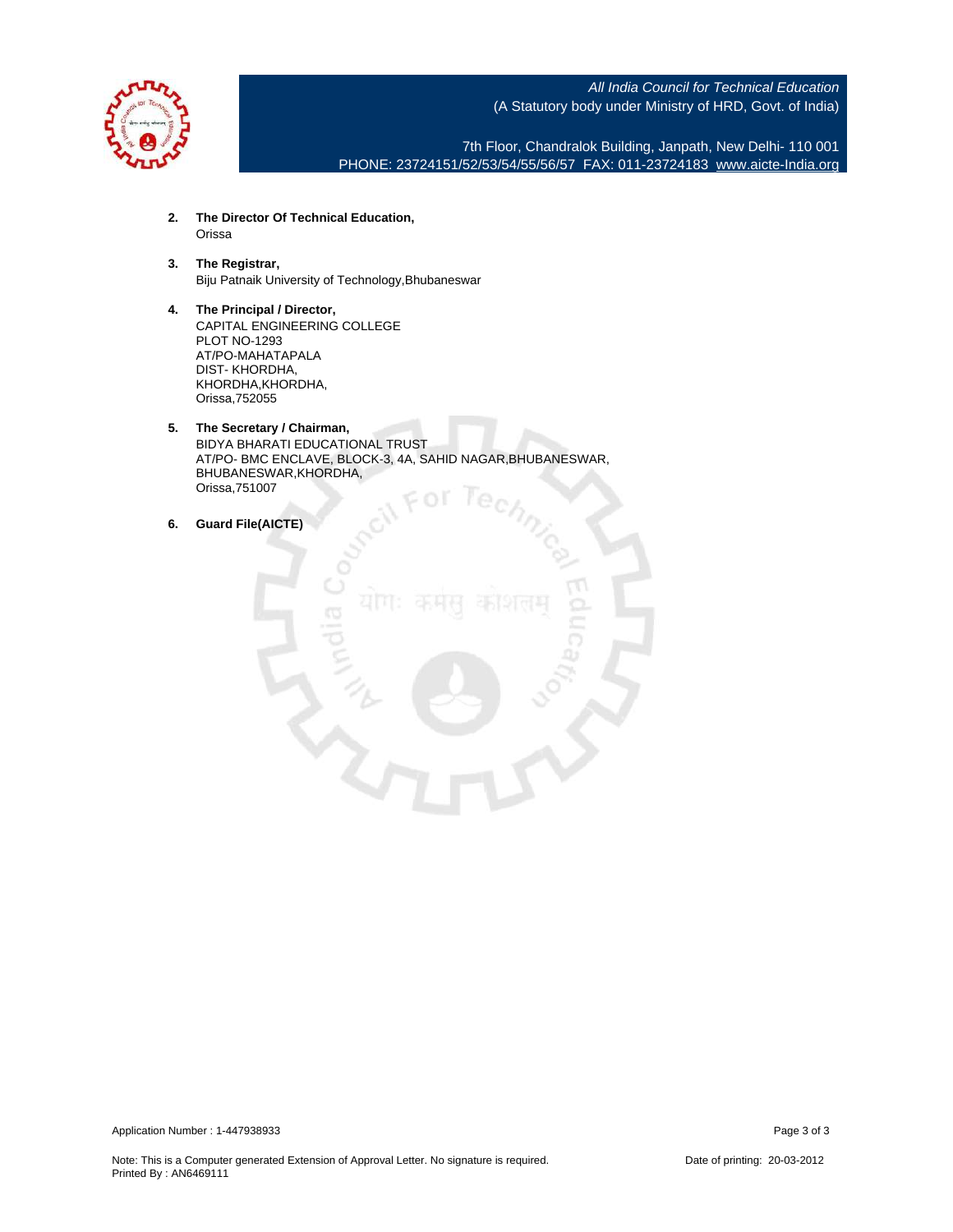

7th Floor, Chandralok Building, Janpath, New Delhi- 110 001 PHONE: 23724151/52/53/54/55/56/57 FAX: 011-23724183 [www.aicte-India.org](http://www.aicte-India.org)

F.No. Eastern/1-735902963/2012/EOA Date: 10 May 2012

To, The Commissioner cum Secretary, Deptt. Of Higher & Technical Education, Govt. of Orissa, Orisas Sectt. Bhubaneshwar-751001

Sub: Extension of approval for the academic year 2012-13

Ref: Application of the Institution for Extension of approval for the academic year 2012-13

Sir/Madam,

In terms of the provisions under the All India Council for Technical Education (Grant of Approvals for Technical Institutions) Regulations 2010 notified by the Council vide notification number F-No.37-3/Legal/2010 dated 10/12/2010 and amendment vide notification number F-No.37-3/Legal/2011 dated 30/09/2011 and norms standards, procedures and conditions prescribed by the Council from time to time, I am directed to convey the approval to

| <b>Regional Office</b>       | Eastern                                          | Application Id        | 1-735902963                                                                                                 |
|------------------------------|--------------------------------------------------|-----------------------|-------------------------------------------------------------------------------------------------------------|
|                              |                                                  | Permanent Id          | 1-8223731                                                                                                   |
| Name of the Institute        | <b>CAPITAL ENGINEERING</b><br>COLLEGE            | Institute Address     | <b>PLOT NO-1293</b><br>AT/PO-MAHATAPALA<br>DIST-KHORDHA, KHORDHA, KHORDHA, Orissa,<br>752055                |
| Name of the<br>Society/Trust | <b>BIDYA BHARATI</b><br><b>EDUCATIONAL TRUST</b> | Society/Trust Address | AT/PO- BMC ENCLAVE, BLOCK-3, 4A, SAHID<br>NAGAR, BHUBANESWAR, BHUBANESWAR, KHORD<br><b>HA.Orissa.751007</b> |
| <b>Institute Type</b>        | Unaided - Private                                |                       |                                                                                                             |

| Opted for change from<br>Women to Co-ed                  | No | Opted for change of<br>name | No             | Opted for change of<br>site | No             |
|----------------------------------------------------------|----|-----------------------------|----------------|-----------------------------|----------------|
| Not Applicable<br>Change from Women to<br>Co-ed approved |    | Change of name<br>Approved  | Not Applicable | Change of site<br>Approved  | Not Applicable |
|                                                          |    |                             |                |                             |                |

to conduct following courses with the intake indicated below for the academic year 2012-13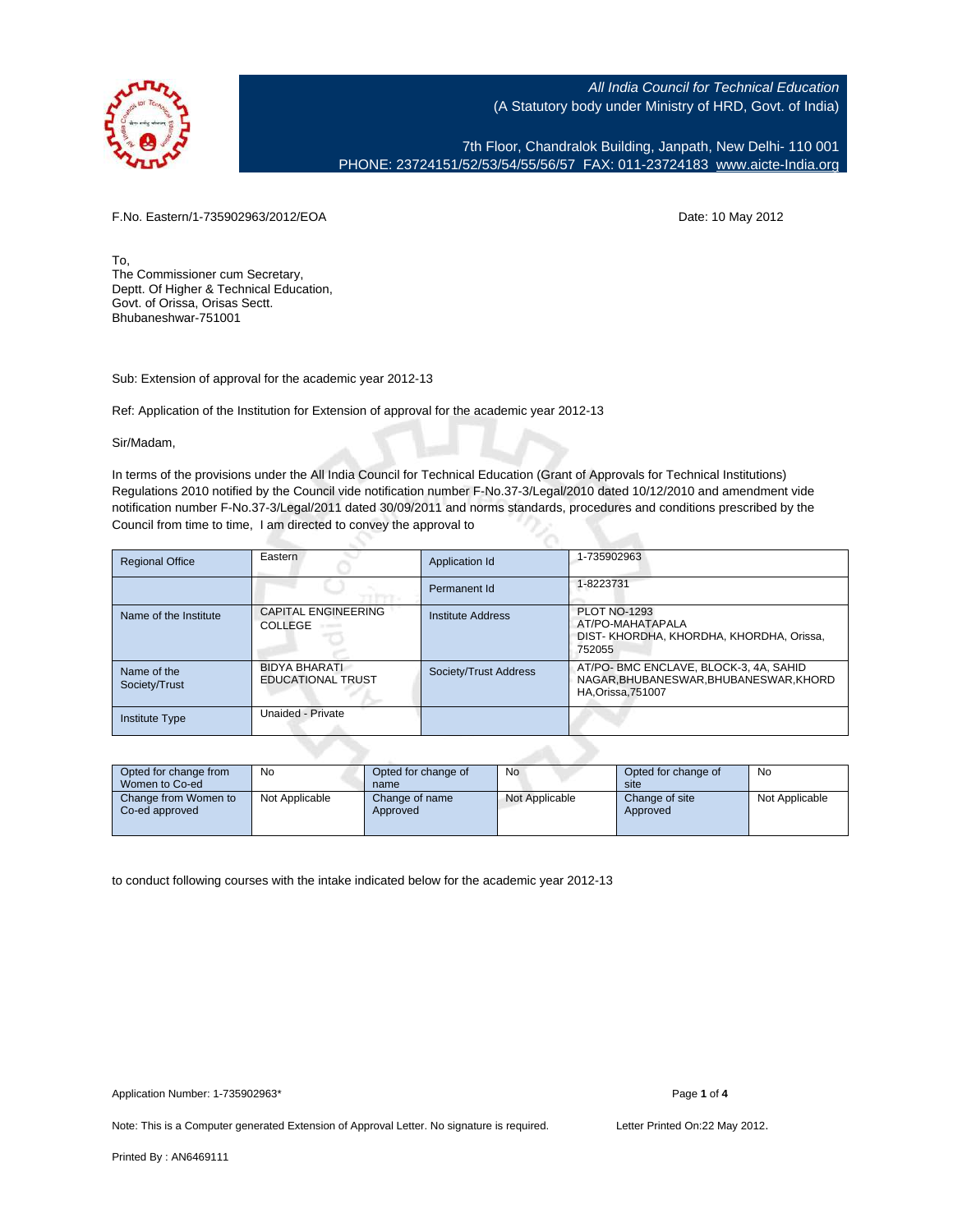

7th Floor, Chandralok Building, Janpath, New Delhi- 110 001 PHONE: 23724151/52/53/54/55/56/57 FAX: 011-23724183 [www.aicte-India.org](http://www.aicte-India.org)

| Application Id: 1-<br>735902963                                             |                  | Cour<br>se                                                 |                                                                                                                                                            | Affiliating<br><b>Body</b>             |                                                                              |                |                              |                         | Foreign Collaboration |           |
|-----------------------------------------------------------------------------|------------------|------------------------------------------------------------|------------------------------------------------------------------------------------------------------------------------------------------------------------|----------------------------------------|------------------------------------------------------------------------------|----------------|------------------------------|-------------------------|-----------------------|-----------|
| Program                                                                     | Shi<br>ft        | Lev<br>el                                                  |                                                                                                                                                            | Full/Part Time                         |                                                                              | Intake 2011-12 | Intake Approved for<br>12-13 | $\overline{\mathbf{g}}$ | <b>PIO</b>            |           |
| <b>ENGINE</b><br><b>ERING</b><br><b>AND</b><br><b>TECHNO</b><br>LOGY        | 1st<br>Shi<br>ft | <b>UN</b><br>DE<br>R<br>GR<br>AD<br><b>UA</b><br>TE        | COM<br><b>PUT</b><br>ER<br><b>SCEI</b><br><b>NCE</b><br>&<br><b>ENG</b><br><b>INEE</b><br><b>RIN</b><br>G                                                  | <b>FULL TIME</b>                       | Biju<br>Patnaik<br>University<br>of<br>Technology<br>Bhubanes<br>war         | 60             | 60                           | No                      | No                    | No        |
| <b>ENGINE</b><br><b>ERING</b><br><b>AND</b><br><b>TECHNO</b><br><b>LOGY</b> | 1st<br>Shi<br>ft | <b>UN</b><br>DE<br>R<br>GR<br>AD<br>UA<br><b>TE</b>        | <b>ELE</b><br><b>CTRI</b><br>CAL<br><b>ENG</b><br><b>INEE</b><br><b>RIN</b><br>G                                                                           | <b>FULL TIME</b>                       | Biju<br>Patnaik<br>University<br>of<br>Technology<br>,Bhubanes<br>war        | 60             | 60                           | No                      | No                    | No        |
| <b>ENGINE</b><br><b>ERING</b><br><b>AND</b><br><b>TECHNO</b><br>LOGY        | 1st<br>Shi<br>ft | <b>UN</b><br>DE<br>R<br>GR<br>AD<br>UA<br><b>TE</b>        | <b>ELE</b><br><b>CTR</b><br>ONI<br><b>CS</b><br>AND<br>COM<br><b>MUN</b><br><b>ICAT</b><br><b>ION</b><br>S<br><b>ENG</b><br><b>INEE</b><br><b>RIN</b><br>G | <b>FULL TIME</b><br>याग<br>ಣ<br>TON VI | Biju<br>Patnaik<br>University<br>of<br>Technology<br>,Bhubanes<br>war        | 60             | 60                           | <b>No</b>               | <b>No</b>             | <b>No</b> |
| <b>ENGINE</b><br><b>ERING</b><br><b>AND</b><br><b>TECHNO</b><br>LOGY        | 1st<br>Shi<br>ft | <b>UN</b><br>DE<br>R<br>GR<br>AD<br>UA<br><b>TE</b>        | <b>MEC</b><br><b>HANI</b><br>CAL<br><b>ENG</b><br><b>INEE</b><br><b>RIN</b><br>G                                                                           | <b>FULL TIME</b>                       | Biju<br>Patnaik<br><b>University</b><br>of<br>Technology<br>,Bhubanes<br>war | 60             | 60                           | No                      | No                    | <b>No</b> |
| <b>ENGINE</b><br><b>ERING</b><br><b>AND</b><br><b>TECHNO</b><br>LOGY        | 1st<br>Shi<br>ft | <b>UN</b><br><b>DE</b><br>R<br>GR<br><b>AD</b><br>UA<br>TE | <b>ELE</b><br><b>CTRI</b><br>CAL<br><b>AND</b><br>ELE<br><b>CTR</b><br>ONI<br><b>CS</b><br><b>ENG</b><br><b>INEE</b><br><b>RIN</b><br>G                    | <b>FULL TIME</b>                       | Biju<br>Patnaik<br>University<br>of<br>Technology<br>,Bhubanes<br>war        | 60             | 60                           | No                      | No                    | No        |

Application Number: 1-735902963\* Page **2** of **4**

Note: This is a Computer generated Extension of Approval Letter. No signature is required. Letter Printed On:22 May 2012.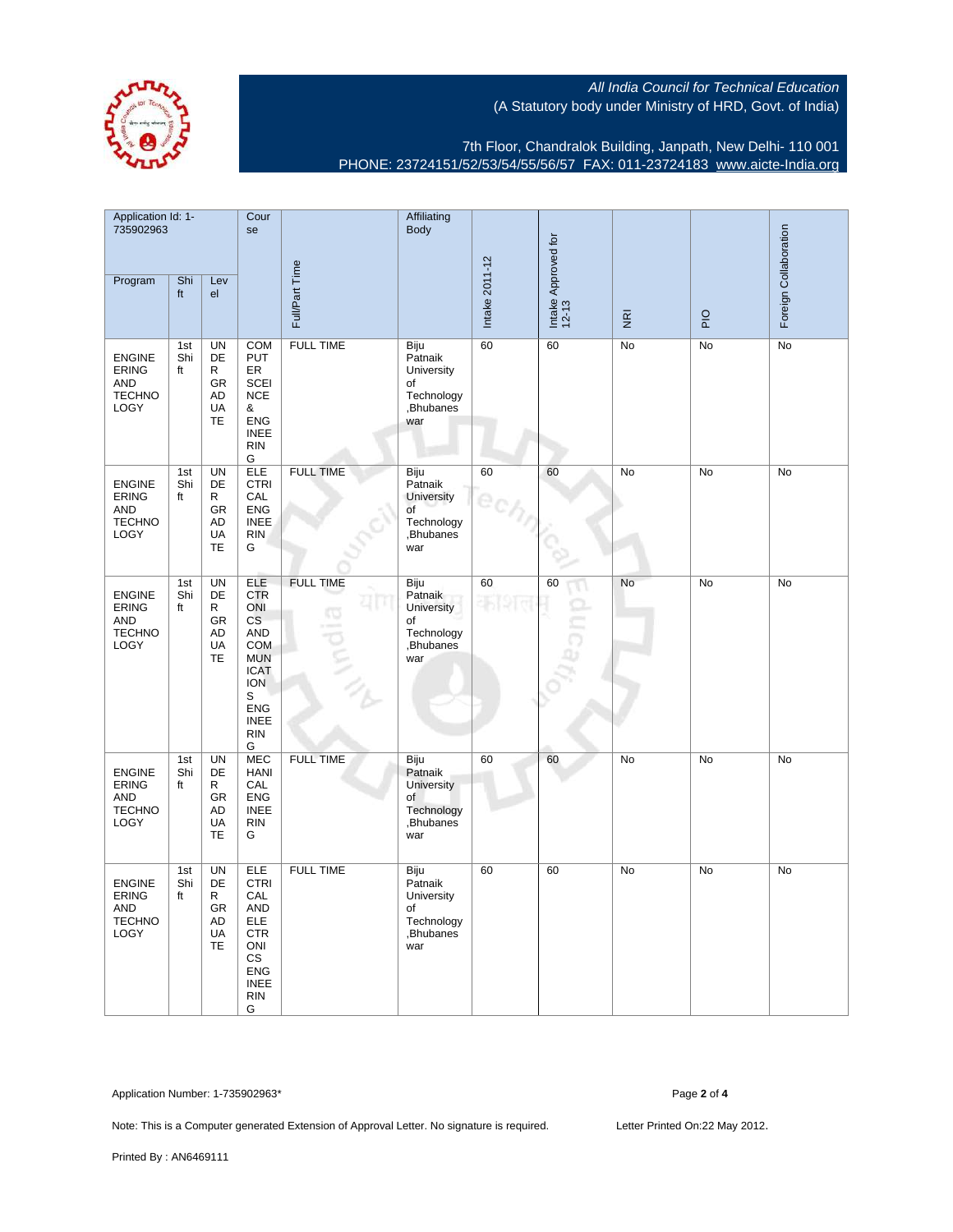

7th Floor, Chandralok Building, Janpath, New Delhi- 110 001 PHONE: 23724151/52/53/54/55/56/57 FAX: 011-23724183 [www.aicte-India.org](http://www.aicte-India.org)

| Application Id: 1-<br>735902963<br>Program                    | Shi<br>ft        | Lev<br>el                                    | Cour<br>se                                           | Time<br>Full/Part | Affiliating<br>Body                                                   | $2011 - 12$<br>Intake | , p<br>Approved<br>Intake<br>12-13 | $\overline{g}$ | PIO | Foreign Collaboration |
|---------------------------------------------------------------|------------------|----------------------------------------------|------------------------------------------------------|-------------------|-----------------------------------------------------------------------|-----------------------|------------------------------------|----------------|-----|-----------------------|
| <b>ENGINE</b><br><b>ERING</b><br>AND<br><b>TECHNO</b><br>LOGY | 1st<br>Shi<br>ft | UN<br>DE<br>R<br>GR<br>AD<br><b>UA</b><br>TE | <b>FIRS</b><br>т<br><b>YEA</b><br>R/OT<br><b>HER</b> | <b>FULL TIME</b>  | Biju<br>Patnaik<br>University<br>of<br>Technology<br>,Bhubanes<br>war | 60                    | 60                                 | No             | No  | No                    |

The above mentioned approval is subject to the condition that CAPITAL ENGINEERING COLLEGE shall follow and adhere to the Regulations, guidelines and directions issued by AICTE from time to time and the undertaking / affidavit given by the institution along with the application submitted by the institution on portal.

In case of any differences in content in this Computer generated Extension of Approval Letter, the content/information as approved by the Executive Council / General Council as available on the record of AICTE shall be final and binding.

Strict compliance of Anti-Ragging Regulation:- Approval is subject to strict compliance of provisions made in AICTE Regulation notified vide F. No. 37-3/Legal/AICTE/2009 dated July 1, 2009 for Prevention and Prohibition of Ragging in Technical Institutions. In case Institution fails to take adequate steps to Prevent Ragging or fails to act in accordance with AICTE Regulation or fails to punish perpetrators or incidents of Ragging, it will be liable to take any action as defined under clause 9(4) of the said Regulation.

**(Dr. K P Isaac)**

Member Secretary, AICTE

Copy to:

- **1. The Regional Officer,** All India Council for Technical Education College of Leather Technology Campus Block LB, Sector III, Salt Lake City Kolkata - 700 098, West Bengal
- **2. The Director Of Technical Education,** Orissa
- **3. The Registrar,** Biju Patnaik University of Technology,Bhubaneswar
- **4. The Principal / Director,** CAPITAL ENGINEERING COLLEGE PLOT NO-1293 AT/PO-MAHATAPALA DIST- KHORDHA,

Application Number: 1-735902963\* Page **3** of **4**

Note: This is a Computer generated Extension of Approval Letter. No signature is required. Letter Printed On:22 May 2012.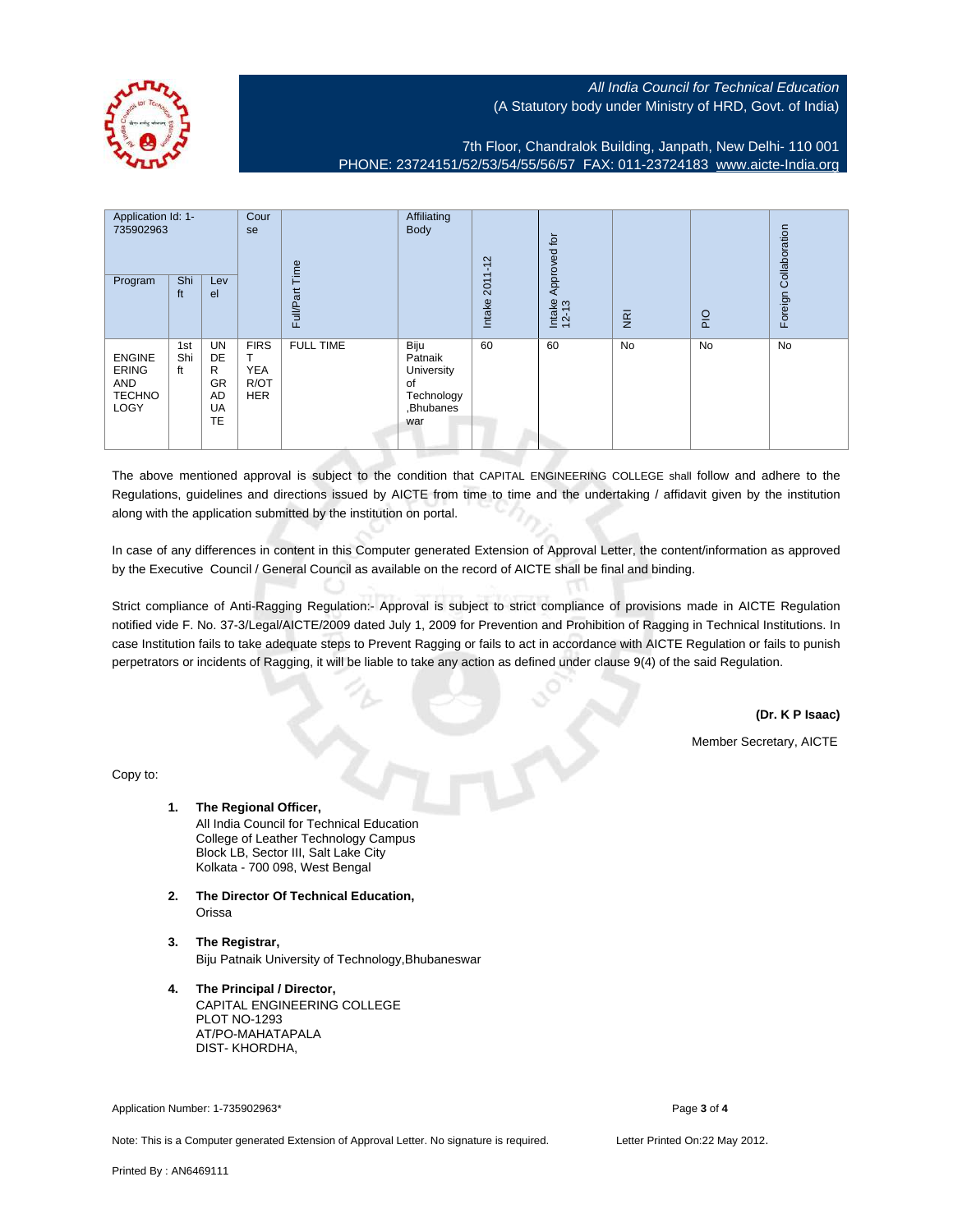

7th Floor, Chandralok Building, Janpath, New Delhi- 110 001 PHONE: 23724151/52/53/54/55/56/57 FAX: 011-23724183 [www.aicte-India.org](http://www.aicte-India.org)

KHORDHA,KHORDHA, Orissa,752055

- **5. The Secretary / Chairman,** BIDYA BHARATI EDUCATIONAL TRUST AT/PO- BMC ENCLAVE, BLOCK-3, 4A, SAHID NAGAR,BHUBANESWAR, BHUBANESWAR,KHORDHA, Orissa,751007
- **6. Guard File(AICTE)**



Application Number: 1-735902963\* Page **4** of **4**

Note: This is a Computer generated Extension of Approval Letter. No signature is required. Letter Printed On:22 May 2012.

Printed By : AN6469111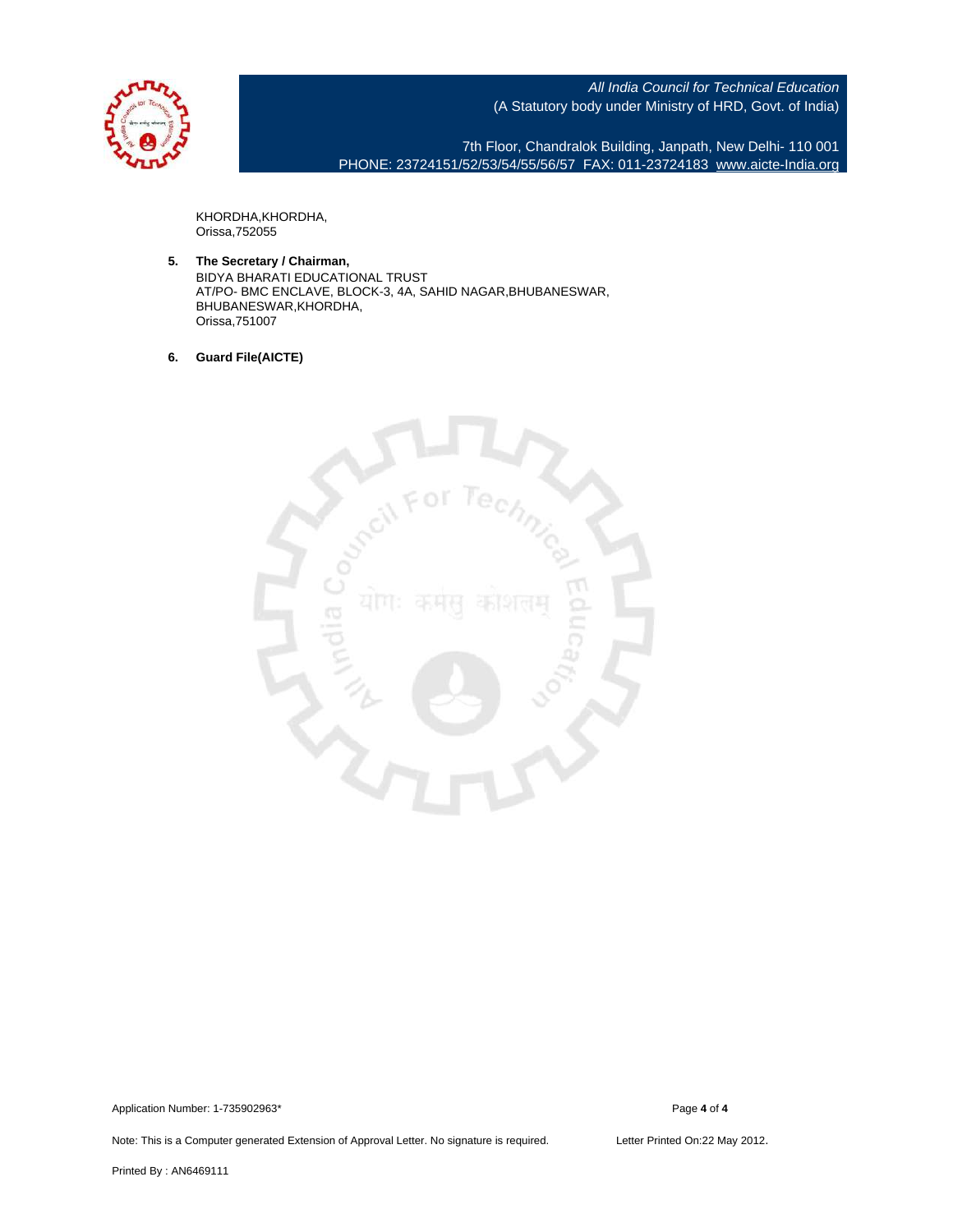

7th Floor, Chandralok Building, Janpath, New Delhi- 110 001 PHONE: 23724151/52/53/54/55/56/57 FAX: 011-23724183 [www.aicte-India.org](http://www.aicte-India.org)

F.No. Eastern/1-1497683972/2013/EOA Date: 19-Mar-2013

To, The Commissioner cum Secretary, Deptt. Of Higher & Technical Education, Govt. of Orissa, Orisas Sectt. Bhubaneshwar-751001

Sub: Extension of approval for the academic year 2013-14

Ref: Application of the Institution for Extension of approval for the academic year 2013-14

Sir/Madam,

In terms of the provisions under the All India Council for Technical Education (Grant of Approvals for Technical Institutions) Regulations 2012 notified by the Council vide notification number F-No.37-3/Legal/2012 dated 27/09/2012 and norms standards, procedures and conditions prescribed by the Council from time to time, I am directed to convey the approval to

アン

| <b>Regional Office</b>       | Eastern                                          | Application Id           | 1-1497683972                                                                                               |
|------------------------------|--------------------------------------------------|--------------------------|------------------------------------------------------------------------------------------------------------|
|                              |                                                  | Permanent Id             | 1-8223731                                                                                                  |
| Name of the Institute        | <b>CAPITAL ENGINEERING</b><br><b>COLLEGE</b>     | <b>Institute Address</b> | <b>PLOT NO-1293</b><br>AT/PO-MAHATAPALA<br>DIST- KHORDHA, KHORDHA, KHORDHA, Orissa,<br>752055              |
| Name of the<br>Society/Trust | <b>BIDYA BHARATI</b><br><b>EDUCATIONAL TRUST</b> | Society/Trust Address    | AT/PO- BMC ENCLAVE, BLOCK-3, 4A, SAHID<br>NAGAR.BHUBANESWAR.BHUBANESWAR.KHORD<br><b>HA, Orissa, 751007</b> |
| <b>Institute Type</b>        | Unaided - Private                                |                          |                                                                                                            |
|                              |                                                  |                          |                                                                                                            |

| Opted for change from<br>Women to Co-ed | No             | Opted for change of<br>name | <b>No</b>      | Opted for change of<br>site | No             |
|-----------------------------------------|----------------|-----------------------------|----------------|-----------------------------|----------------|
| Change from Women to<br>Co-ed approved  | Not Applicable | Change of name<br>Approved  | Not Applicable | Change of site<br>Approved  | Not Applicable |

to conduct following courses with the intake indicated below for the academic year 2013-14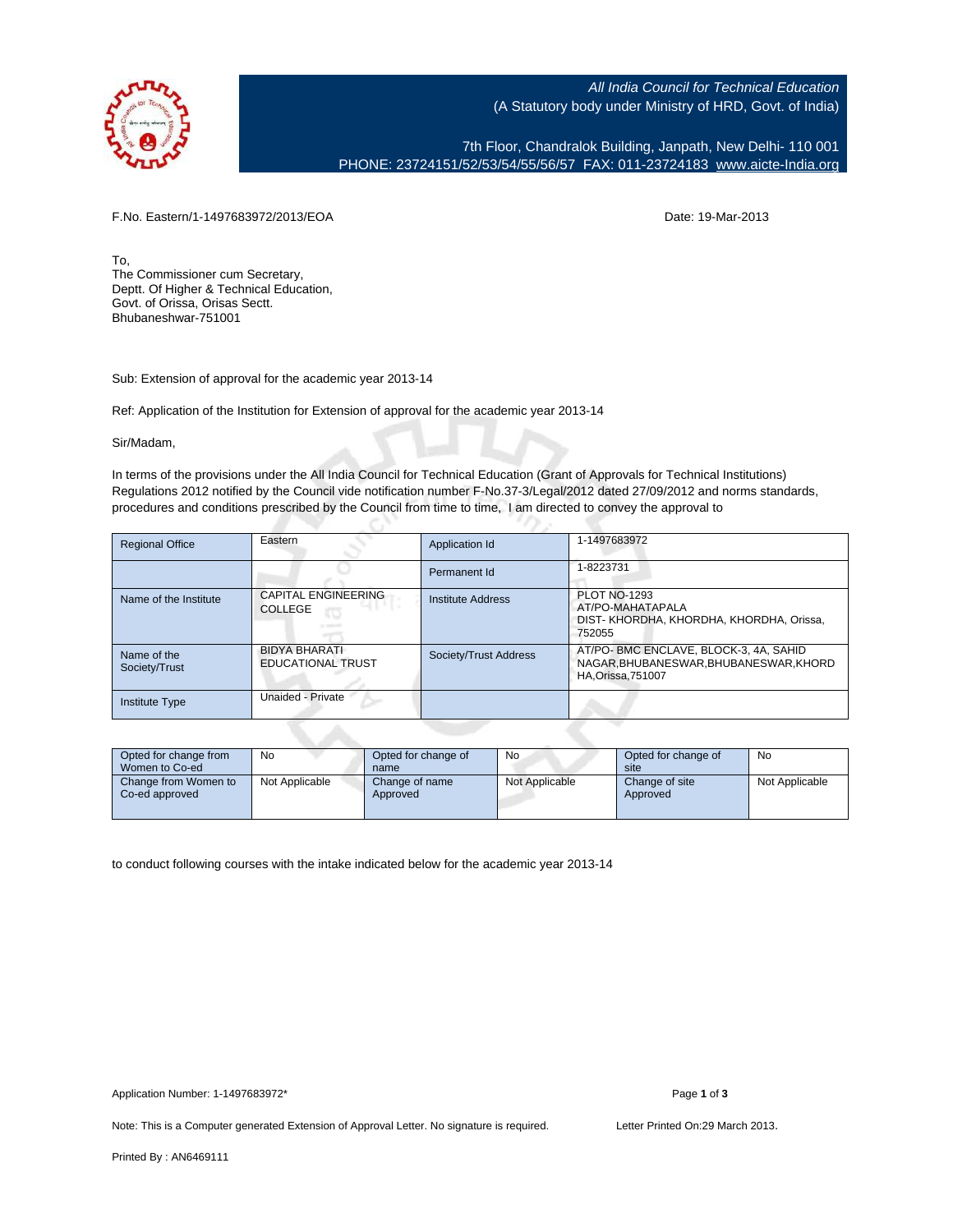

7th Floor, Chandralok Building, Janpath, New Delhi- 110 001 PHONE: 23724151/52/53/54/55/56/57 FAX: 011-23724183 [www.aicte-India.org](http://www.aicte-India.org)

|                                                       | Application Id: 1-1497683972 |                                      | Course                                                                                     |                            | <b>Affiliating Body</b>                                                | Intake 2012-13 |                              |                |               |                       |
|-------------------------------------------------------|------------------------------|--------------------------------------|--------------------------------------------------------------------------------------------|----------------------------|------------------------------------------------------------------------|----------------|------------------------------|----------------|---------------|-----------------------|
| Program                                               | Shift                        | Level                                |                                                                                            |                            | Full/Part Time                                                         |                | Intake Approved for<br>13-14 | $\overline{g}$ | $\frac{1}{2}$ | Foreign Collaboration |
| <b>ENGINEERING</b><br><b>AND</b><br><b>TECHNOLOGY</b> | 1st Shift                    | <b>UNDER</b><br><b>GRADUATE</b>      | <b>COMPUTER</b><br><b>SCEINCE &amp;</b><br><b>ENGINEERING</b>                              | <b>FULL</b><br><b>TIME</b> | <b>Biju Patnaik University</b><br>of Technology,<br><b>Bhubaneswar</b> | 60             | 60                           | <b>No</b>      | <b>No</b>     | No                    |
| <b>ENGINEERING</b><br><b>AND</b><br><b>TECHNOLOGY</b> | 1st Shift                    | <b>UNDER</b><br><b>GRADUATE</b>      | <b>ELECTRICAL</b><br><b>AND</b><br><b>ELECTRONICS</b><br><b>ENGINEERING</b>                | <b>FULL</b><br><b>TIME</b> | <b>Biju Patnaik University</b><br>of Technology,<br><b>Bhubaneswar</b> | 60             | 60                           | <b>No</b>      | <b>No</b>     | <b>No</b>             |
| <b>ENGINEERING</b><br><b>AND</b><br><b>TECHNOLOGY</b> | 1st Shift                    | <b>UNDER</b><br><b>GRADUATE</b>      | <b>ELECTRICAL</b><br><b>ENGINEERING</b>                                                    | <b>FULL</b><br><b>TIME</b> | <b>Biju Patnaik University</b><br>of Technology,<br>Bhubaneswar        | 60             | 60                           | <b>No</b>      | <b>No</b>     | <b>No</b>             |
| <b>ENGINEERING</b><br><b>AND</b><br><b>TECHNOLOGY</b> | 1st Shift                    | <b>UNDER</b><br><b>GRADUATE</b><br>ത | <b>ELECTRONICS</b><br><b>AND</b><br><b>COMMUNICATI</b><br><b>ONS</b><br><b>ENGINEERING</b> | <b>FULL</b><br><b>TIME</b> | <b>Biju Patnaik University</b><br>of Technology,<br><b>Bhubaneswar</b> | 60             | 60                           | <b>No</b>      | <b>No</b>     | <b>No</b>             |
| <b>ENGINEERING</b><br><b>AND</b><br><b>TECHNOLOGY</b> | 1st Shift                    | <b>UNDER</b><br><b>GRADUATE</b>      | <b>FIRST</b><br>YEAR/OTHER                                                                 | <b>FULL</b><br><b>TIME</b> | <b>Biju Patnaik University</b><br>of Technology,<br><b>Bhubaneswar</b> | 60             | 60                           | <b>No</b>      | No            | No                    |
| <b>ENGINEERING</b><br><b>AND</b><br><b>TECHNOLOGY</b> | 1st Shift                    | <b>UNDER</b><br><b>GRADUATE</b>      | <b>MECHANICAL</b><br><b>ENGINEERING</b>                                                    | <b>FULL</b><br><b>TIME</b> | <b>Biju Patnaik University</b><br>of Technology,<br><b>Bhubaneswar</b> | 60             | 60                           | <b>No</b>      | <b>No</b>     | <b>No</b>             |

• Validity of the course details may be verified at www.aicte-india.org>departments>approvals

The above mentioned approval is subject to the condition that CAPITAL ENGINEERING COLLEGE shall follow and adhere to the Regulations, guidelines and directions issued by AICTE from time to time and the undertaking / affidavit given by the institution along with the application submitted by the institution on portal.

In case of any differences in content in this Computer generated Extension of Approval Letter, the content/information as approved by the Executive Council / General Council as available on the record of AICTE shall be final and binding.

Note: This is a Computer generated Extension of Approval Letter. No signature is required. Letter Printed On:29 March 2013.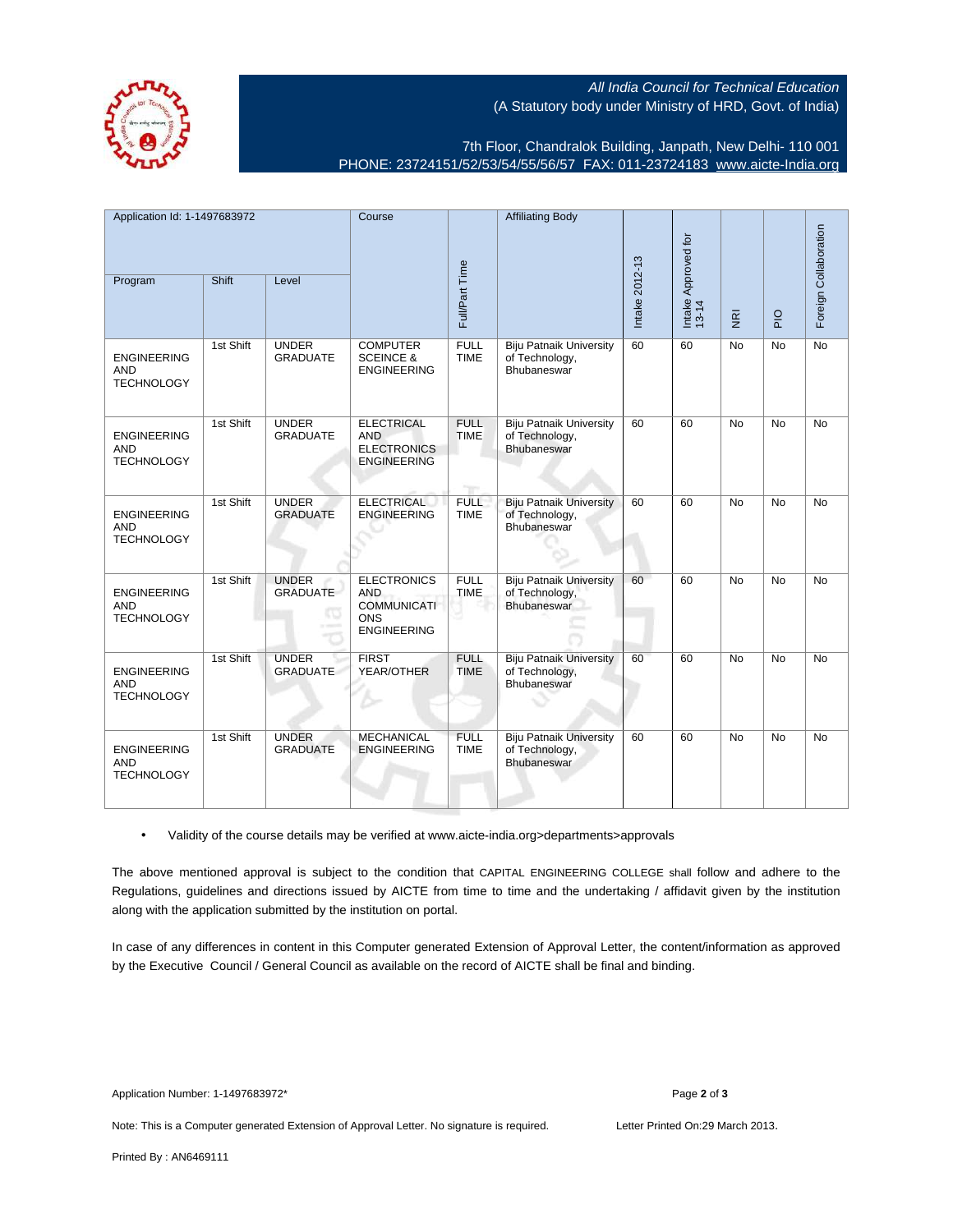

7th Floor, Chandralok Building, Janpath, New Delhi- 110 001 PHONE: 23724151/52/53/54/55/56/57 FAX: 011-23724183 [www.aicte-India.org](http://www.aicte-India.org)

**Mean** 

Strict compliance of Anti-Ragging Regulation:- Approval is subject to strict compliance of provisions made in AICTE Regulation notified vide F. No. 37-3/Legal/AICTE/2009 dated July 1, 2009 for Prevention and Prohibition of Ragging in Technical Institutions. In case Institution fails to take adequate steps to Prevent Ragging or fails to act in accordance with AICTE Regulation or fails to punish perpetrators or incidents of Ragging, it will be liable to take any action as defined under clause 9(4) of the said Regulation.

**(Dr. Kuncheria P. Isaac)**

Member Secretary, AICTE

Copy to:

- **1. The Regional Officer,** All India Council for Technical Education College of Leather Technology Campus Block LB, Sector III, Salt Lake City Kolkata - 700 098, West Bengal
- **2. The Director Of Technical Education,** Orissa
- **3. The Registrar,** Biju Patnaik University of Technology, Bhubaneswar
- **4. The Principal / Director,** CAPITAL ENGINEERING COLLEGE PLOT NO-1293 AT/PO-MAHATAPALA DIST- KHORDHA, KHORDHA,KHORDHA, Orissa,752055
- **5. The Secretary / Chairman,** BIDYA BHARATI EDUCATIONAL TRUST AT/PO- BMC ENCLAVE, BLOCK-3, 4A, SAHID NAGAR,BHUBANESWAR, BHUBANESWAR,KHORDHA, Orissa,751007
- **6. Guard File(AICTE)**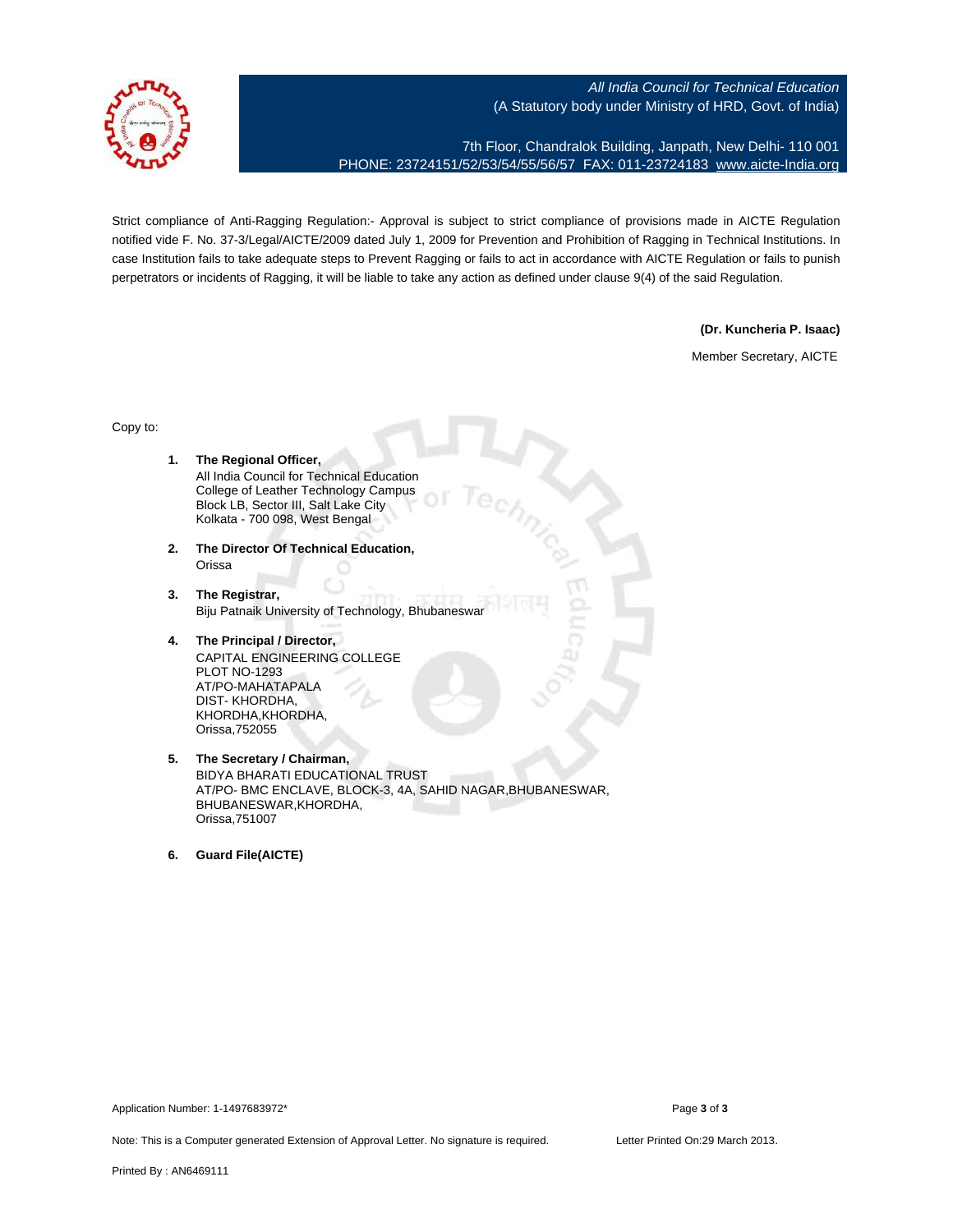

7th Floor, Chandralok Building, Janpath, New Delhi- 110 001 PHONE: 23724151/52/53/54/55/56/57 FAX: 011-23724183 [www.aicte-India.org](http://www.aicte-india.org/)

F.No. Eastern/1-2013107775/2014/EOA Date: 04-Jun-2014

To, The Commissioner cum Secretary, Deptt. Of Higher & Technical Education, Govt. of Orissa, Orisas Sectt. Bhubaneshwar-751001

Sub: Extension of approval for the academic year 2014-15

Ref: Application of the Institution for Extension of approval for the academic year 2014-15

Sir/Madam,

In terms of the provisions under the All India Council for Technical Education (Grant of Approvals for Technical Institutions) Regulations 2012 notified by the Council vide notification number F-No.37-3/Legal/2012 dated 27/09/2012 and norms standards, procedures and conditions prescribed by the Council from time to time, I am directed to convey the approval to

| <b>Regional Office</b>       | Eastern                                   | Application Id        | 1-2013107775                                                                                                |
|------------------------------|-------------------------------------------|-----------------------|-------------------------------------------------------------------------------------------------------------|
|                              |                                           | Permanent Id          | 1-8223731                                                                                                   |
| Name of the Institute        | CAPITAL ENGINEERING<br>COLLEGE            | Institute Address     | <b>PLOT NO-1293</b><br>AT/PO-MAHATAPALA<br>DIST-KHORDHA, KHORDHA, KHORDHA, Orissa,<br>752055                |
| Name of the<br>Society/Trust | <b>BIDYA BHARATI</b><br>EDUCATIONAL TRUST | Society/Trust Address | AT/PO- BMC ENCLAVE, BLOCK-3, 4A, SAHID<br>NAGAR, BHUBANESWAR, BHUBANESWAR, KHORD<br><b>HA.Orissa.751007</b> |
| <b>Institute Type</b>        | Unaided - Private                         |                       |                                                                                                             |

| Opted for change from | <b>No</b>      | Opted for change of | <b>No</b>      | Opted for change of | <b>No</b>      |
|-----------------------|----------------|---------------------|----------------|---------------------|----------------|
| Women to Co-ed        |                | name                |                | site                |                |
|                       |                |                     |                |                     |                |
| Change from Women to  | Not Applicable | Change of name      | Not Applicable | Change of site      | Not Applicable |
| Co-ed approved        |                | Approved            |                | Approved            |                |
|                       |                |                     |                |                     |                |
|                       |                |                     |                |                     |                |
|                       |                |                     |                |                     |                |

to conduct following courses with the intake indicated below for the academic year 2014-15

Note: This is a Computer generated Letter of Approval. No signature is required. Letter Printed On:5 June 2014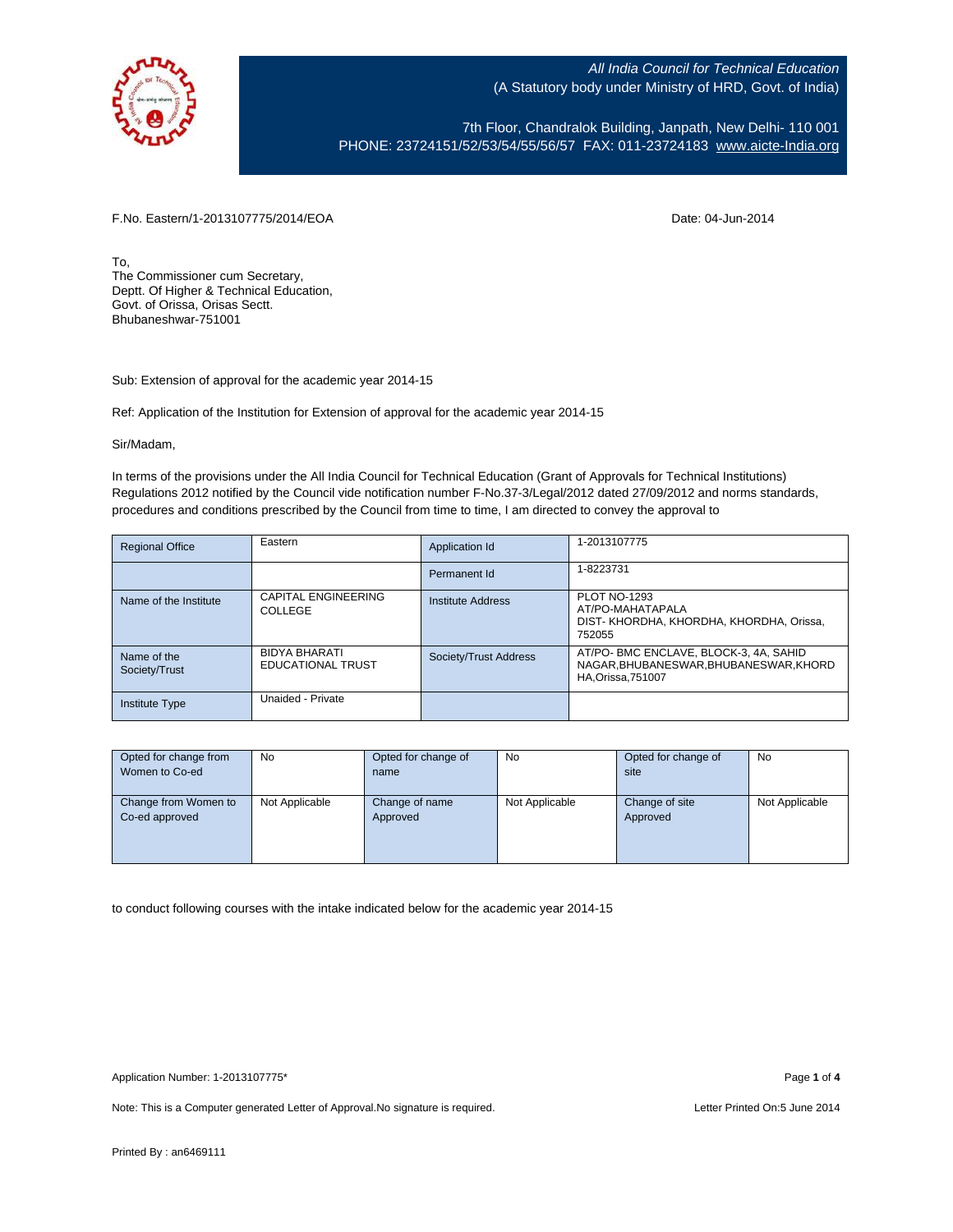

7th Floor, Chandralok Building, Janpath, New Delhi- 110 001 PHONE: 23724151/52/53/54/55/56/57 FAX: 011-23724183 [www.aicte-India.org](http://www.aicte-india.org/)

| Application Id: 1-2013107775                          |              |                                            | Course                                                                           |                            | <b>Affiliating Body</b>                                            |                |                              |                     |                     |                                          |
|-------------------------------------------------------|--------------|--------------------------------------------|----------------------------------------------------------------------------------|----------------------------|--------------------------------------------------------------------|----------------|------------------------------|---------------------|---------------------|------------------------------------------|
|                                                       |              |                                            |                                                                                  |                            |                                                                    |                |                              |                     |                     |                                          |
| Program                                               | Shift        | Level                                      |                                                                                  | Full/Part Time             |                                                                    | Intake 2013-14 | Intake Approved for<br>14-15 | NRI Approval status | PIO Approval status | Foreign Collaboration<br>Approval status |
| <b>ENGINEERING</b><br><b>AND</b><br><b>TECHNOLOGY</b> | 1st<br>Shift | <b>UNDER</b><br><b>GRADUA</b><br><b>TE</b> | <b>CIVIL</b><br><b>ENGINEERING</b>                                               | <b>FULL</b><br><b>TIME</b> | Biju Patnaik<br>University of<br>Technology, Bhu<br>baneswar       | $\overline{0}$ | 60                           | No                  | No                  | N                                        |
| <b>ENGINEERING</b><br><b>AND</b><br><b>TECHNOLOGY</b> | 1st<br>Shift | <b>UNDER</b><br><b>GRADUA</b><br>TE        | <b>COMPUTER</b><br><b>SCEINCE &amp;</b><br><b>ENGINEERING</b>                    | <b>FULL</b><br><b>TIME</b> | Biju Patnaik<br>University of<br>Technology,<br>Bhubaneswar        | 60             | 60                           | <b>No</b>           | <b>No</b>           | N                                        |
| <b>ENGINEERING</b><br><b>AND</b><br><b>TECHNOLOGY</b> | 1st<br>Shift | <b>UNDER</b><br><b>GRADUA</b><br><b>TE</b> | <b>ELECTRICAL AND</b><br><b>ELECTRONICS</b><br><b>ENGINEERING</b>                | <b>FULL</b><br><b>TIME</b> | <b>Biju Patnaik</b><br>University of<br>Technology,<br>Bhubaneswar | 60             | 60                           | No                  | <b>No</b>           | N                                        |
| <b>ENGINEERING</b><br><b>AND</b><br><b>TECHNOLOGY</b> | 1st<br>Shift | <b>UNDER</b><br><b>GRADUA</b><br><b>TE</b> | <b>ELECTRICAL</b><br><b>ENGINEERING</b>                                          | <b>FULL</b><br><b>TIME</b> | <b>Biju Patnaik</b><br>University of<br>Technology,<br>Bhubaneswar | 60             | 60                           | <b>No</b>           | <b>No</b>           | N                                        |
| <b>ENGINEERING</b><br><b>AND</b><br><b>TECHNOLOGY</b> | 1st<br>Shift | <b>UNDER</b><br><b>GRADUA</b><br>TE        | <b>ELECTRONICS</b><br><b>AND</b><br><b>COMMUNICATION</b><br><b>S ENGINEERING</b> | <b>FULL</b><br><b>TIME</b> | Biju Patnaik<br>University of<br>Technology,<br>Bhubaneswar        | 60             | 60                           | <b>No</b>           | <b>No</b>           | N                                        |
| <b>ENGINEERING</b><br><b>AND</b><br><b>TECHNOLOGY</b> | 1st<br>Shift | <b>UNDER</b><br><b>GRADUA</b><br>TE        | <b>FIRST</b><br>YEAR/OTHER                                                       | <b>FULL</b><br><b>TIME</b> | Biju Patnaik<br>University of<br>Technology,<br>Bhubaneswar        | 60             | 60                           | <b>No</b>           | <b>No</b>           | N                                        |
| <b>ENGINEERING</b><br><b>AND</b><br><b>TECHNOLOGY</b> | 1st<br>Shift | <b>UNDER</b><br><b>GRADUA</b><br><b>TE</b> | <b>MECHANICAL</b><br><b>ENGINEERING</b>                                          | <b>FULL</b><br><b>TIME</b> | <b>Biju Patnaik</b><br>University of<br>Technology,<br>Bhubaneswar | 60             | 120                          | <b>No</b>           | <b>No</b>           | N                                        |

#### • Validity of the course details may be verified at www.aicte-india.org>departments>approvals

The above mentioned approval is subject to the condition that CAPITAL ENGINEERING COLLEGE shall follow and adhere to the Regulations, guidelines and directions issued by AICTE from time to time and the undertaking / affidavit given by the institution along with the application submitted by the institution on portal and subsequently upload and update the student/ faculty/ other data on portal as per the time schedule which will be intimated by AICTE.

Note: This is a Computer generated Letter of Approval. No signature is required. Letter Printed On:5 June 2014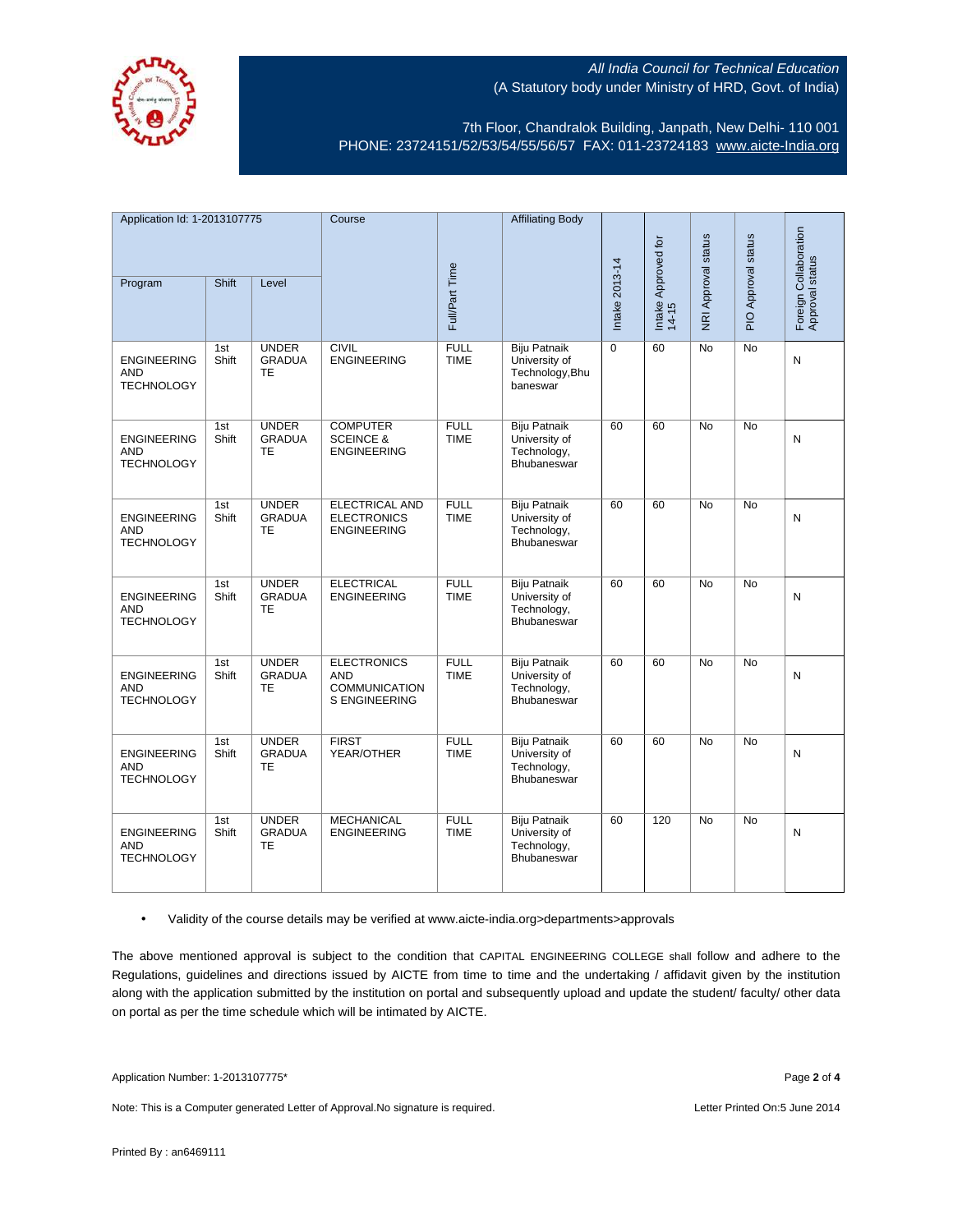

7th Floor, Chandralok Building, Janpath, New Delhi- 110 001 PHONE: 23724151/52/53/54/55/56/57 FAX: 011-23724183 [www.aicte-India.org](http://www.aicte-india.org/)

In case of any differences in content in this Computer generated Extension of Approval Letter, the content/information as approved by the Executive Council / General Council as available on the record of AICTE shall be final and binding.

Strict compliance of Anti-Ragging Regulation:- Approval is subject to strict compliance of provisions made in AICTE Regulation notified vide F. No. 37-3/Legal/AICTE/2009 dated July 1, 2009 for Prevention and Prohibition of Ragging in Technical Institutions. In case Institution fails to take adequate steps to Prevent Ragging or fails to act in accordance with AICTE Regulation or fails to punish perpetrators or incidents of Ragging, it will be liable to take any action as defined under clause 9(4) of the said Regulation.

**(Dr. Kuncheria P. Isaac)**

Member Secretary, AICTE

Copy to:

- **1. The Regional Officer,** All India Council for Technical Education College of Leather Technology Campus Block LB, Sector III, Salt Lake City Kolkata - 700 098, West Bengal
- **2. The Director Of Technical Education,** Orissa
- **3. The Registrar,** Biju Patnaik University of Technology,Bhubaneswar
- **4. The Principal / Director,** CAPITAL ENGINEERING COLLEGE PLOT NO-1293 AT/PO-MAHATAPALA DIST- KHORDHA, KHORDHA,KHORDHA, Orissa,752055
- **5. The Secretary / Chairman,** BIDYA BHARATI EDUCATIONAL TRUST AT/PO- BMC ENCLAVE, BLOCK-3, 4A, SAHID NAGAR,BHUBANESWAR, BHUBANESWAR,KHORDHA, Orissa,751007
- **6. Guard File(AICTE)**

Application Number: 1-2013107775\* Page **3** of **4**

Note: This is a Computer generated Letter of Approval.No signature is required. Letter Printed On:5 June 2014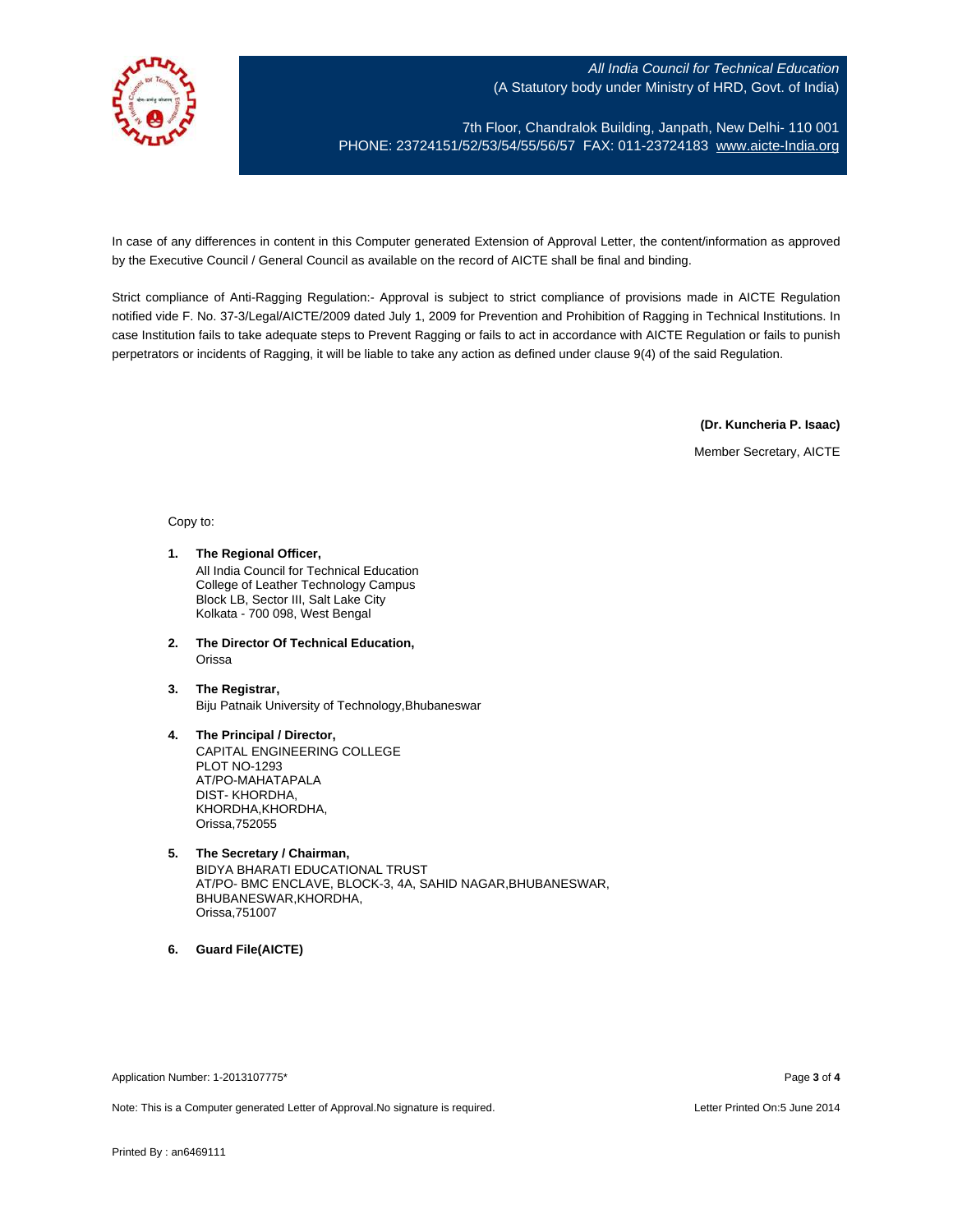7th Floor, Chandralok Building, Janpath, New Delhi- 110 001 PHONE: 23724151/52/53/54/55/56/57 FAX: 011-23724183 [www.aicte-India.org](http://www.aicte-india.org/)



Application Number: 1-2013107775\* Page **4** of **4**

Note: This is a Computer generated Letter of Approval. No signature is required. Letter Printed On:5 June 2014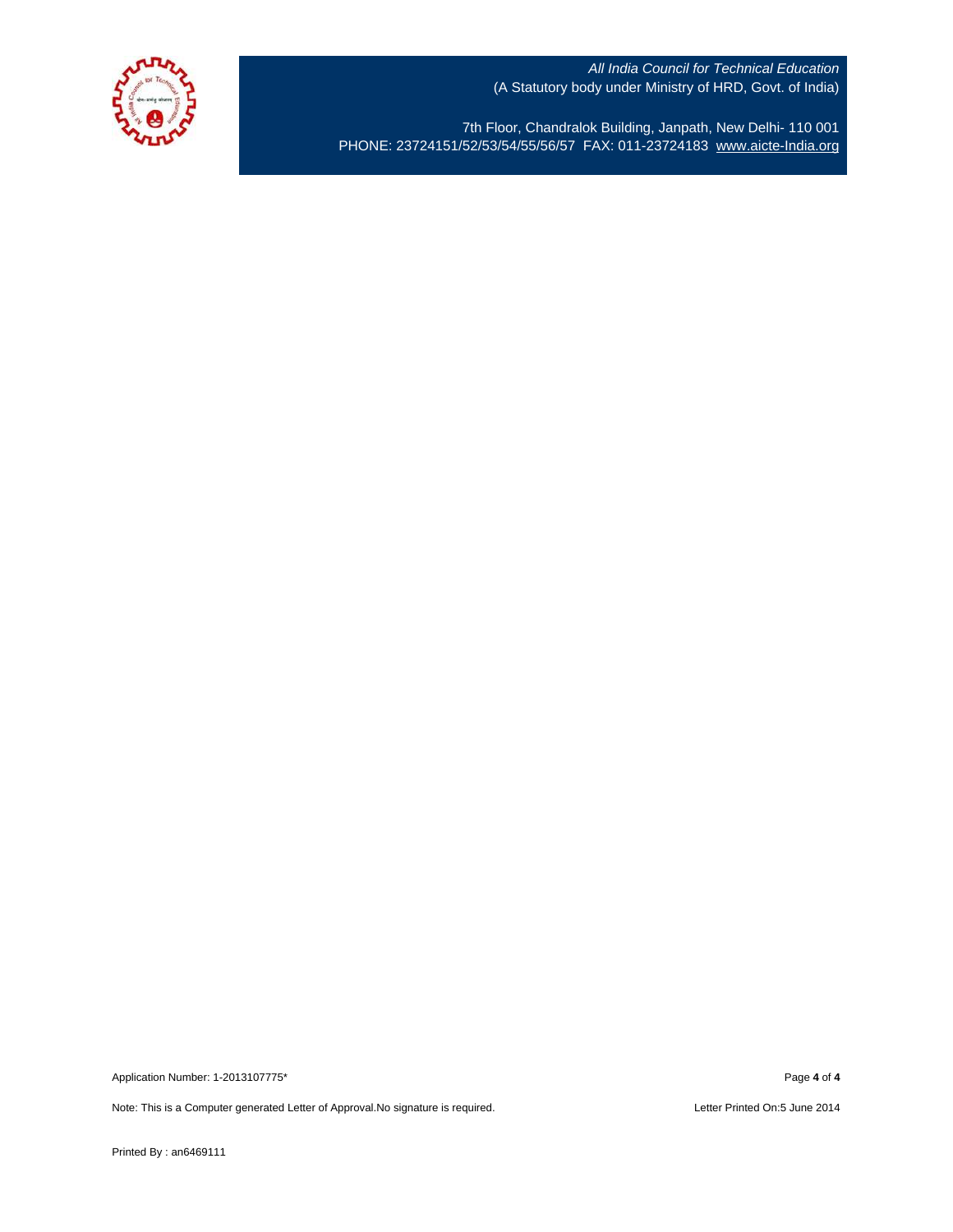

7th Floor, Chandralok Building, Janpath, New Delhi- 110 001 PHONE: 23724151/52/53/54/55/56/57 FAX: 011-23724183 [www.aicte-India.org](http://www.aicte-india.org/)

F.No. Eastern/1-2452750104/2015/EOA Date: 07-Apr-2015

To,

#### **Sub: Extension of approval for the academic year 2015-16**

Ref: Application of the Institution for Extension of approval for the academic year 2015-16

Sir/Madam,

In terms of the provisions under the All India Council for Technical Education (Grant of Approvals for Technical Institutions) Regulations 2012 notified by the Council vide notification number F-No.37-3/Legal/2012 dated 27/09/2012 and norms standards, procedures and conditions prescribed by the Council from time to time, I am directed to convey the approval to

| <b>Regional Office</b>       | Eastern                                   | Application Id           | 1-2452750104                                                                                                |
|------------------------------|-------------------------------------------|--------------------------|-------------------------------------------------------------------------------------------------------------|
|                              |                                           | Permanent Id             | 1-8223731                                                                                                   |
| Name of the Institute        | CAPITAL ENGINEERING<br>COLLEGE            | <b>Institute Address</b> | <b>PLOT NO-1293</b><br>AT/PO-MAHATAPALA<br>DIST-KHORDHA, KHORDHA, KHORDHA, Odisha,<br>752055                |
| Name of the<br>Society/Trust | BIDYA BHARATI<br><b>EDUCATIONAL TRUST</b> | Society/Trust Address    | AT/PO- BMC ENCLAVE, BLOCK-3, 4A, SAHID<br>NAGAR, BHUBANESWAR, BHUBANESWAR, KHORD<br><b>HA.Orissa.751007</b> |
| <b>Institute Type</b>        | Unaided - Private                         |                          |                                                                                                             |

| Opted for change from<br>Women to Co-ed | No             | Opted for change of<br>name | No             | Opted for change of<br>site | <b>No</b>      |
|-----------------------------------------|----------------|-----------------------------|----------------|-----------------------------|----------------|
| Change from Women to<br>Co-ed approved  | Not Applicable | Change of name<br>Approved  | Not Applicable | Change of site<br>Approved  | Not Applicable |

To conduct following courses with the intake indicated below for the academic year 2015-16

Note: This is a Computer generated Letter of Approval. No signature is required. Letter Printed On:12 April 2015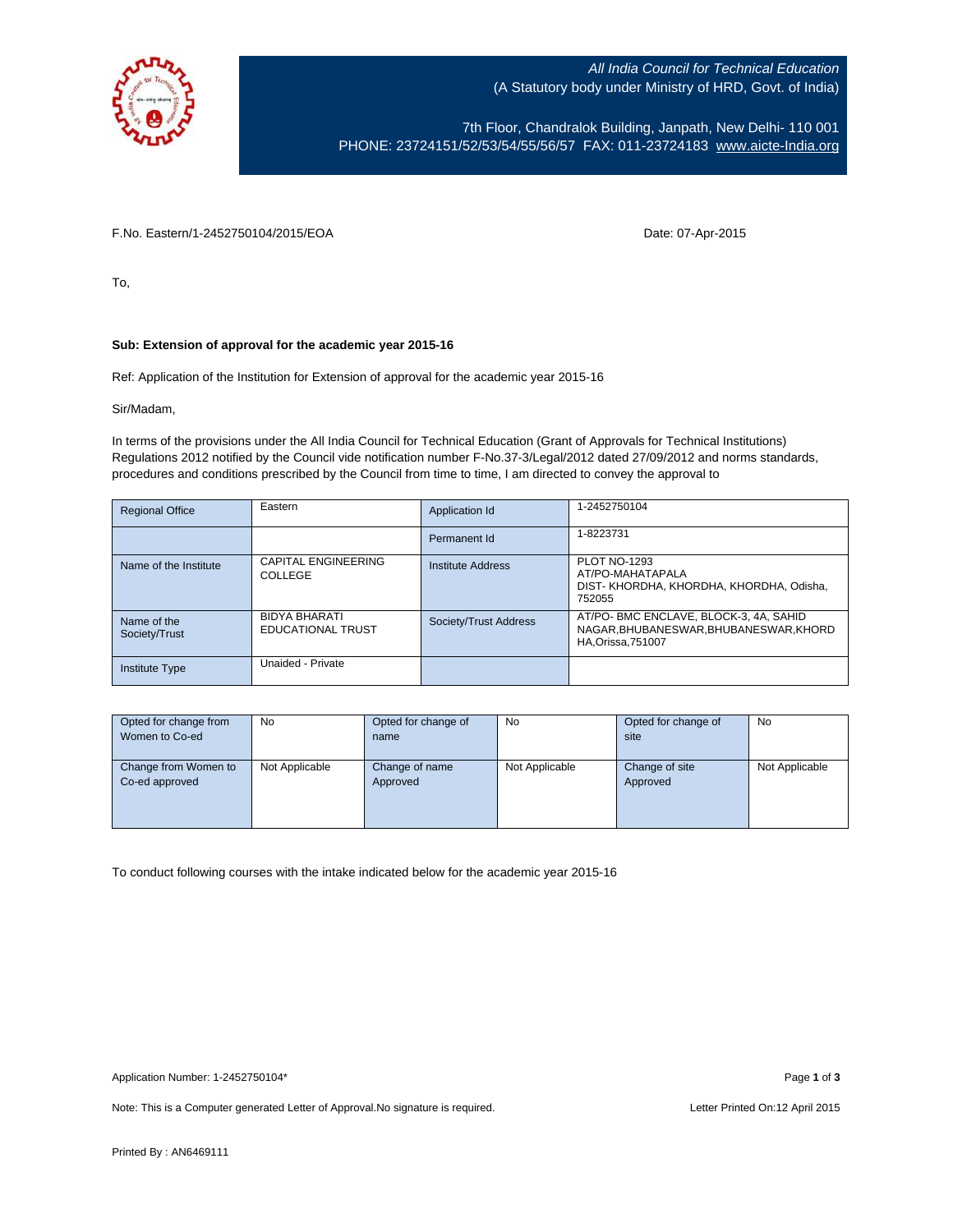

7th Floor, Chandralok Building, Janpath, New Delhi- 110 001 PHONE: 23724151/52/53/54/55/56/57 FAX: 011-23724183 [www.aicte-India.org](http://www.aicte-india.org/)

| Application Id: 1-2452750104                          |              |                                            | Course                                                                           |                            | <b>Affiliating Body</b>                                            |                                  |                     |                     |                                          |           |
|-------------------------------------------------------|--------------|--------------------------------------------|----------------------------------------------------------------------------------|----------------------------|--------------------------------------------------------------------|----------------------------------|---------------------|---------------------|------------------------------------------|-----------|
| Shift<br>Level<br>Program                             |              |                                            | Full/Part Time                                                                   |                            | Intake 2014-15                                                     | Intake Approved for<br>$15 - 16$ | NRI Approval status | PIO Approval status | Foreign Collaboration<br>Approval status |           |
| <b>ENGINEERING</b><br><b>AND</b><br><b>TECHNOLOGY</b> | 1st<br>Shift | <b>UNDER</b><br><b>GRADUA</b><br><b>TE</b> | <b>CIVIL</b><br><b>ENGINEERING</b>                                               | <b>FULL</b><br><b>TIME</b> | Biju Patnaik<br>University of<br>Technology, Bhu<br>baneswar       | 60                               | 60                  | NA                  | NA                                       | <b>NA</b> |
| <b>ENGINEERING</b><br><b>AND</b><br><b>TECHNOLOGY</b> | 1st<br>Shift | <b>UNDER</b><br><b>GRADUA</b><br><b>TE</b> | <b>COMPUTER</b><br><b>SCEINCE &amp;</b><br><b>ENGINEERING</b>                    | <b>FULL</b><br><b>TIME</b> | Biju Patnaik<br>University of<br>Technology,<br>Bhubaneswar        | 60                               | 60                  | NA                  | NA                                       | <b>NA</b> |
| <b>ENGINEERING</b><br><b>AND</b><br><b>TECHNOLOGY</b> | 1st<br>Shift | <b>UNDER</b><br><b>GRADUA</b><br><b>TE</b> | <b>ELECTRICAL AND</b><br><b>ELECTRONICS</b><br><b>ENGINEERING</b>                | <b>FULL</b><br><b>TIME</b> | <b>Biju Patnaik</b><br>University of<br>Technology,<br>Bhubaneswar | 60                               | 60                  | NA                  | NA                                       | <b>NA</b> |
| <b>ENGINEERING</b><br><b>AND</b><br><b>TECHNOLOGY</b> | 1st<br>Shift | <b>UNDER</b><br><b>GRADUA</b><br>TE        | <b>ELECTRICAL</b><br><b>ENGINEERING</b>                                          | <b>FULL</b><br><b>TIME</b> | Biju Patnaik<br>University of<br>Technology,<br><b>Bhubaneswar</b> | 60                               | 60                  | <b>NA</b>           | NA                                       | <b>NA</b> |
| <b>ENGINEERING</b><br><b>AND</b><br><b>TECHNOLOGY</b> | 1st<br>Shift | <b>UNDER</b><br><b>GRADUA</b><br><b>TE</b> | <b>ELECTRONICS</b><br><b>AND</b><br><b>COMMUNICATION</b><br><b>S ENGINEERING</b> | <b>FULL</b><br><b>TIME</b> | <b>Biju Patnaik</b><br>University of<br>Technology,<br>Bhubaneswar | 60                               | 60                  | NA                  | NA                                       | <b>NA</b> |
| <b>ENGINEERING</b><br><b>AND</b><br><b>TECHNOLOGY</b> | 1st<br>Shift | <b>UNDER</b><br><b>GRADUA</b><br><b>TE</b> | <b>MECHANICAL</b><br><b>ENGINEERING</b>                                          | <b>FULL</b><br><b>TIME</b> | <b>Biju Patnaik</b><br>University of<br>Technology,<br>Bhubaneswar | 120                              | 120                 | NA                  | NA                                       | <b>NA</b> |

Note: Validity of the course details may be verified at www.aicte-india.org>departments>approvals

The above mentioned approval is subject to the condition that CAPITAL ENGINEERING COLLEGE shall follow and adhere to the Regulations, guidelines and directions issued by AICTE from time to time and the undertaking / affidavit given by the institution along with the application submitted by the institution on portal.

In case of any differences in content in this Computer generated Extension of Approval Letter, the content/information as approved by the Executive Council / General Council as available on the record of AICTE shall be final and binding.

Note: This is a Computer generated Letter of Approval. No signature is required. Letter Printed On:12 April 2015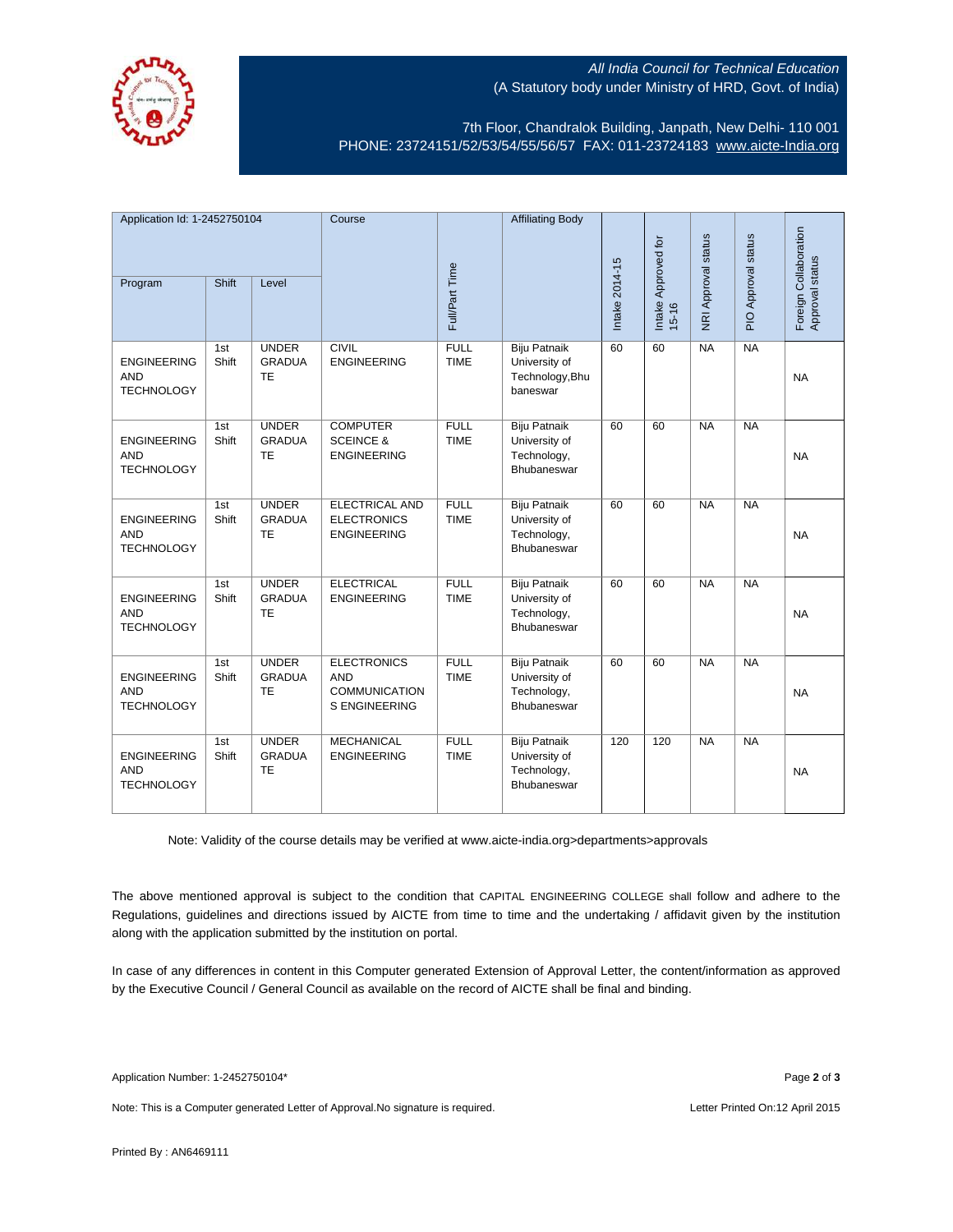

7th Floor, Chandralok Building, Janpath, New Delhi- 110 001 PHONE: 23724151/52/53/54/55/56/57 FAX: 011-23724183 [www.aicte-India.org](http://www.aicte-india.org/)

Strict compliance of Anti-Ragging Regulation:- Approval is subject to strict compliance of provisions made in AICTE Regulation notified vide F. No. 37-3/Legal/AICTE/2009 dated July 1, 2009 for Prevention and Prohibition of Ragging in Technical Institutions. In case Institution fails to take adequate steps to Prevent Ragging or fails to act in accordance with AICTE Regulation or fails to punish perpetrators or incidents of Ragging, it will be liable to take any action as defined under clause 9(4) of the said Regulation.

> **Dr. Avinash S Pant Actg Chairman, AICTE**

Copy to:

- **1. The Regional Officer,** All India Council for Technical Education College of Leather Technology Campus Block LB, Sector III, Salt Lake City Kolkata - 700 098, West Bengal
- **2. The Director Of Technical Education,** Odisha
- **3. The Registrar,** Biju Patnaik University of Technology,Bhubaneswar
- **4. The Principal / Director,** CAPITAL ENGINEERING COLLEGE PLOT NO-1293 AT/PO-MAHATAPALA DIST- KHORDHA, KHORDHA,KHORDHA, Odisha,752055
- **5. The Secretary / Chairman,** BIDYA BHARATI EDUCATIONAL TRUST AT/PO- BMC ENCLAVE, BLOCK-3, 4A, SAHID NAGAR,BHUBANESWAR, BHUBANESWAR,KHORDHA, Orissa,751007
- **6. Guard File(AICTE)**

Note: This is a Computer generated Letter of Approval.No signature is required. Letter According the state of the Letter Printed On:12 April 2015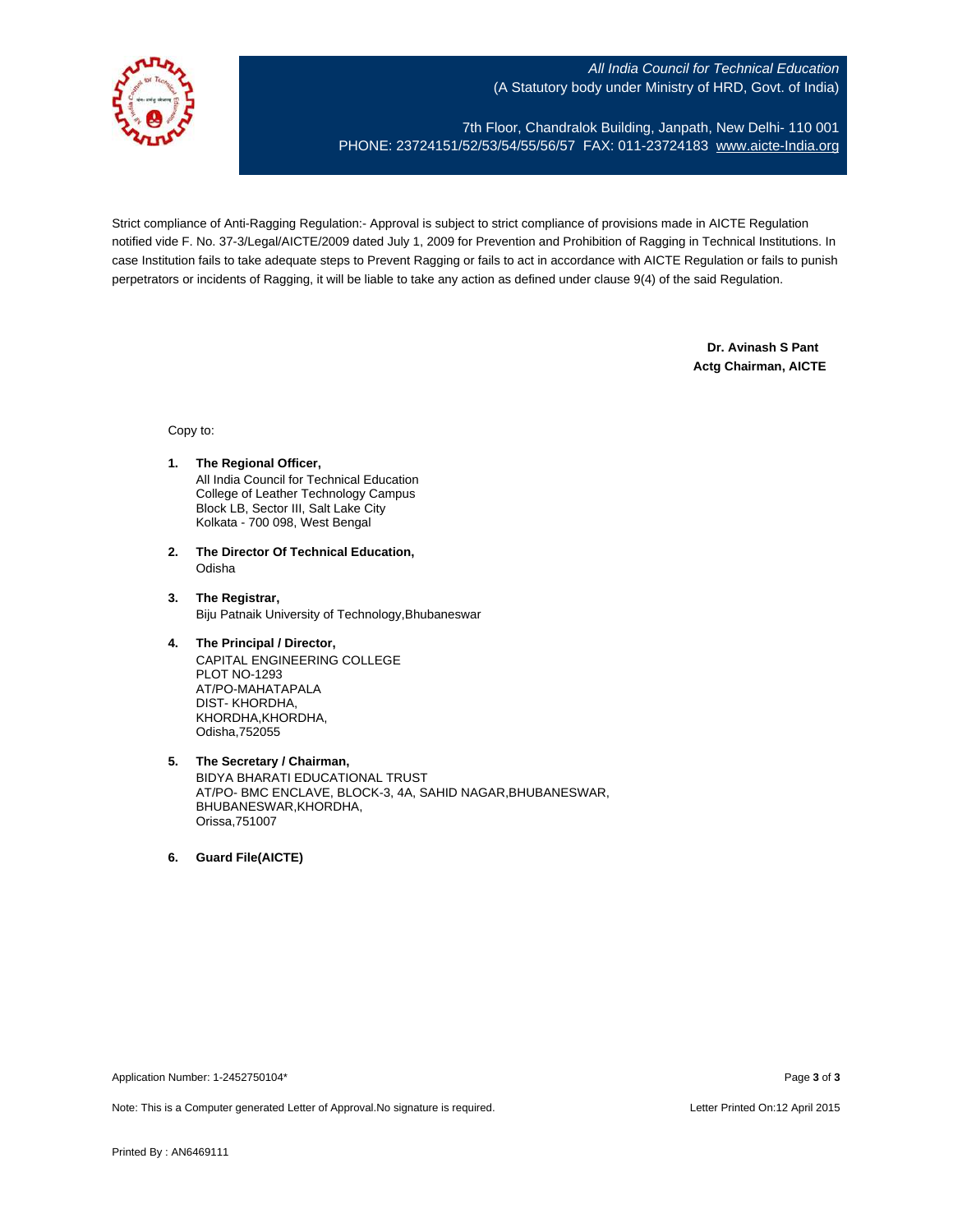

7th Floor, Chandralok Building, Janpath, New Delhi- 110 001 PHONE: 23724151/52/53/54/55/56/57 FAX: 011-23724183 [www.aicte-India.org](http://www.aicte-india.org/)

F.No. Eastern/1-2811528694/2016/EOA Date: 05-Apr-2016

To,

The Commissioner cum Secretary, Deptt. Of Higher & Technical Education, Govt. of Orissa, Orisas Sectt. Bhubaneshwar-751001

#### **Sub: Extension of approval for the academic year 2016-17**

Ref: Application of the Institution for Extension of approval for the academic year 2016-17

Sir/Madam,

In terms of the provisions under the All India Council for Technical Education (Grant of Approvals for Technical Institutions) Regulations 2012 notified by the Council vide notification number F-No.37-3/Legal/2012 dated 27/09/2012 and norms standards, procedures and conditions prescribed by the Council from time to time, I am directed to convey the approval to

| <b>Regional Office</b>       | Eastern                            | Application Id           | 1-2811528694                                                                                                  |
|------------------------------|------------------------------------|--------------------------|---------------------------------------------------------------------------------------------------------------|
| Name of the Institute        | CAPITAL ENGINEERING<br>COLLEGE     | Permanent Id             | 1-8223731                                                                                                     |
| Name of the<br>Society/Trust | BIDYA BHARATI<br>EDUCATIONAL TRUST | <b>Institute Address</b> | <b>PLOT NO-1293</b><br>AT/PO-MAHATAPALA<br>DIST-KHORDHA, KHORDHA, KHORDHA, Odisha,<br>752055                  |
| <b>Institute Type</b>        | Unaided - Private                  | Society/Trust Address    | AT/PO- BMC ENCLAVE, BLOCK-3, 4A, SAHID<br>NAGAR, BHUBANESWAR, BHUBANESWAR, KHORD<br><b>HA, Orissa, 751007</b> |

| Opted for change from | No             | Opted for change of | <b>No</b>      | Opted for change of | <b>No</b>      |
|-----------------------|----------------|---------------------|----------------|---------------------|----------------|
| Women to Co-ed and    |                | name                |                | site                |                |
| Vice versa            |                |                     |                |                     |                |
|                       |                |                     |                |                     |                |
| Change from Women to  | Not Applicable | Change of name      | Not Applicable | Change of site      | Not Applicable |
| Co-ed approved and    |                | Approved            |                | Approved            |                |
| Vice versa            |                |                     |                |                     |                |
|                       |                |                     |                |                     |                |

To conduct following courses with the intake indicated below for the academic year 2016-17

| Application Id: 1-2811528694<br>Program       | <b>Shift</b> | Level                                               | Course                             | euil<br>ά<br>FullP         | <b>Affiliating Body</b>                                      | $\frac{6}{5}$<br>2015<br>Intake | ğ<br>yed<br>Approv<br>$\overline{\phantom{0}}$<br>Intake<br>2016- | Approval status<br>$\overline{z}$ | quota<br>9<br><b>Gulf</b><br>statu<br>∽<br>준<br>ত্ত্<br>Appro<br>$\overline{P}$ | wining<br>Approval<br>arion/T<br>Collabor<br>Program<br>Foreign<br>status |
|-----------------------------------------------|--------------|-----------------------------------------------------|------------------------------------|----------------------------|--------------------------------------------------------------|---------------------------------|-------------------------------------------------------------------|-----------------------------------|---------------------------------------------------------------------------------|---------------------------------------------------------------------------|
| <b>ENGINEERIN</b><br>G AND<br><b>TECHNOLO</b> | 1st<br>Shift | <b>UND</b><br><b>ER</b><br><b>GRA</b><br><b>DUA</b> | <b>CIVIL</b><br><b>ENGINEERING</b> | <b>FULL</b><br><b>TIME</b> | Biju Patnaik<br>University of<br>Technology, Bh<br>ubaneswar | 60                              | 60                                                                | <b>NA</b>                         | <b>NA</b>                                                                       | <b>NA</b>                                                                 |

Application Number: 1-2811528694 Page **1** of **3** Note: This is a Computer generated Report.No signature is required.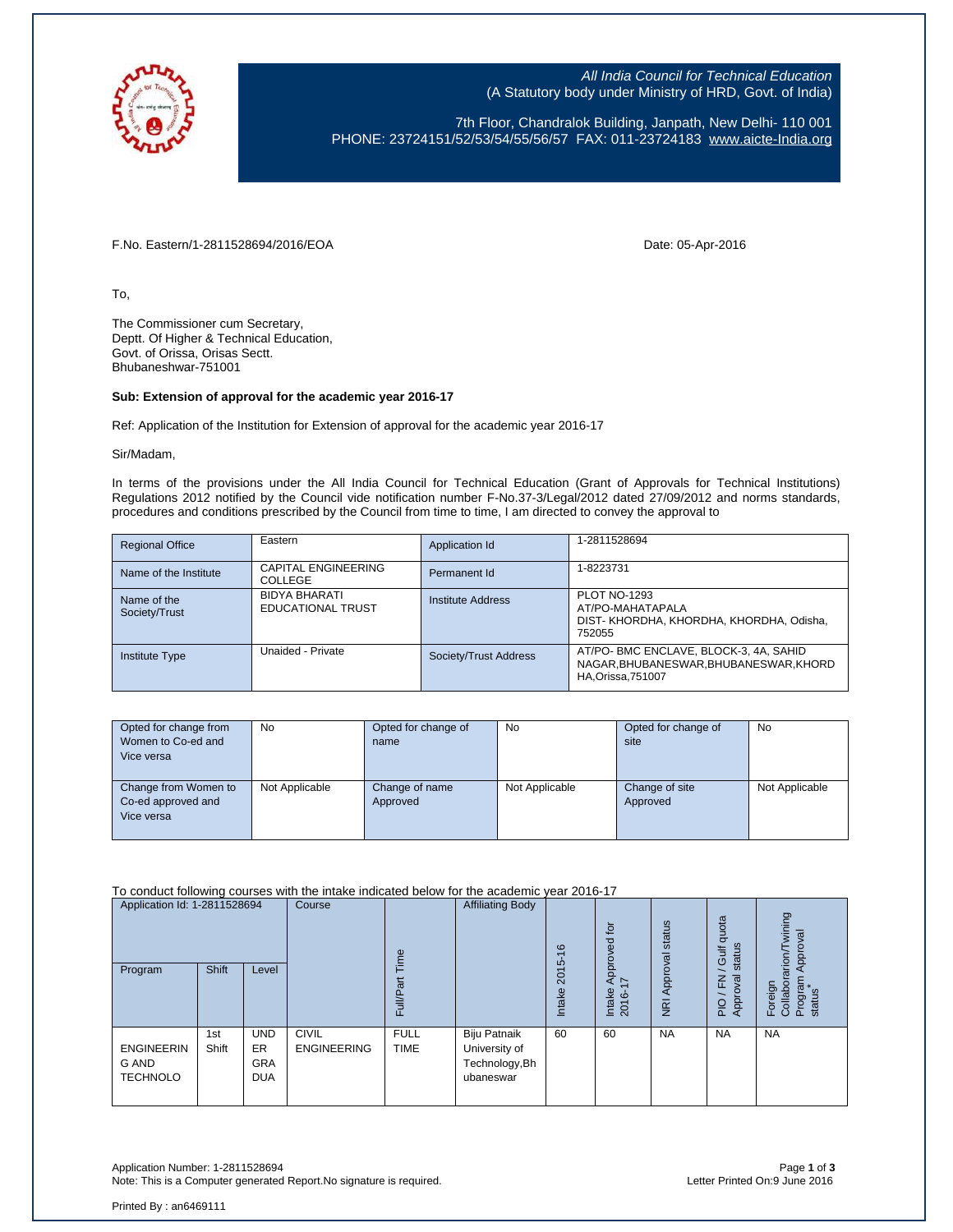

7th Floor, Chandralok Building, Janpath, New Delhi- 110 001 PHONE: 23724151/52/53/54/55/56/57 FAX: 011-23724183 [www.aicte-India.org](http://www.aicte-india.org/)

|                                                            |              | <b>TE</b>                                                        |                                                                                            |                            |                                                                    |     |     |           |           |           |
|------------------------------------------------------------|--------------|------------------------------------------------------------------|--------------------------------------------------------------------------------------------|----------------------------|--------------------------------------------------------------------|-----|-----|-----------|-----------|-----------|
| GY                                                         |              |                                                                  |                                                                                            |                            |                                                                    |     |     |           |           |           |
| <b>ENGINEERIN</b><br><b>G AND</b><br><b>TECHNOLO</b><br>GY | 1st<br>Shift | <b>UND</b><br>ER<br><b>GRA</b><br><b>DUA</b><br><b>TE</b>        | <b>COMPUTER</b><br><b>SCEINCE &amp;</b><br><b>ENGINEERING</b>                              | <b>FULL</b><br><b>TIME</b> | <b>Biju Patnaik</b><br>University of<br>Technology,<br>Bhubaneswar | 60  | 60  | <b>NA</b> | <b>NA</b> | <b>NA</b> |
| <b>ENGINEERIN</b><br><b>G AND</b><br><b>TECHNOLO</b><br>GY | 1st<br>Shift | <b>UND</b><br>ER<br>GRA<br><b>DUA</b><br><b>TE</b>               | <b>ELECTRICAL</b><br><b>AND</b><br><b>ELECTRONICS</b><br><b>ENGINEERING</b>                | <b>FULL</b><br><b>TIME</b> | <b>Biju Patnaik</b><br>University of<br>Technology,<br>Bhubaneswar | 60  | 60  | <b>NA</b> | <b>NA</b> | <b>NA</b> |
| <b>ENGINEERIN</b><br><b>G AND</b><br><b>TECHNOLO</b><br>GY | 1st<br>Shift | <b>UND</b><br>ER<br><b>GRA</b><br><b>DUA</b><br><b>TE</b>        | <b>ELECTRICAL</b><br><b>ENGINEERING</b>                                                    | <b>FULL</b><br><b>TIME</b> | <b>Biju Patnaik</b><br>University of<br>Technology,<br>Bhubaneswar | 60  | 60  | <b>NA</b> | <b>NA</b> | <b>NA</b> |
| <b>ENGINEERIN</b><br><b>G AND</b><br><b>TECHNOLO</b><br>GY | 1st<br>Shift | <b>UND</b><br><b>ER</b><br><b>GRA</b><br><b>DUA</b><br><b>TE</b> | <b>ELECTRONICS</b><br><b>AND</b><br><b>COMMUNICATI</b><br><b>ONS</b><br><b>ENGINEERING</b> | <b>FULL</b><br><b>TIME</b> | Biju Patnaik<br>University of<br>Technology,<br>Bhubaneswar        | 60  | 60  | <b>NA</b> | <b>NA</b> | <b>NA</b> |
| <b>ENGINEERIN</b><br><b>G AND</b><br><b>TECHNOLO</b><br>GY | 1st<br>Shift | <b>UND</b><br>ER<br><b>GRA</b><br><b>DUA</b><br><b>TE</b>        | <b>MECHANICAL</b><br><b>ENGINEERING</b>                                                    | <b>FULL</b><br><b>TIME</b> | <b>Biju Patnaik</b><br>University of<br>Technology,<br>Bhubaneswar | 120 | 120 | <b>NA</b> | <b>NA</b> | <b>NA</b> |

The above mentioned approval is subject to the condition that CAPITAL ENGINEERING COLLEGE shall follow and adhere to the Regulations, guidelines and directions issued by AICTE from time to time and the undertaking / affidavit given by the institution along with the application submitted by the institution on portal.

In case of any differences in content in this Computer generated Extension of Approval Letter, the content/information as approved by the Executive Council / General Council as available on the record of AICTE shall be final and binding.

Strict compliance of Anti-Ragging Regulation:- Approval is subject to strict compliance of provisions made in AICTE Regulation notified vide F. No. 37-3/Legal/AICTE/2009 dated July 1, 2009 for Prevention and Prohibition of Ragging in Technical Institutions. In case Institution fails to take adequate steps to Prevent Ragging or fails to act in accordance with AICTE Regulation or fails to punish perpetrators or incidents of Ragging, it will be liable to take any action as defined under clause 9(4) of the said Regulation.

#### **Note: Validity of the course details may be verified at www.aicte-india.org**

 **Dr. Avinash S Pant Vice - Chairman, AICTE**

Copy to:

**1. The Regional Officer,**

All India Council for Technical Education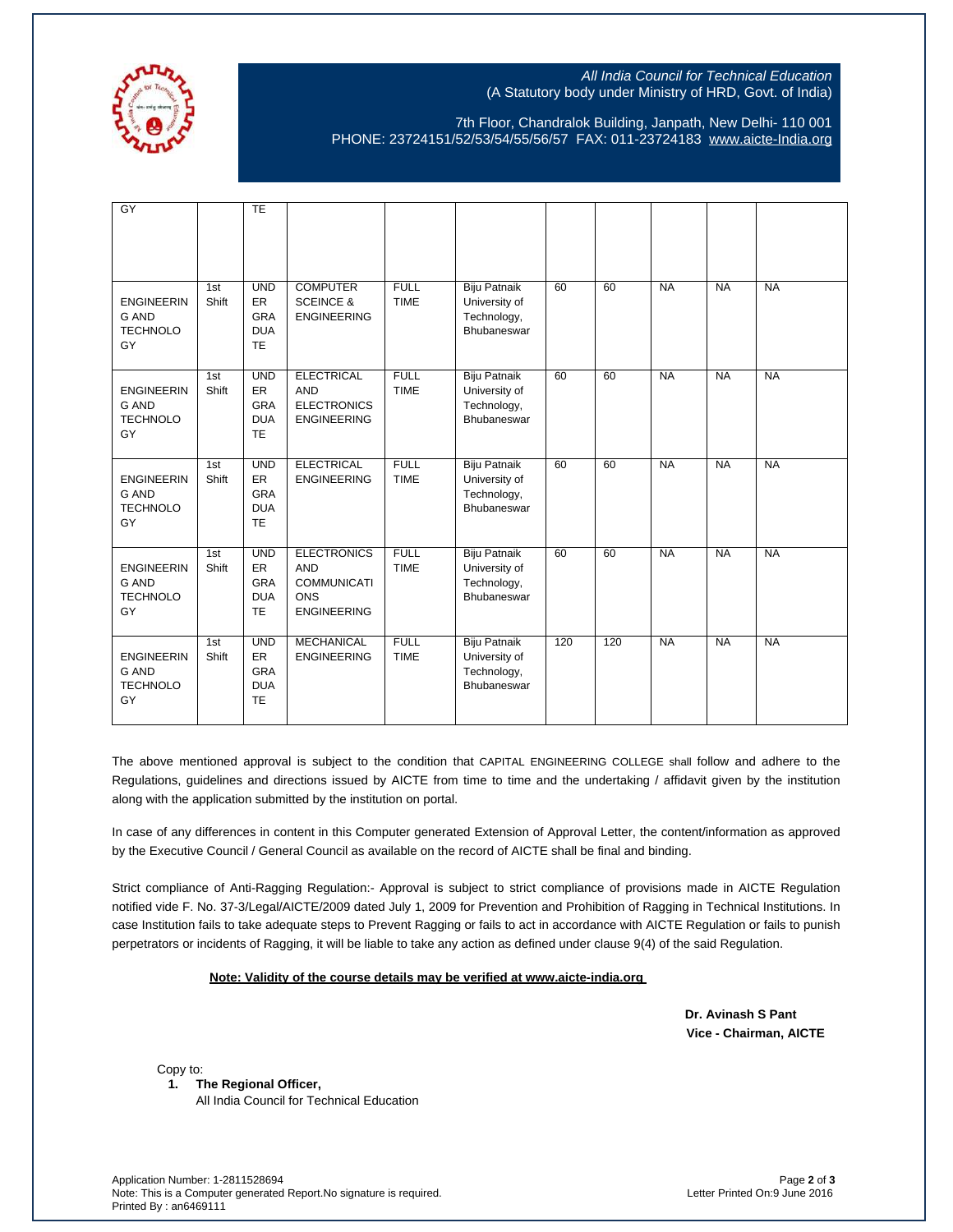

7th Floor, Chandralok Building, Janpath, New Delhi- 110 001 PHONE: 23724151/52/53/54/55/56/57 FAX: 011-23724183 [www.aicte-India.org](http://www.aicte-india.org/)

College of Leather Technology Campus Block LB, Sector III, Salt Lake City Kolkata - 700 098, West Bengal

- **2. The Director Of Technical Education,** Odisha
- **3. The Registrar,** Biju Patnaik University of Technology,Bhubaneswar
- **4. The Principal / Director,** CAPITAL ENGINEERING COLLEGE PLOT NO-1293 AT/PO-MAHATAPALA DIST- KHORDHA, KHORDHA,KHORDHA, Odisha,752055

#### **5. The Secretary / Chairman,** BIDYA BHARATI EDUCATIONAL TRUST AT/PO- BMC ENCLAVE, BLOCK-3, 4A, SAHID NAGAR,BHUBANESWAR, BHUBANESWAR,KHORDHA, Orissa,751007

**6. Guard File(AICTE)**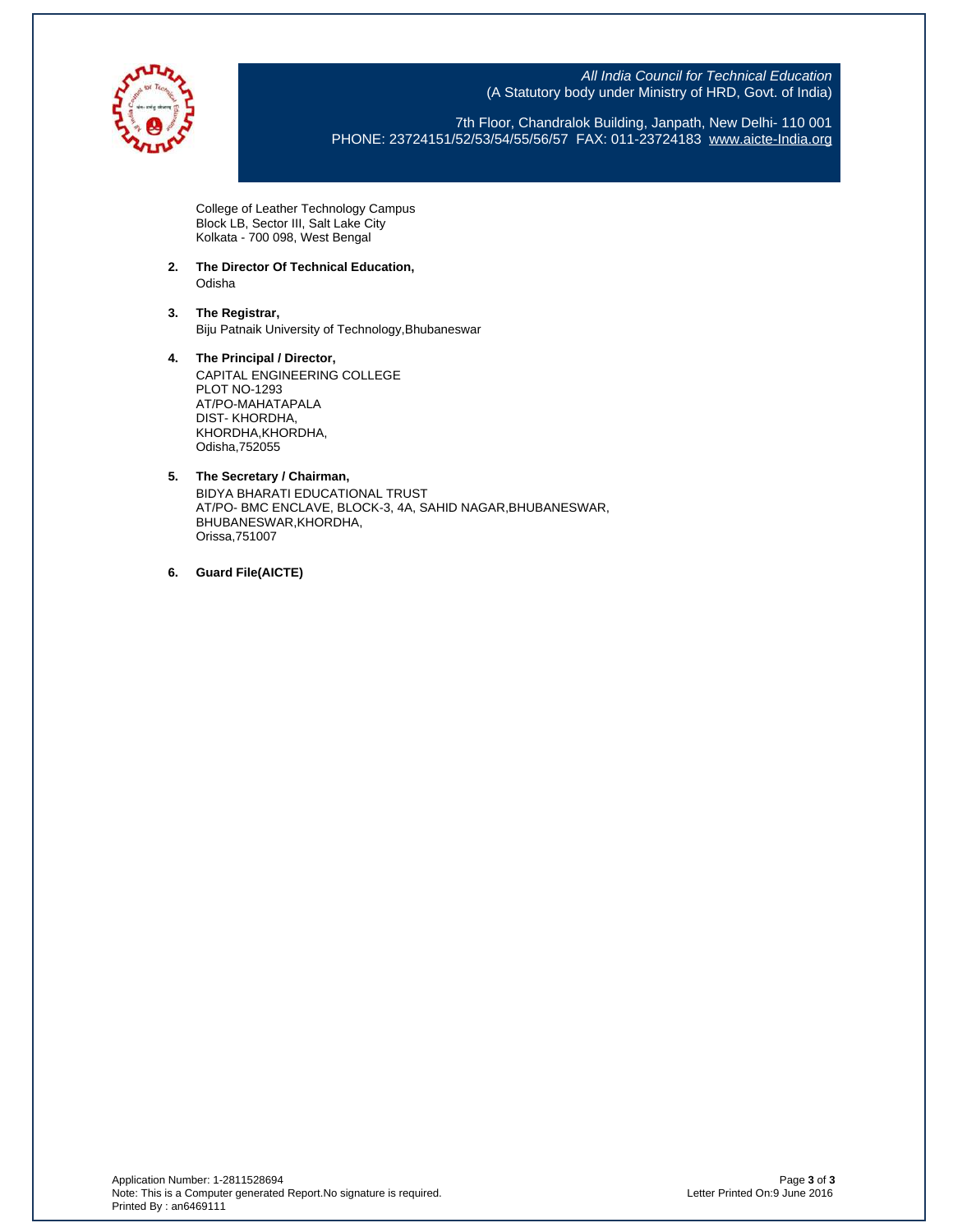

(A Statutory body under Ministry of HRD, Govt. of India)

Nelson Mandela MargVasant Kunj, New Delhi-110067 PHONE: 23724151/52/53/54/55/56/57 FAX: 011-23724183 [www.aicte-India.org](http://www.aicte-india.org/)

F.No. Eastern/1-3324411587/2017/EOA Date: 30-Mar-2017

To,

The Commissioner cum Secretary, Deptt. Of Higher & Technical Education, Govt. of Orissa, Orisas Sectt. Bhubaneshwar-751001

#### **Sub: Extension of approval for the academic year 2017-18**

Ref: Application of the Institution for Extension of approval for the academic year 2017-18

Sir/Madam,

In terms of the provisions under the All India Council for Technical Education (Grant of Approvals for Technical Institutions) Regulations 2016 notified by the Council vide notification number F.No.AB/AICTE/REG/2016 dated 30/11/2016 and norms standards, procedures and conditions prescribed by the Council from time to time, I am directed to convey the approval to

| Permanent Id                 | 1-8223731                             | Application Id        | 1-3324411587                                                                                           |
|------------------------------|---------------------------------------|-----------------------|--------------------------------------------------------------------------------------------------------|
| Name of the Institute        | <b>CAPITAL ENGINEERING</b><br>COLLEGE | Institute Address     | <b>PLOT NO-1293</b><br>AT/PO-MAHATAPALA<br>DIST- KHORDHA, KHORDHA, KHORDHA, Odisha,<br>752055          |
| Name of the<br>Society/Trust | BIDYA BHARATI<br>EDUCATIONAL TRUST    | Society/Trust Address | AT/PO- BMC ENCLAVE, BLOCK-3, 4A, SAHID<br>NAGAR, BHUBANESWAR, BHUBANESWAR, KHORD<br>HA, Orissa, 751007 |
| <b>Institute Type</b>        | Unaided - Private                     | Region                | Eastern                                                                                                |

| Opted for change from<br>Women to Co-ed and<br>Vice versa | No             | Opted for change of<br>name                    | No             | Opted for change of<br>site                                    | No             |
|-----------------------------------------------------------|----------------|------------------------------------------------|----------------|----------------------------------------------------------------|----------------|
| Change from Women to<br>Co-ed approved and<br>Vice versa  | Not Applicable | Change of name<br>Approved                     | Not Applicable | Change of site<br>Approved                                     | Not Applicable |
| Opted for Conversion<br>from degree to diploma            | No             | Opted for Conversion<br>from diploma to degree | No             | Conversion (degree to<br>diploma or vice-a-<br>versa) Approved | Not Applicable |

#### To conduct following courses with the intake indicated below for the academic year 2017-18

| Application Id: 1-3324411587<br>Program       | <b>Shift</b> | Level                                               | Course                             | Time<br>ౚ<br>Full          | Affiliating<br>Body                                         | $\overline{5}$<br>yed<br><b>Appro</b><br>∼<br>Intake<br>2016- | tor<br>Approved<br>$\frac{\infty}{2}$<br>Intake<br>2017 | status<br>NRI Approval | Gulf quota/<br>status<br>$\overline{\phantom{0}}$<br>$\overline{\underline{\epsilon}}$<br>λã<br>PIO / F<br>OCI/<br>Approv | wining<br>Approval<br>Foreign<br>Collaborarion/T<br>Program<br>status |
|-----------------------------------------------|--------------|-----------------------------------------------------|------------------------------------|----------------------------|-------------------------------------------------------------|---------------------------------------------------------------|---------------------------------------------------------|------------------------|---------------------------------------------------------------------------------------------------------------------------|-----------------------------------------------------------------------|
| <b>ENGINEERIN</b><br>G AND<br><b>TECHNOLO</b> | 1st<br>Shift | <b>UND</b><br><b>ER</b><br><b>GRA</b><br><b>DUA</b> | <b>CIVIL</b><br><b>ENGINEERING</b> | <b>FULL</b><br><b>TIME</b> | Biju Patnaik<br>University of<br>Technology,<br>Bhubaneswar | 60                                                            | 60                                                      | <b>NA</b>              | <b>NA</b>                                                                                                                 | <b>NA</b>                                                             |

Application Number: 1-3324411587 Page **1** of **3** Note: This is a Computer generated Report. No signature is required.

Printed By : AN6469111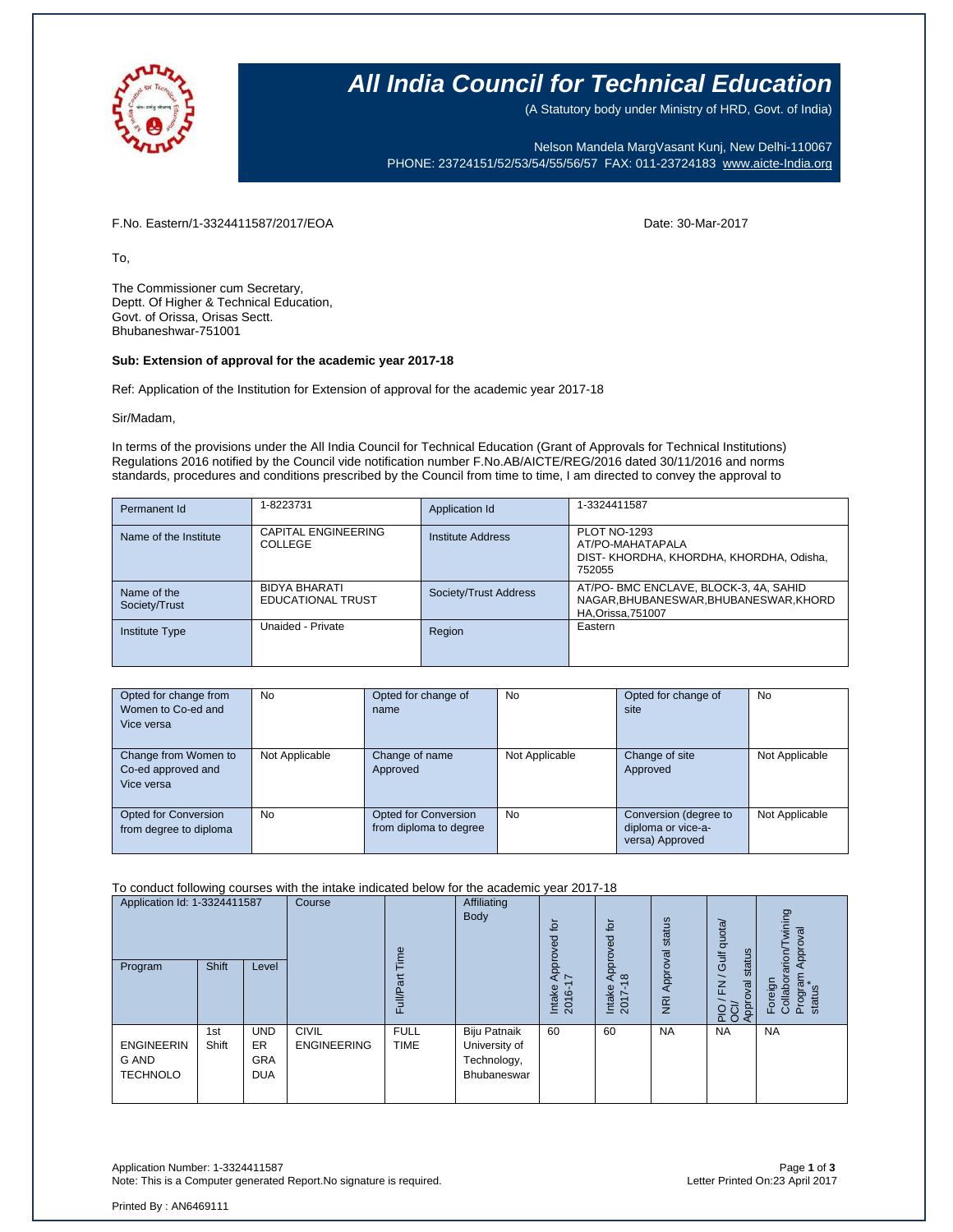

(A Statutory body under Ministry of HRD, Govt. of India)

Nelson Mandela MargVasant Kunj, New Delhi-110067 PHONE: 23724151/52/53/54/55/56/57 FAX: 011-23724183 [www.aicte-India.org](http://www.aicte-india.org/)

| GY                                                         |              | TE                                                               |                                                                                            |                            |                                                                    |     |     |           |           |           |
|------------------------------------------------------------|--------------|------------------------------------------------------------------|--------------------------------------------------------------------------------------------|----------------------------|--------------------------------------------------------------------|-----|-----|-----------|-----------|-----------|
| <b>ENGINEERIN</b><br><b>G AND</b><br><b>TECHNOLO</b><br>GY | 1st<br>Shift | <b>UND</b><br>ER<br><b>GRA</b><br><b>DUA</b><br><b>TE</b>        | <b>COMPUTER</b><br><b>SCEINCE &amp;</b><br><b>ENGINEERING</b>                              | <b>FULL</b><br><b>TIME</b> | Biju Patnaik<br>University of<br>Technology,<br>Bhubaneswar        | 60  | 60  | <b>NA</b> | <b>NA</b> | <b>NA</b> |
| <b>ENGINEERIN</b><br><b>G AND</b><br><b>TECHNOLO</b><br>GY | 1st<br>Shift | <b>UND</b><br>ER<br>GRA<br><b>DUA</b><br><b>TE</b>               | <b>ELECTRICAL</b><br><b>AND</b><br><b>ELECTRONICS</b><br><b>ENGINEERING</b>                | <b>FULL</b><br><b>TIME</b> | Biju Patnaik<br>University of<br>Technology,<br>Bhubaneswar        | 60  | 60  | <b>NA</b> | <b>NA</b> | <b>NA</b> |
| <b>ENGINEERIN</b><br><b>G AND</b><br><b>TECHNOLO</b><br>GY | 1st<br>Shift | <b>UND</b><br>ER<br><b>GRA</b><br><b>DUA</b><br><b>TE</b>        | <b>ELECTRICAL</b><br><b>ENGINEERING</b>                                                    | <b>FULL</b><br><b>TIME</b> | <b>Biju Patnaik</b><br>University of<br>Technology,<br>Bhubaneswar | 60  | 60  | <b>NA</b> | <b>NA</b> | <b>NA</b> |
| <b>ENGINEERIN</b><br><b>G AND</b><br><b>TECHNOLO</b><br>GY | 1st<br>Shift | <b>UND</b><br><b>ER</b><br><b>GRA</b><br><b>DUA</b><br><b>TE</b> | <b>ELECTRONICS</b><br><b>AND</b><br><b>COMMUNICATI</b><br><b>ONS</b><br><b>ENGINEERING</b> | <b>FULL</b><br><b>TIME</b> | Biju Patnaik<br>University of<br>Technology,<br>Bhubaneswar        | 60  | 60  | <b>NA</b> | <b>NA</b> | <b>NA</b> |
| <b>ENGINEERIN</b><br><b>G AND</b><br><b>TECHNOLO</b><br>GY | 1st<br>Shift | <b>UND</b><br><b>ER</b><br><b>GRA</b><br><b>DUA</b><br><b>TE</b> | <b>MECHANICAL</b><br><b>ENGINEERING</b>                                                    | <b>FULL</b><br><b>TIME</b> | Biju Patnaik<br>University of<br>Technology,<br>Bhubaneswar        | 120 | 120 | <b>NA</b> | <b>NA</b> | <b>NA</b> |

The above mentioned approval is subject to the condition that

CAPITAL ENGINEERING COLLEGE

shall follow and adhere to the Regulations, guidelines and directions issued by AICTE from time to time and the undertaking / affidavit given by the institution along with the application submitted by the institution on portal.

In case of any differences in content in this Computer generated Extension of Approval Letter, the content/information as approved by the Executive Council / General Council as available on the record of AICTE shall be final and binding.

Strict compliance of Anti-Ragging Regulation:- Approval is subject to strict compliance of provisions made in AICTE Regulation notified vide F. No. 37-3/Legal/AICTE/2009 dated July 1, 2009 for Prevention and Prohibition of Ragging in Technical Institutions. In case Institution fails to take adequate steps to Prevent Ragging or fails to act in accordance with AICTE Regulation or fails to punish perpetrators or incidents of Ragging, it will be liable to take any action as defined under clause 9(4) of the said Regulation.

#### **Note: Validity of the course details may be verified at www.aicte-india.org**

 **Prof. A.P Mittal Member Secretary, AICTE**

Application Number: 1-3324411587 Page **2** of **3** Note: This is a Computer generated Report.No signature is required.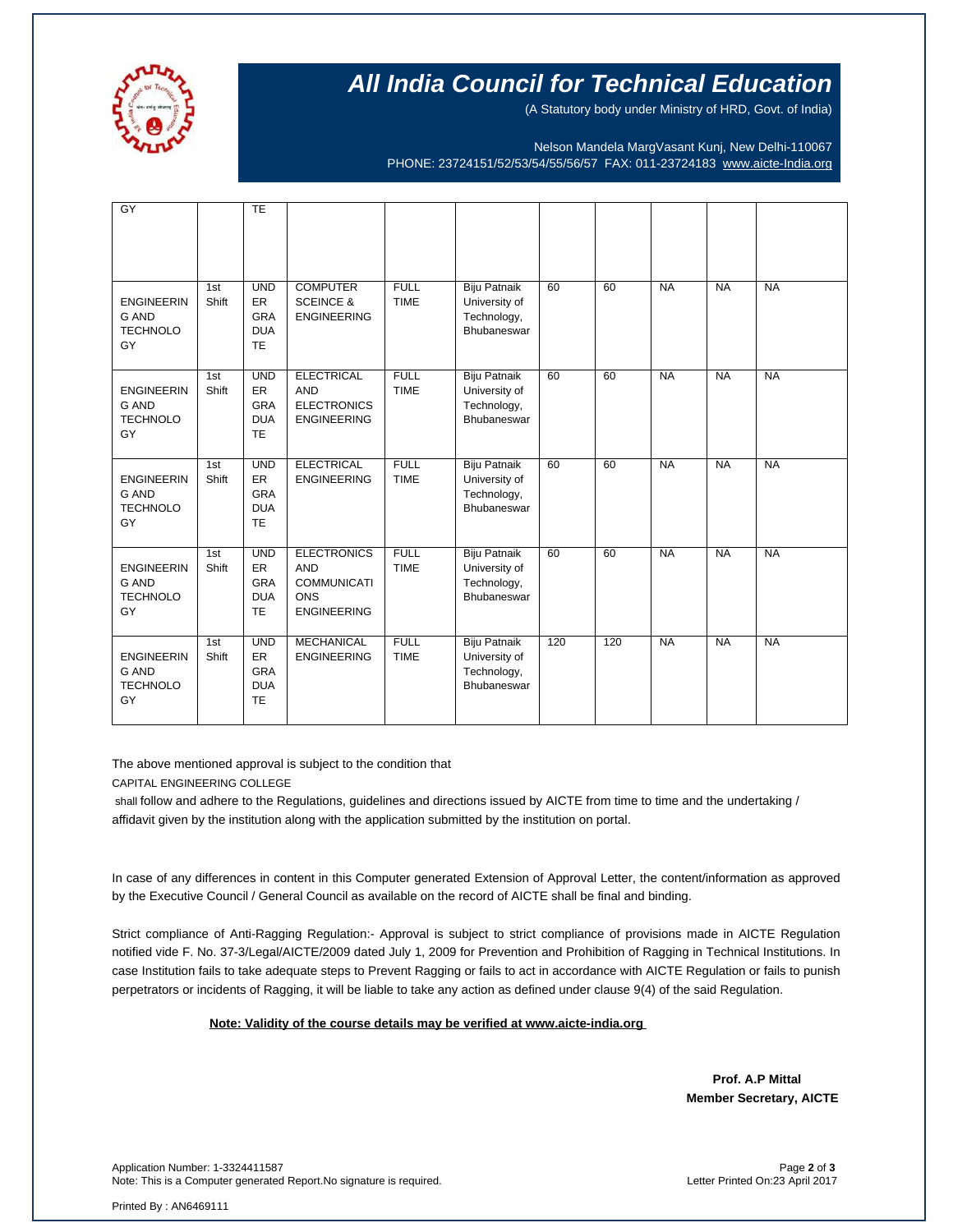

(A Statutory body under Ministry of HRD, Govt. of India)

Nelson Mandela MargVasant Kunj, New Delhi-110067 PHONE: 23724151/52/53/54/55/56/57 FAX: 011-23724183 [www.aicte-India.org](http://www.aicte-india.org/)

Copy to:

**1. The Regional Officer,** All India Council for Technical Education College of Leather Technology Campus Block LB, Sector III, Salt Lake City Kolkata - 700 098, West Bengal

- **2. The Director Of Technical Education\*\*,** Odisha
- **3. The Registrar\*\*,** Biju Patnaik University of Technology, Bhubaneswar

**4. The Principal / Director,**

CAPITAL ENGINEERING COLLEGE PLOT NO-1293 AT/PO-MAHATAPALA DIST- KHORDHA, KHORDHA,KHORDHA, Odisha,752055

**5. The Secretary / Chairman,**

BIDYA BHARATI EDUCATIONAL TRUST AT/PO- BMC ENCLAVE, BLOCK-3, 4A, SAHID NAGAR,BHUBANESWAR, BHUBANESWAR,KHORDHA, Orissa,751007

**6. Guard File(AICTE)**

**Note: \*\* - Approval letter copy will not be communicated through post/email. However, provision is made in the portal for downloading Approval letter through Authorized login credentials allotted to concerned DTE/Registrar.**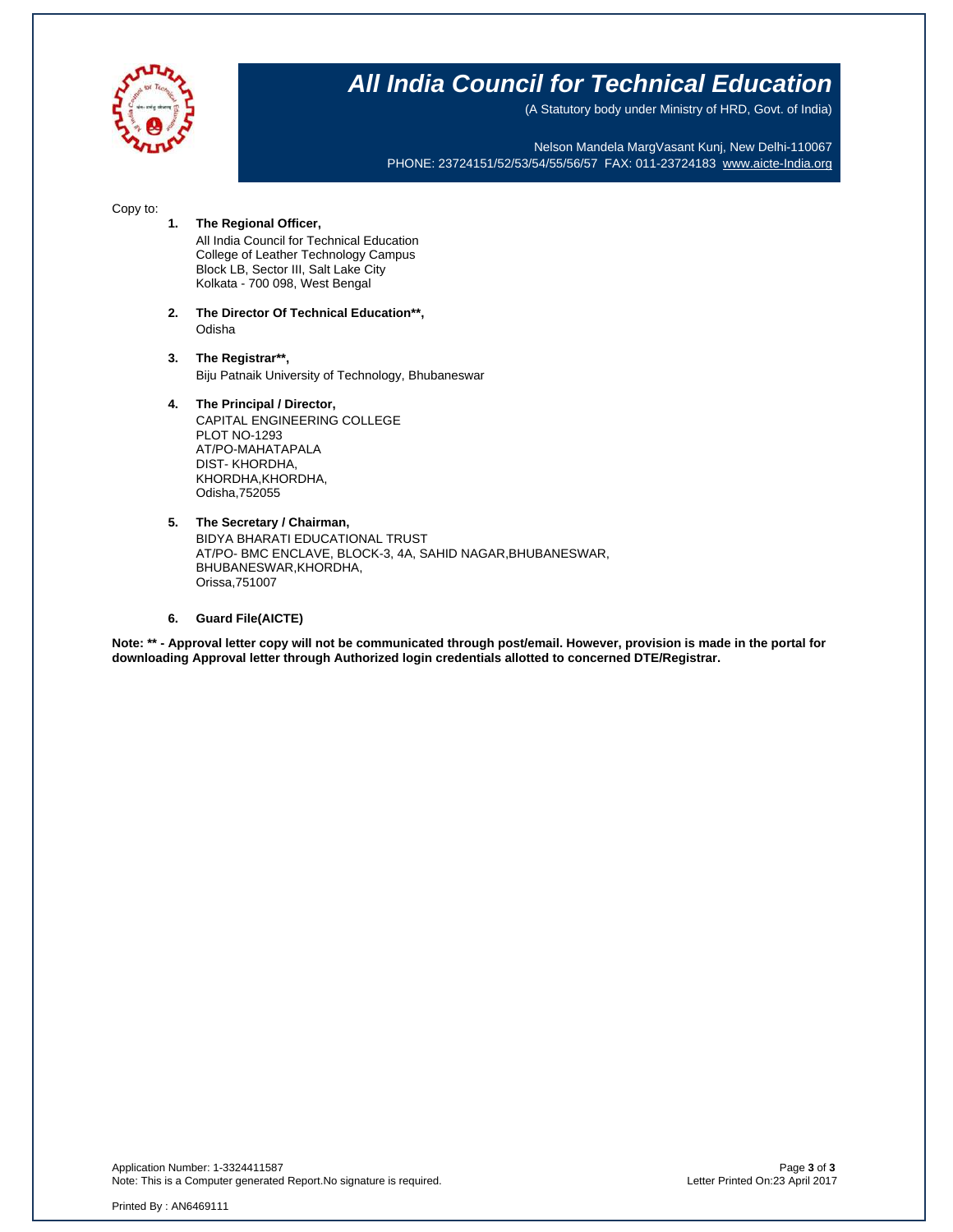Nelson Mandela Marg,Vasant Kunj, New Delhi-110070 Website: [www.aicte-india.org](http://www.aicte-india.org)

## **APPROVAL PROCESS 2018-19**

**Extension of Approval (EoA)**

F.No. Eastern/1-3509303688/2018/EOA Date: 10-Apr-2018

To,

The Commissioner cum Secretary, Deptt. Of Higher & Technical Education, Govt. of Orissa, Orisas Sectt. Bhubaneshwar-751001

### **Sub: Extension of Approval for the Academic Year 2018-19**

Ref: Application of the Institution for Extension of approval for the Academic Year 2018-19

Sir/Madam,

In terms of the provisions under the All India Council for Technical Education (Grant of Approvals for Technical Institutions) Regulations 2016 notified by the Council vide notification number F.No.AB/AICTE/REG/2016 dated 30/11/2016 and amended on December 5, 2017 and norms standards, procedures and conditions prescribed by the Council from time to time, I am directed to convey the approval to

| <b>Permanent Id</b>      | 1-8223731                                                                                    | <b>Application Id</b>        | 1-3509303688                                                                                              |
|--------------------------|----------------------------------------------------------------------------------------------|------------------------------|-----------------------------------------------------------------------------------------------------------|
| Name of the Institute    | <b>CAPITAL ENGINEERING COLLEGE</b>                                                           | Name of the Society/Trust    | <b>BIDYA BHARATI EDUCATIONAL</b><br><b>TRUST</b>                                                          |
| <b>Institute Address</b> | <b>PLOT NO-1293</b><br>AT/PO-MAHATAPALA<br>DIST-KHORDHA, KHORDHA,<br>KHORDHA, Odisha, 752055 | <b>Society/Trust Address</b> | AT/PO- BMC ENCLAVE, BLOCK-3,<br>4A. SAHID<br>NAGAR, BHUBANESWAR, BHUBAN<br>ESWAR, KHORDHA, Orissa, 751007 |
| <b>Institute Type</b>    | <b>Unaided - Private</b>                                                                     | Region                       | Eastern                                                                                                   |

| <b>Opted for Change from</b>       | <b>No</b> | <b>Change from Women to Co-Ed</b>  | <b>NA</b> |
|------------------------------------|-----------|------------------------------------|-----------|
| Women to Co-Ed and vice            |           | and vice versa Approved or         |           |
| versa                              |           | <b>Not</b>                         |           |
| <b>Opted for Change of Name</b>    | <b>No</b> | <b>Change of Name Approved or</b>  | <b>NA</b> |
|                                    |           | <b>Not</b>                         |           |
| <b>Opted for Change of Site</b>    | <b>No</b> | <b>Change of Site Approved or</b>  | <b>NA</b> |
|                                    |           | <b>Not</b>                         |           |
| <b>Opted for Conversion from</b>   | <b>No</b> | <b>Conversion for Degree to</b>    | <b>NA</b> |
| Degree to Diploma or vice          |           | Diploma or vice versa              |           |
| versa                              |           | <b>Approved or Not</b>             |           |
| <b>Opted for Organization Name</b> | <b>No</b> | <b>Change of Organization Name</b> | <b>NA</b> |
| Change                             |           | <b>Approved or Not</b>             |           |

**To conduct following Courses with the Intake indicated below for the Academic Year 2018-19**

| Program                                               | Shift | evel                            | Course                                                        | FT/PT+    | Body<br>Affiliating Book<br>(Univ/Body)                      | tor<br>pproved<br>ৰ<br>$\sigma$<br>$2018 - 1$<br>Intake | ड़<br>Approv<br><b>NRI Ap<br/>Status</b> | <b>SID</b><br>Guif<br><b>State</b><br>້ຈ<br>∽<br>0<br>$\omega$<br>준<br>quotal<br><b>Appro</b><br>$\frac{1}{2}$ | Program<br>Status*<br>boration<br>ख़<br><b>Twining</b><br>Approval<br>Foreign<br>Collat |
|-------------------------------------------------------|-------|---------------------------------|---------------------------------------------------------------|-----------|--------------------------------------------------------------|---------------------------------------------------------|------------------------------------------|----------------------------------------------------------------------------------------------------------------|-----------------------------------------------------------------------------------------|
| <b>ENGINEERING</b><br><b>AND</b><br><b>TECHNOLOGY</b> | 1st   | <b>UNDER</b><br><b>GRADUATE</b> | <b>CIVIL</b><br><b>ENGINEERING</b>                            | <b>FT</b> | <b>Biju Patnaik University of</b><br>Technology, Bhubaneswar | 60                                                      | <b>NA</b>                                | <b>NA</b>                                                                                                      | <b>NA</b>                                                                               |
| <b>ENGINEERING</b><br><b>AND</b><br><b>TECHNOLOGY</b> | 1st   | <b>UNDER</b><br><b>GRADUATE</b> | <b>COMPUTER</b><br><b>SCEINCE &amp;</b><br><b>ENGINEERING</b> | <b>FT</b> | <b>Biju Patnaik University of</b><br>Technology, Bhubaneswar | 60                                                      | <b>NA</b>                                | <b>NA</b>                                                                                                      | <b>NA</b>                                                                               |
| <b>ENGINEERING</b><br><b>AND</b><br><b>TECHNOLOGY</b> | 1st   | <b>UNDER</b><br><b>GRADUATE</b> | <b>ELECTRICAL</b><br><b>ENGINEERING</b>                       | <b>FT</b> | <b>Biju Patnaik University of</b><br>Technology, Bhubaneswar | 60                                                      | <b>NA</b>                                | <b>NA</b>                                                                                                      | <b>NA</b>                                                                               |
| <b>ENGINEERING</b>                                    | 1st   | <b>UNDER</b>                    | <b>ELECTRONICS</b>                                            | <b>FT</b> | <b>Biju Patnaik University of</b>                            | 60                                                      | <b>NA</b>                                | <b>NA</b>                                                                                                      | <b>NA</b>                                                                               |

Application No:1-3509303688 Page **1** of **2**

Note: This is a Computer generated Report. No signature is required.

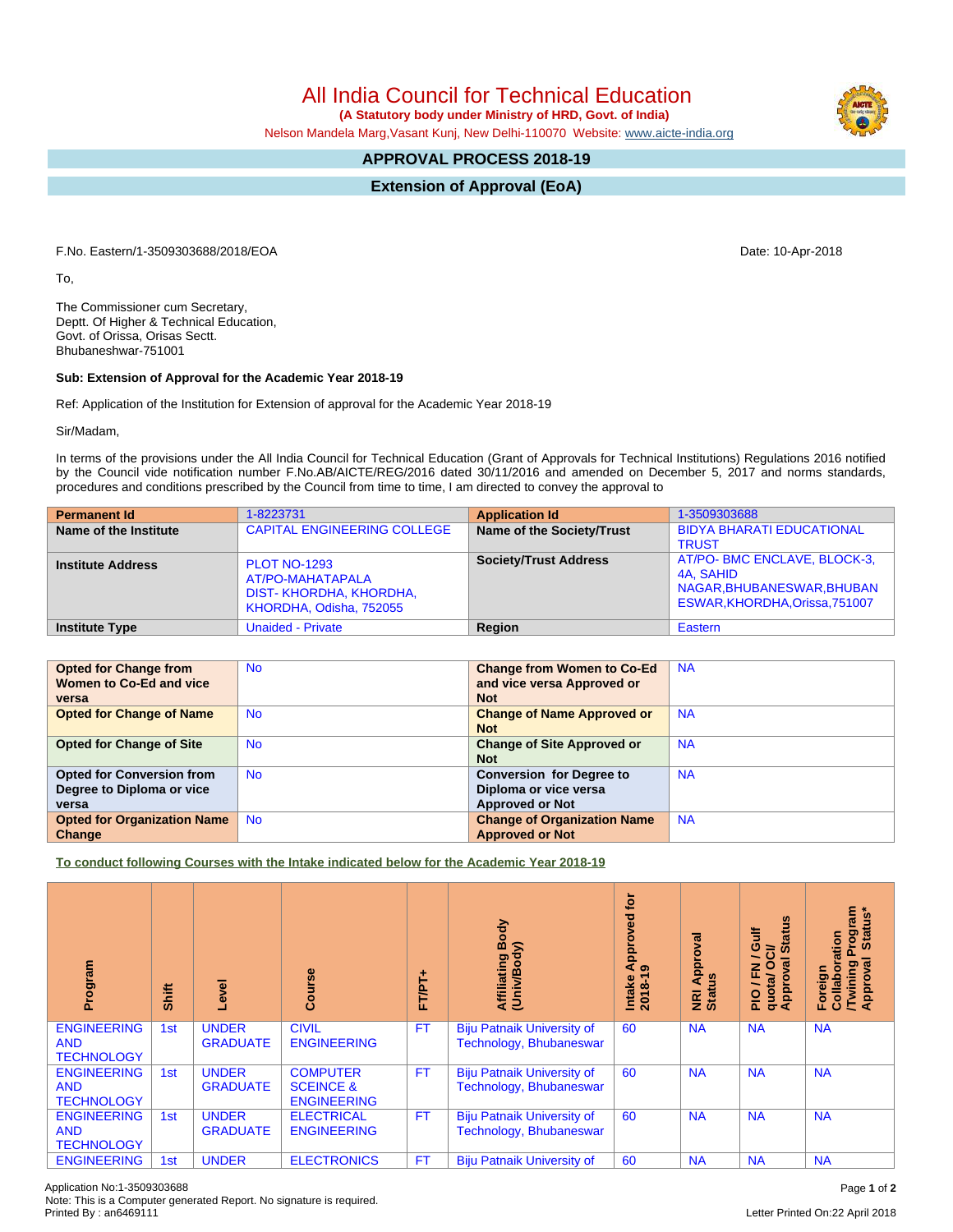| <b>AND</b><br><b>TECHNOLOGY</b>                       |     | <b>GRADUATE</b>                 | <b>AND</b><br><b>COMMUNICATION</b><br><b>S ENGINEERING</b>        |           | Technology, Bhubaneswar                                      |     |           |           |           |
|-------------------------------------------------------|-----|---------------------------------|-------------------------------------------------------------------|-----------|--------------------------------------------------------------|-----|-----------|-----------|-----------|
| <b>ENGINEERING</b><br><b>AND</b><br><b>TECHNOLOGY</b> | 1st | <b>UNDER</b><br><b>GRADUATE</b> | <b>MECHANICAL</b><br><b>ENGINEERING</b>                           | <b>FT</b> | <b>Biju Patnaik University of</b><br>Technology, Bhubaneswar | 120 | <b>NA</b> | <b>NA</b> | <b>NA</b> |
| <b>ENGINEERING</b><br><b>AND</b><br><b>TECHNOLOGY</b> | 1st | <b>UNDER</b><br><b>GRADUATE</b> | <b>ELECTRICAL AND</b><br><b>ELECTRONICS</b><br><b>ENGINEERING</b> | <b>FT</b> | <b>Biju Patnaik University of</b><br>Technology, Bhubaneswar | 60  | <b>NA</b> | <b>NA</b> | <b>NA</b> |

+FT –Full Time,PT-Part Time

In case of any differences in content in this Computer generated Extension of Approval Letter, the content/information as approved by the Executive Council / General Council as available on the record of AICTE shall be final and binding.

Strict compliance of Anti-Ragging Regulation: - Approval is subject to strict compliance of provisions made in AICTE Regulation notified vide F. No. 37-3/Legal/AICTE/2009 dated July 1, 2009 for Prevention and Prohibition of Ragging in Technical Institutions. In case Institution fails to take adequate steps to Prevent Ragging or fails to act in accordance with AICTE Regulation or fails to punish perpetrators or incidents of Ragging, it will be liable to take any action as defined under clause 9(4) of the said Regulation.

> **Prof. A.P Mittal Member Secretary, AICTE**

Copy to:

- 1. The Regional Officer, All India Council for Technical Education College of Leather Technology Campus Block LB, Sector III, Salt Lake City Kolkata - 700 098, West Bengal
- 2. The Director Of Technical Education\*\*, Odisha
- 3. The Registrar\*\*, Biju Patnaik University of Technology, Bhubaneswar
- 4. The Principal / Director, CAPITAL ENGINEERING COLLEGE PLOT NO-1293 AT/PO-MAHATAPALA DIST- KHORDHA, KHORDHA,KHORDHA, Odisha,752055
- 5. The Secretary / Chairman, BIDYA BHARATI EDUCATIONAL TRUST AT/PO- BMC ENCLAVE, BLOCK-3, 4A, SAHID NAGAR,BHUBANESWAR, BHUBANESWAR,KHORDHA, Orissa,751007
- 6. Guard File(AICTE)

Note: Validity of the Course details may be verified at <http://www.aicte-india.org/>

\*\* Individual Approval letter copy will not be communicated through Post/Email. However, consolidated list of Approved Institutions(bulk) will be shared through official Email Address to the concerned Authorities mentioned above.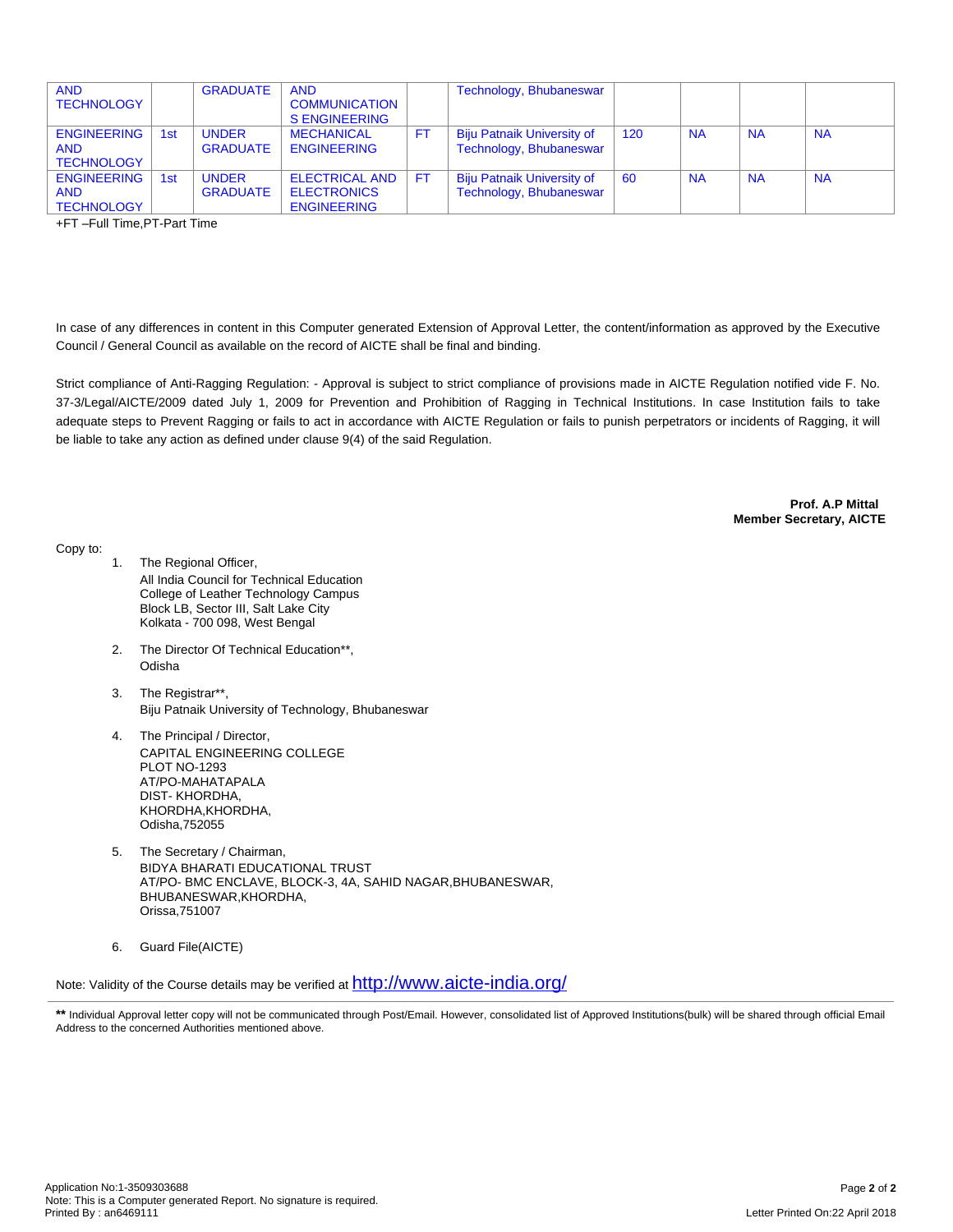**(A Statutory body under Ministry of HRD, Govt. of India)**

Nelson Mandela Marg,Vasant Kunj, New Delhi-110070 Website: [www.aicte-india.org](http://www.aicte-india.org)

## **APPROVAL PROCESS 2019-20**

**Extension of Approval (EoA)**

F.No. Eastern/1-4263306631/2019/EOA Date: 10-Apr-2019

To,

The Commissioner cum Secretary, Deptt. Of Higher & Technical Education, Govt. of Orissa, Orisas Sectt. Bhubaneshwar-751001

#### **Sub: Extension of Approval for the Academic Year 2019-20**

Ref: Application of the Institution for Extension of approval for the Academic Year 2019-20

Sir/Madam,

In terms of the provisions under the All India Council for Technical Education (Grant of Approvals for Technical Institutions) Regulations 2018 notified by the Council vide notification number F.No.AB/AICTE/REG/2018 dated 31/12/2018 and norms standards, procedures and conditions prescribed by the Council from time to time, I am directed to convey the approval to

| <b>Permanent Id</b>      | 1-8223731                                                                                    | <b>Application Id</b>        | 1-4263306631                                                                                              |
|--------------------------|----------------------------------------------------------------------------------------------|------------------------------|-----------------------------------------------------------------------------------------------------------|
| Name of the Institute    | <b>CAPITAL ENGINEERING COLLEGE</b>                                                           | Name of the Society/Trust    | <b>BIDYA BHARATI EDUCATIONAL</b><br><b>TRUST</b>                                                          |
| <b>Institute Address</b> | <b>PLOT NO-1293</b><br>AT/PO-MAHATAPALA<br>DIST-KHORDHA, KHORDHA,<br>KHORDHA, Odisha, 752055 | <b>Society/Trust Address</b> | AT/PO- BMC ENCLAVE, BLOCK-3,<br>4A. SAHID<br>NAGAR, BHUBANESWAR, BHUBAN<br>ESWAR, KHORDHA, Orissa, 751007 |
| <b>Institute Type</b>    | <b>Unaided - Private</b>                                                                     | Region                       | Eastern                                                                                                   |

| <b>Opted for Change from</b>       | <b>No</b> | <b>Change from Women to Co-Ed</b>     | <b>NA</b> |
|------------------------------------|-----------|---------------------------------------|-----------|
| Women to Co-Ed and vice            |           | and vice versa Approved or            |           |
|                                    |           |                                       |           |
| versa                              |           | <b>Not</b>                            |           |
| <b>Opted for Change of Name</b>    | <b>No</b> | <b>Change of Name Approved or</b>     | <b>NA</b> |
|                                    |           | <b>Not</b>                            |           |
| <b>Opted for Change of</b>         | <b>No</b> | <b>Change of Site/Location</b>        | <b>NA</b> |
| <b>Site/Location</b>               |           | <b>Approved or Not</b>                |           |
| <b>Opted for Conversion from</b>   | <b>No</b> | <b>Conversion for Degree to</b>       | <b>NA</b> |
| Degree to Diploma or vice          |           | Diploma or vice versa                 |           |
| versa                              |           | <b>Approved or Not</b>                |           |
| <b>Opted for Organization Name</b> | <b>No</b> | <b>Change of Organization Name</b>    | <b>NA</b> |
| Change                             |           | <b>Approved or Not</b>                |           |
| <b>Opted for Merger of</b>         | <b>No</b> | <b>Merger of Institution Approved</b> | <b>NA</b> |
| <b>Institution</b>                 |           | or Not                                |           |
| <b>Opted for Introduction of</b>   | <b>No</b> | <b>Introduction of Program/Level</b>  | <b>NA</b> |
| <b>New Program/Level</b>           |           | <b>Approved or Not</b>                |           |

**To conduct following Courses with the Intake indicated below for the Academic Year 2019-20**

| nanbo.                                      | Shift | level                    | Course                                   | ٠<br>FT/PT | Body<br>$\widehat{\phantom{a}}$<br>Affiliating<br>(Univ/Bod <sub>)</sub> | <b>jo</b><br>ढ़<br>$\circ$<br>ake Appro<br>9-20<br>Intake<br>2019-2 | ब्र<br>ō.<br>Appr<br>ŝ<br>NRI<br>Statu | <b>Status</b><br>ă<br>ဖ<br>$\vec{c}$<br>$\overline{\phantom{0}}$<br>$\circ$<br>준<br>g<br>quota/<br>Approv<br>$\frac{1}{2}$ |
|---------------------------------------------|-------|--------------------------|------------------------------------------|------------|--------------------------------------------------------------------------|---------------------------------------------------------------------|----------------------------------------|----------------------------------------------------------------------------------------------------------------------------|
| <b>Engineering And</b><br><b>Technology</b> | 1st   | <b>Under</b><br>Graduate | <b>Civil Engineering</b>                 | <b>FT</b>  | <b>Biju Patnaik University of</b><br>Technology, Bhubaneswar             | 60                                                                  | <b>NA</b>                              | <b>NA</b>                                                                                                                  |
| <b>Engineering And</b><br><b>Technology</b> | 1st   | <b>Under</b><br>Graduate | <b>Computer Sceince</b><br>& Engineering | <b>FT</b>  | <b>Biju Patnaik University of</b><br>Technology, Bhubaneswar             | 60                                                                  | <b>NA</b>                              | <b>NA</b>                                                                                                                  |
| <b>Engineering And</b><br><b>Technology</b> | 1st   | <b>Under</b><br>Graduate | <b>Electrical</b><br>Engineering         | <b>FT</b>  | <b>Biju Patnaik University of</b><br>Technology, Bhubaneswar             | 60                                                                  | <b>NA</b>                              | <b>NA</b>                                                                                                                  |
| <b>Engineering And</b>                      | 1st   | <b>Under</b>             | <b>Electronics And</b>                   | <b>FT</b>  | <b>Biju Patnaik University of</b>                                        | 60                                                                  | <b>NA</b>                              | <b>NA</b>                                                                                                                  |

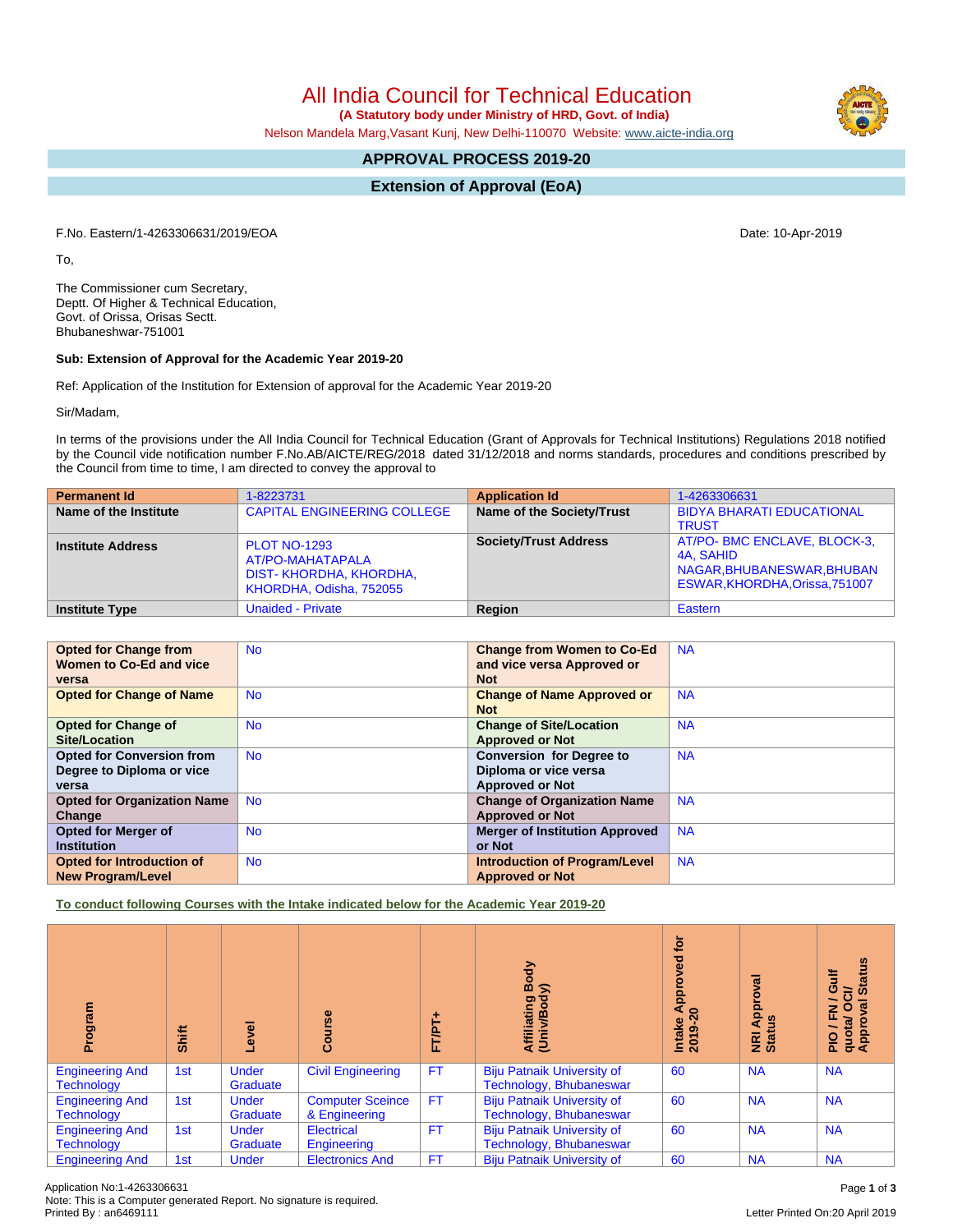| Technology                                  |     | Graduate                 | <b>Communications</b><br>Engineering                       |     | Technology, Bhubaneswar                                      |     |           |           |
|---------------------------------------------|-----|--------------------------|------------------------------------------------------------|-----|--------------------------------------------------------------|-----|-----------|-----------|
| <b>Engineering And</b><br>Technology        | 1st | Under<br>Graduate        | Mechanical<br>Engineering                                  | FT. | <b>Biju Patnaik University of</b><br>Technology, Bhubaneswar | 120 | <b>NA</b> | <b>NA</b> |
| <b>Engineering And</b><br><b>Technology</b> | 1st | <b>Under</b><br>Graduate | <b>Electrical And</b><br><b>Electronics</b><br>Engineering | FT  | <b>Biju Patnaik University of</b><br>Technology, Bhubaneswar | -60 | <b>NA</b> | <b>NA</b> |

+FT –Full Time,PT-Part Time

In case of any differences in content in this Computer generated Extension of Approval Letter, the content/information as approved by the Executive Council / General Council as available on the record of AICTE shall be final and binding.

Strict compliance of Anti-Ragging Regulation: - Approval is subject to strict compliance of provisions made in AICTE Regulation notified vide F. No. 37-3/Legal/AICTE/2009 dated July 1, 2009 for Prevention and Prohibition of Ragging in Technical Institutions. In case Institution fails to take adequate steps to Prevent Ragging or fails to act in accordance with AICTE Regulation or fails to punish perpetrators or incidents of Ragging, it will be liable to take any action as defined under clause 9(4) of the said Regulation.

#### **It is mandatory to comply all the essential requirements as given in APH 2019-20(appendix 6)**

NOTE: If the State Government / UT / DTE / DME has a reservation policy for admission in Technical Education Institutes and the same is applicable to Private & Self-financing Technical Institutions, then the State Government / UT/ DTE / DME shall ensure that 10 % of Reservation for EWS would be operational from the Academic year 2019-20 without affecting the percentage reservations of SC/ST/OBC/General . However, this would not be applicable in the case of Minority Institutions referred to the clause (1) of Article 30 of **Constitution of India.**

> **Prof. A.P Mittal Member Secretary, AICTE**

Copy to:

- **1. The Director Of Technical Education\*\*, Odisha**
- **2. The Registrar\*\*,** Biju Patnaik University Of Technology, Bhubaneswar
- **3. The Principal / Director,** Capital Engineering College Plot No-1293 At/Po-Mahatapala Dist- Khordha, Khordha, Khordha, Odisha,752055
- **4. The Secretary / Chairman,** Bidya Bharati Educational Trust At/Po- Bmc Enclave, Block-3, 4A, Sahid Nagar,Bhubaneswar. Bhubaneswar,Khordha, Orissa,751007

#### **5. The Regional Officer,**

All India Council for Technical Education College of Leather Technology Campus Block LB, Sector III, Salt Lake City Kolkata - 700 098, West Bengal

#### **6. Guard File(AICTE)**

Note: Validity of the Course details may be verified at <http://www.aicte-india.org/>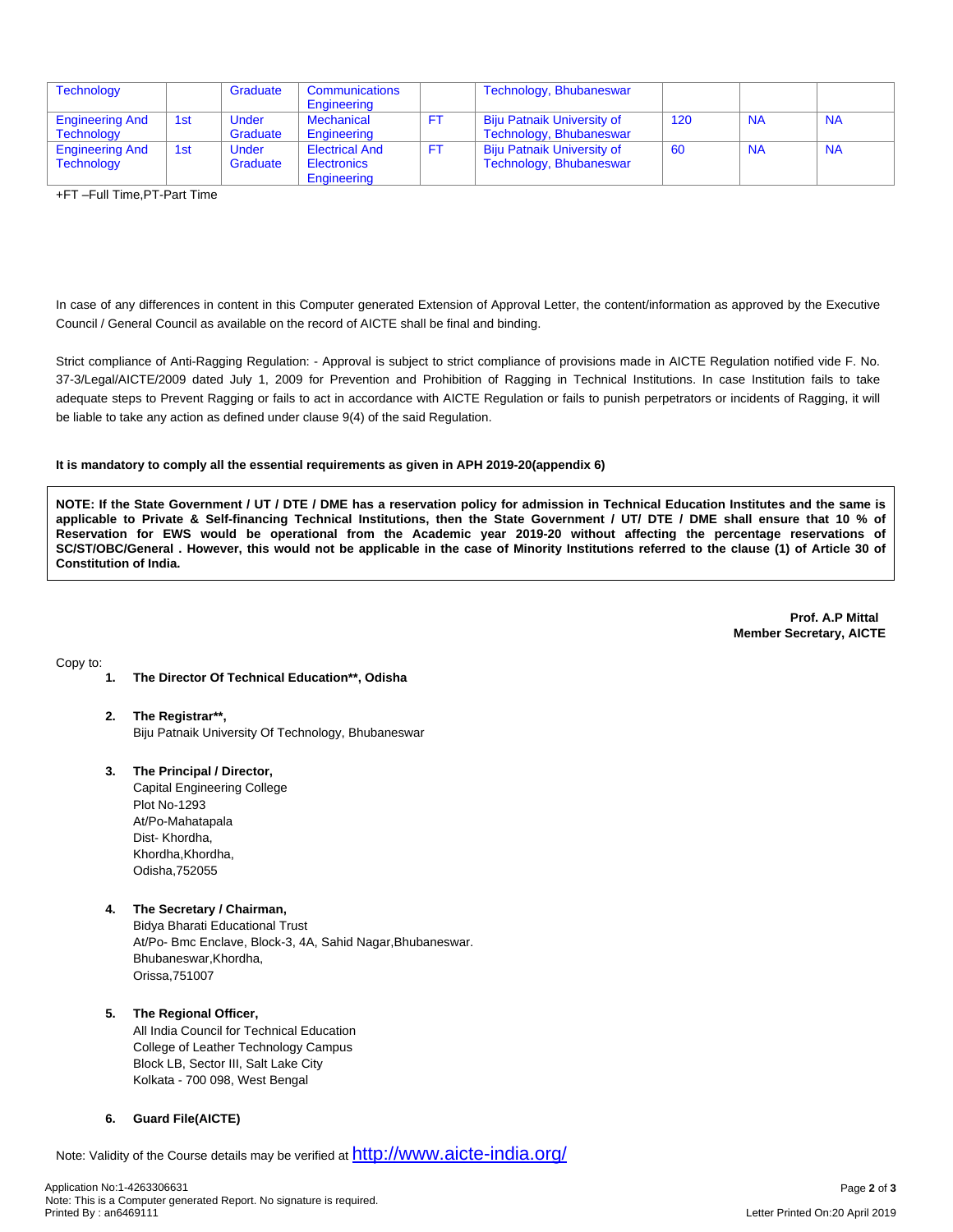**\*\*** Individual Approval letter copy will not be communicated through Post/Email. However, consolidated list of Approved Institutions(bulk) will be shared through official Email Address to the concerned Authorities mentioned above.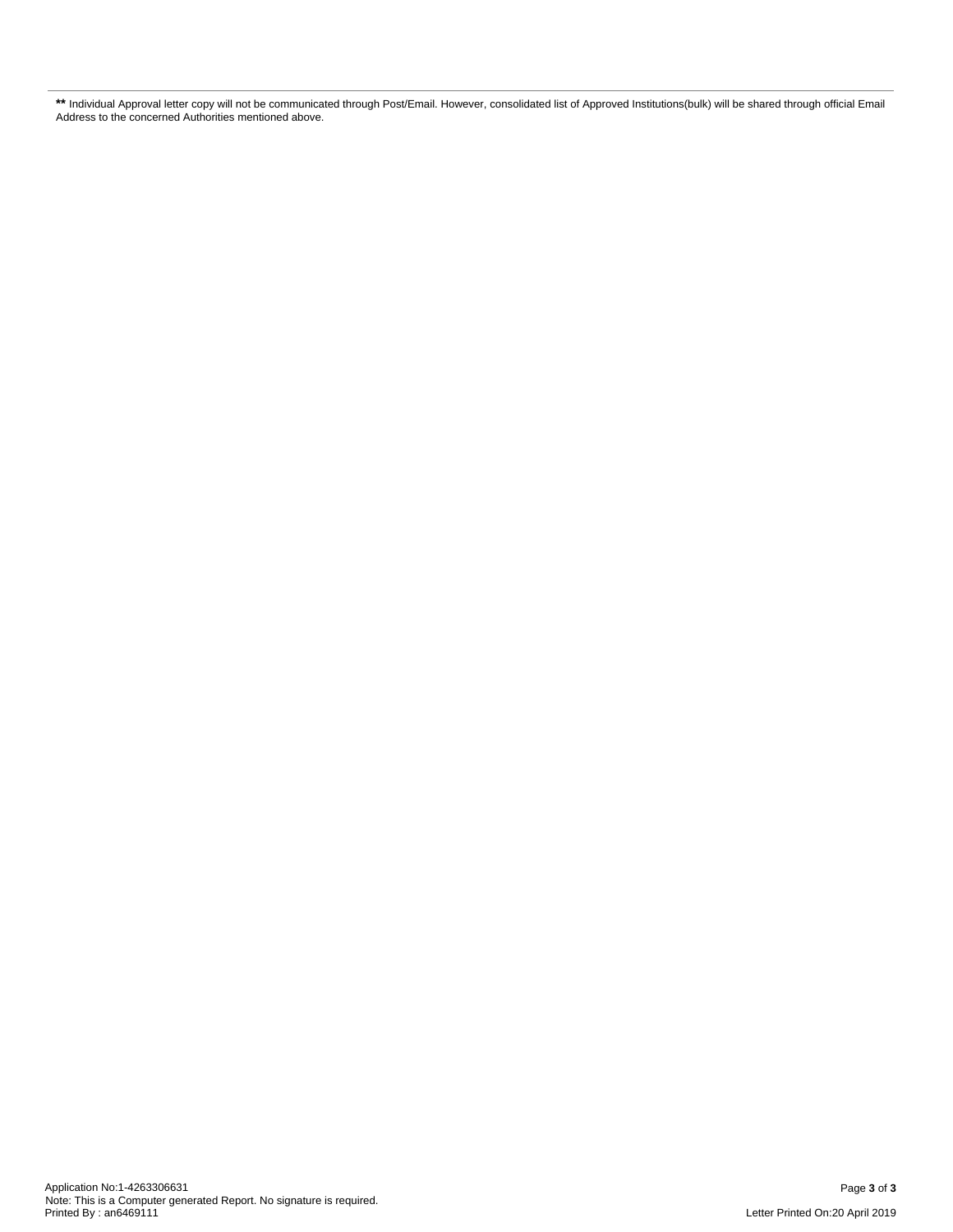**(A Statutory body under Ministry of HRD, Govt. of India)**

Nelson Mandela Marg,Vasant Kunj, New Delhi-110070 Website: [www.aicte-india.org](http://www.aicte-india.org)

#### **APPROVAL PROCESS 2020-21 -**

**Extension of Approval (EoA)**

F.No. Eastern/1-7010620697/2020/EOA Date: 15-Jun-2020

To,

### **Sub: Extension of Approval for the Academic Year 2020-21**

Ref: Application of the Institution for Extension of Approval for the Academic Year 2020-21

Sir/Madam,

In terms of the provisions under the All India Council for Technical Education (Grant of Approvals for Technical Institutions) Regulations 2020 notified by the Council vide notification number F.No. AB/AICTE/REG/2020 dated 4<sup>th</sup> February 2020 and norms standards, procedures and conditions prescribed by the Council from time to time, I am directed to convey the approval to

| <b>Permanent Id</b>      | 1-8223731                                                                                    | <b>Application Id</b>        | 1-7010620697                                                                                          |
|--------------------------|----------------------------------------------------------------------------------------------|------------------------------|-------------------------------------------------------------------------------------------------------|
| Name of the Institute    | <b>CAPITAL ENGINEERING COLLEGE</b>                                                           | Name of the Society/Trust    | <b>BIDYA BHARATI EDUCATIONAL</b><br><b>TRUST</b>                                                      |
| <b>Institute Address</b> | <b>PLOT NO-1293</b><br>AT/PO-MAHATAPALA<br>DIST-KHORDHA, KHORDHA,<br>KHORDHA, Odisha, 752055 | <b>Society/Trust Address</b> | AT/PO- BMC ENCLAVE, BLOCK-3,<br>4A. SAHID<br>NAGAR, BHUBANESWAR, BHUBA<br>NESWAR.KHORDHA.Orissa.75100 |
| <b>Institute Type</b>    | <b>Private-Self Financing</b>                                                                | Region                       | Eastern                                                                                               |

#### **To conduct following Courses with the Intake indicated below for the Academic Year 2020-21**

| Program                                               | Level                           | <b>Course</b>                                                 | <b>Affiliating Body</b><br>(University<br>/Body)                          | <b>Intake</b><br><b>Approved</b><br>for 2019-20 | <b>Intake</b><br><b>Approved</b><br>for 2020-21 | <b>NRI</b><br>Approval<br><b>Status</b> | PIO/FN/<br>Gulf quota/<br><b>OCI</b><br><b>Approval</b><br><b>Status</b> |
|-------------------------------------------------------|---------------------------------|---------------------------------------------------------------|---------------------------------------------------------------------------|-------------------------------------------------|-------------------------------------------------|-----------------------------------------|--------------------------------------------------------------------------|
| <b>ENGINEERING</b><br><b>AND</b><br><b>TECHNOLOGY</b> | <b>UNDER</b><br><b>GRADUATE</b> | <b>CIVIL</b><br><b>ENGINEERING</b>                            | <b>Biju Patnaik</b><br>University of<br>Technology,<br><b>Bhubaneswar</b> | 60                                              | 120                                             | <b>NA</b>                               | <b>NA</b>                                                                |
| <b>ENGINEERING</b><br><b>AND</b><br><b>TECHNOLOGY</b> | <b>UNDER</b><br><b>GRADUATE</b> | <b>COMPUTER</b><br><b>SCEINCE &amp;</b><br><b>ENGINEERING</b> | <b>Biju Patnaik</b><br>University of<br>Technology,<br><b>Bhubaneswar</b> | 60                                              | 60                                              | <b>NA</b>                               | <b>NA</b>                                                                |
| <b>ENGINEERING</b><br><b>AND</b><br><b>TECHNOLOGY</b> | <b>UNDER</b><br><b>GRADUATE</b> | <b>ELECTRICAL</b><br><b>ENGINEERING</b>                       | <b>Biju Patnaik</b><br>University of<br>Technology,<br><b>Bhubaneswar</b> | 60                                              | 60                                              | <b>NA</b>                               | <b>NA</b>                                                                |



Letter Printed On:18 June 2020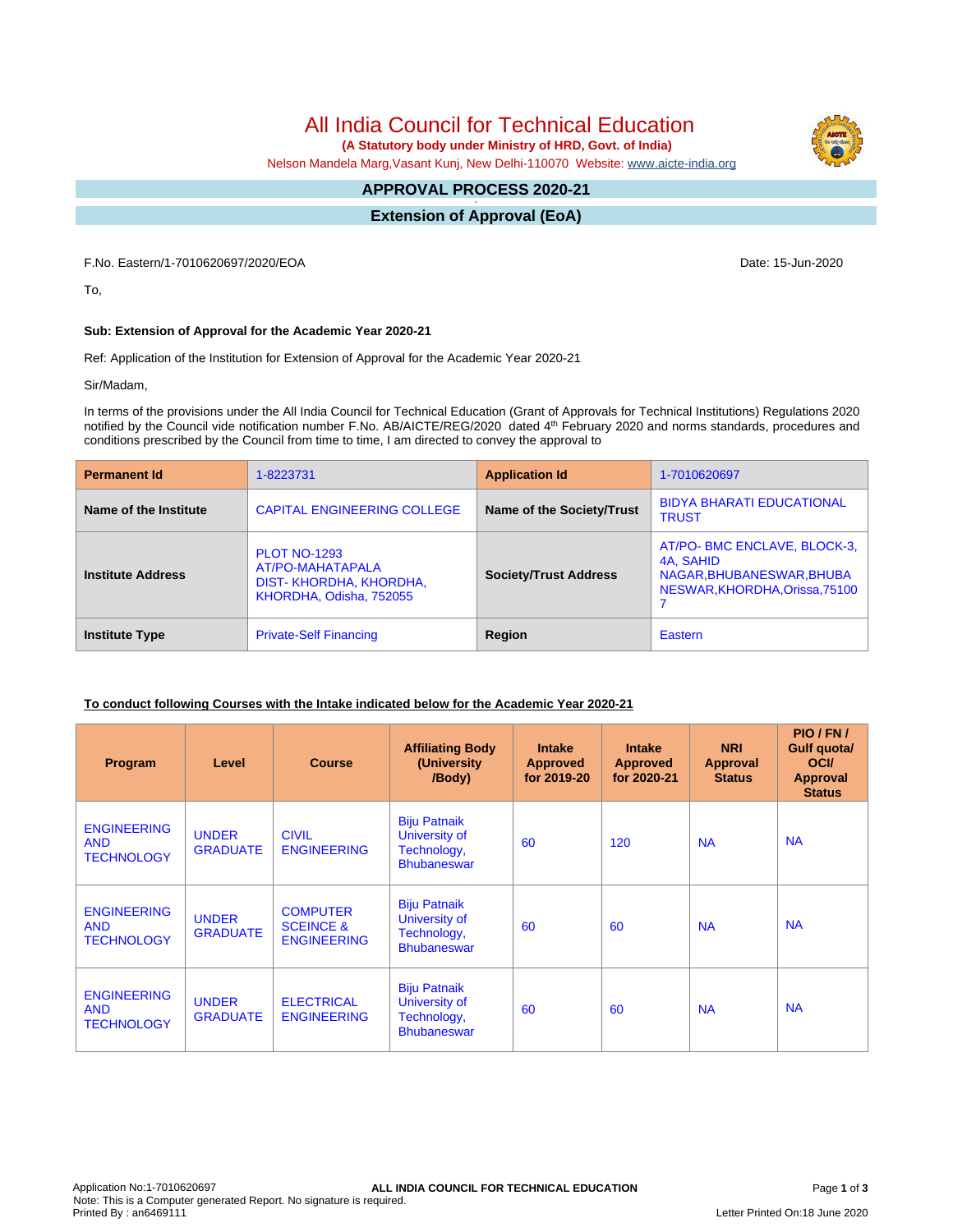| <b>ENGINEERING</b><br><b>AND</b><br><b>TECHNOLOGY</b> | <b>UNDER</b><br><b>GRADUATE</b> | <b>MECHANICAL</b><br><b>ENGINEERING</b>                                     | <b>Biju Patnaik</b><br>University of<br>Technology,<br><b>Bhubaneswar</b> | 120 | 120 | <b>NA</b> | <b>NA</b> |
|-------------------------------------------------------|---------------------------------|-----------------------------------------------------------------------------|---------------------------------------------------------------------------|-----|-----|-----------|-----------|
| <b>ENGINEERING</b><br><b>AND</b><br><b>TECHNOLOGY</b> | <b>UNDER</b><br><b>GRADUATE</b> | <b>ELECTRICAL</b><br><b>AND</b><br><b>ELECTRONICS</b><br><b>ENGINEERING</b> | <b>Biju Patnaik</b><br>University of<br>Technology,<br><b>Bhubaneswar</b> | -60 | 60  | <b>NA</b> | <b>NA</b> |

#### **Course(s) Applied for Closure by the Institute for the Academic Year 2020-21**

| <b>Program</b>                              | Level                 | <b>Course</b>                                                         | <b>Affiliating Body</b><br>(Univ/Body)                                    | <b>Course Closure Status</b> |
|---------------------------------------------|-----------------------|-----------------------------------------------------------------------|---------------------------------------------------------------------------|------------------------------|
| <b>ENGINEERING AND</b><br><b>TECHNOLOGY</b> | <b>UNDER GRADUATE</b> | <b>ELECTRONICS AND</b><br><b>COMMUNICATIONS</b><br><b>ENGINEERING</b> | <b>Biju Patnaik</b><br>University of<br>Technology,<br><b>Bhubaneswar</b> | Approved                     |

#### **It is mandatory to comply with all the essential requirements as given in APH 2020-21 (Appendix 6)**

## **Important Instructions**

- 1. The State Government/ UT/ Directorate of Technical Education/ Directorate of Medical Education shall ensure that 10% of reservation for Economically Weaker Section (EWS) as per the reservation policy for admission, operational from the Academic year 2020-21 is implemented without affecting the reservation percentages of SC/ ST/ OBC/ General. However, this would not be applicable in the case of Minority Institutions referred to the Clause (1) of Article 30 of Constitution of India. Such Institution shall be permitted to increase in annual permitted strength over a maximum period of two years beginning with the Academic Year 2020-21
- 2. The Institution offering courses earlier in the Regular Shift, First Shift, Second Shift/Part Time now amalgamated as total intake shall have to fulfil all facilities such as Infrastructure, Faculty and other requirements as per the norms specified in the Approval Process Handbook 2020-21 for the Total Approved Intake. Further, the Institutions Deemed to be Universities/ Institutions having Accreditation/ Autonomy status shall have to maintain the Faculty: Student ratio as specified in the Approval Process Handbook. All such Institutions/ Universities shall have to create the necessary Faculty, Infrastructure and other facilities WITHIN 2 YEARS to fulfil the norms based on the Affidavit submitted to AICTE.
- 3. In case of any differences in content in this Computer generated Extension of Approval Letter, the content/information as approved by the Executive Council / General Council as available on the record of AICTE shall be final and binding.
- 4. Strict compliance of Anti-Ragging Regulation: Approval is subject to strict compliance of provisions made in AICTE Regulation notified vide F. No. 373/Legal/AICTE/2009 dated July 1, 2009 for Prevention and Prohibition of Ragging in Technical Institutions. In case Institution fails to take adequate steps to Prevent Ragging or fails to act in accordance with AICTE Regulation or fails to punish perpetrators or incidents of Ragging, it will be liable to take any action as defined under clause 9(4) of the said Regulation.

**Prof.Rajive Kumar Member Secretary, AICTE**

Copy to:

**1. The Director Of Technical Education\*\*, Odisha**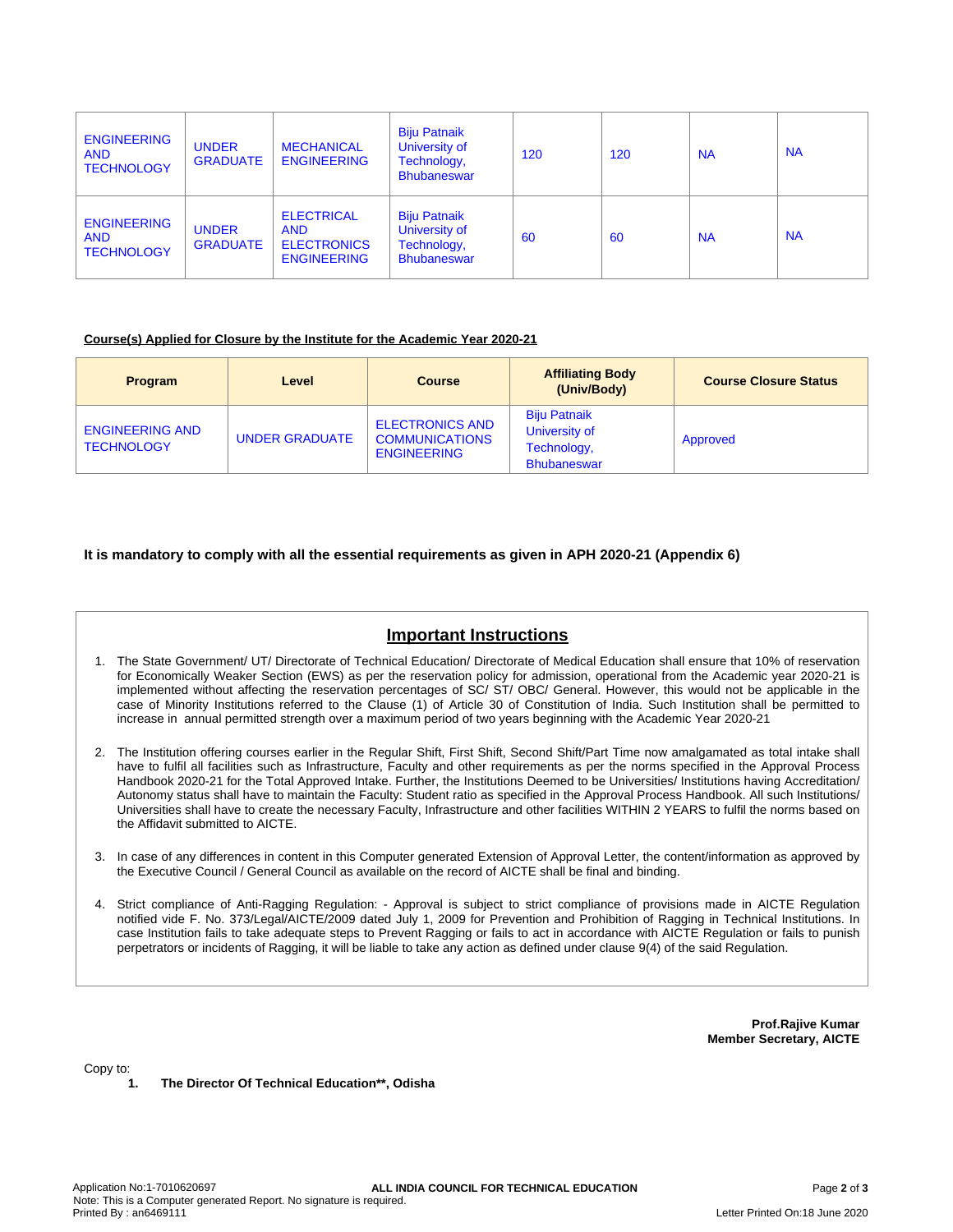#### **2**. **The Registrar\*\*,**

Biju Patnaik University Of Technology, Bhubaneswar

## **3. The Principal / Director,**

CAPITAL ENGINEERING COLLEGE Plot No-1293 At/Po-Mahatapala Dist- Khordha, Khordha, Khordha, Odisha,752055

**4. The Secretary / Chairman,** AT/PO- BMC ENCLAVE, BLOCK-3, 4A, SAHID NAGAR,BHUBANESWAR BHUBANESWAR,KHORDHA Orissa,751007

#### **5. The Regional Officer,**

All India Council for Technical Education College of Leather Technology Campus Block LB, Sector III, Salt Lake City Kolkata - 700 098, West Bengal

#### **6. Guard File(AICTE)**

Note: Validity of the Course details may be verified at <http://www.aicte-india.org/>

\*\* Individual Approval letter copy will not be communicated through Post/Email. However, consolidated list of Approved Institutions(bulk) will be shared through official Email Address to the concerned Authorities mentioned above.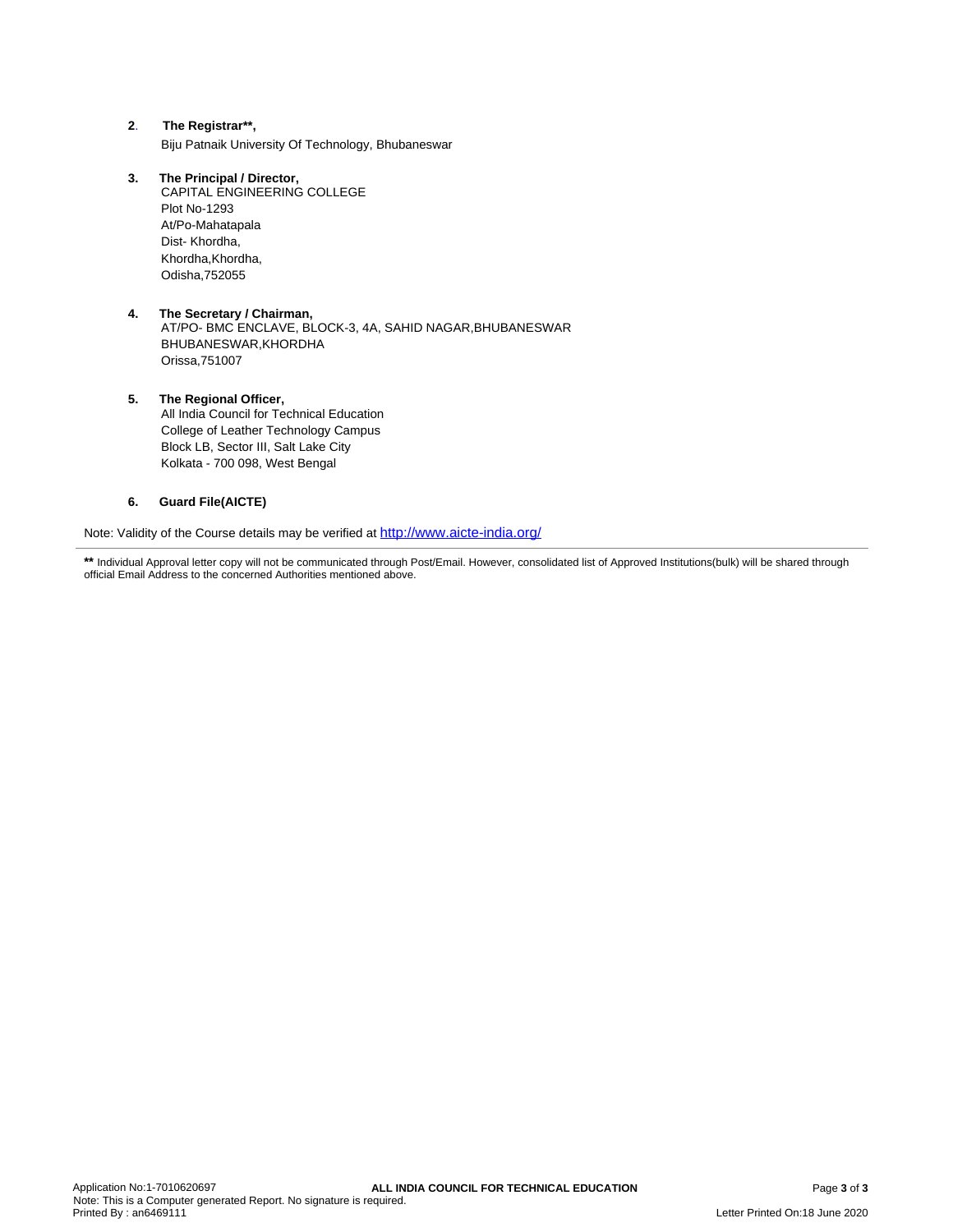**(A Statutory body under Ministry of Education, Govt. of India)**

Nelson Mandela Marg,Vasant Kunj, New Delhi-110070 Website: [www.aicte-india.org](http://www.aicte-india.org)

#### **APPROVAL PROCESS 2021-22 -**

**Extension of Approval (EoA)**

F.No. Eastern/1-9320192813/2021/EOA Date: 15-Jul-2021

To,

The Commissioner cum Secretary, Deptt. Of Higher & Technical Education, Govt. of Orissa, Orisas Sectt. Bhubaneshwar-751001

#### **Sub: Extension of Approval for the Academic Year 2021-22**

Ref: Application of the Institution for Extension of Approval for the Academic Year 2021-22

Sir/Madam,

In terms of the provisions under the All India Council for Technical Education (Grant of Approvals for Technical Education) (1<sup>st</sup> Amendment) Regulations, 2021 notified on 24th February 2021 and other notifications as applicable and published from time to time, I am directed to convey the approval to

| <b>Permanent Id</b>                                   | 1-8223731                                                                                    | <b>Application Id</b>                                              | 1-9320192813                                                                                          |  |  |  |
|-------------------------------------------------------|----------------------------------------------------------------------------------------------|--------------------------------------------------------------------|-------------------------------------------------------------------------------------------------------|--|--|--|
| Name of the Institution<br>/University                | <b>CAPITAL ENGINEERING COLLEGE</b>                                                           | Name of the Society/Trust                                          | <b>BIDYA BHARATI EDUCATIONAL</b><br><b>TRUST</b>                                                      |  |  |  |
| <b>Institution /University</b><br><b>Address</b>      | <b>PLOT NO-1293</b><br>AT/PO-MAHATAPALA<br>DIST-KHORDHA, KHORDHA,<br>KHORDHA, Odisha, 752055 | <b>Society/Trust Address</b>                                       | AT/PO- BMC ENCLAVE, BLOCK-3,<br>4A. SAHID<br>NAGAR, BHUBANESWAR, BHUBA<br>NESWAR.KHORDHA.Orissa.75100 |  |  |  |
| <b>Institution /University</b><br><b>Type</b>         | <b>Private-Self Financing</b>                                                                | Region                                                             | Eastern                                                                                               |  |  |  |
|                                                       |                                                                                              |                                                                    |                                                                                                       |  |  |  |
| Opted for Introduction of<br><b>New Program/Level</b> | <b>Yes</b>                                                                                   | Introduction of<br><b>Program/Level Approved or</b><br><b>NEWS</b> | Approved                                                                                              |  |  |  |

**Not**

#### **To conduct following Programs / Courses with the Intake indicated below for the Academic Year 2021-22**

| Program                                               | Level                           | <b>Course</b>                                                 | <b>Affiliating Body</b><br>(University /Body)                             | <b>Intake</b><br><b>Approved</b><br>for 2020-21 | <b>Intake</b><br><b>Approved</b><br>for 2021-22 | <b>NRI</b><br><b>Approval</b><br><b>Status</b> | FN / Gulf<br>quotal OCI/<br><b>Approval</b><br><b>Status</b> |
|-------------------------------------------------------|---------------------------------|---------------------------------------------------------------|---------------------------------------------------------------------------|-------------------------------------------------|-------------------------------------------------|------------------------------------------------|--------------------------------------------------------------|
| <b>ENGINEERING</b><br><b>AND</b><br><b>TECHNOLOGY</b> | <b>UNDER</b><br><b>GRADUATE</b> | <b>CIVIL</b><br><b>ENGINEERING</b>                            | <b>Biju Patnaik</b><br>University of<br>Technology,<br><b>Bhubaneswar</b> | 120                                             | 120                                             | <b>No</b>                                      | <b>No</b>                                                    |
| <b>ENGINEERING</b><br><b>AND</b><br><b>TECHNOLOGY</b> | <b>UNDER</b><br><b>GRADUATE</b> | <b>COMPUTER</b><br><b>SCEINCE &amp;</b><br><b>ENGINEERING</b> | <b>Biju Patnaik</b><br>University of<br>Technology,<br><b>Bhubaneswar</b> | 60                                              | 60                                              | <b>No</b>                                      | <b>No</b>                                                    |

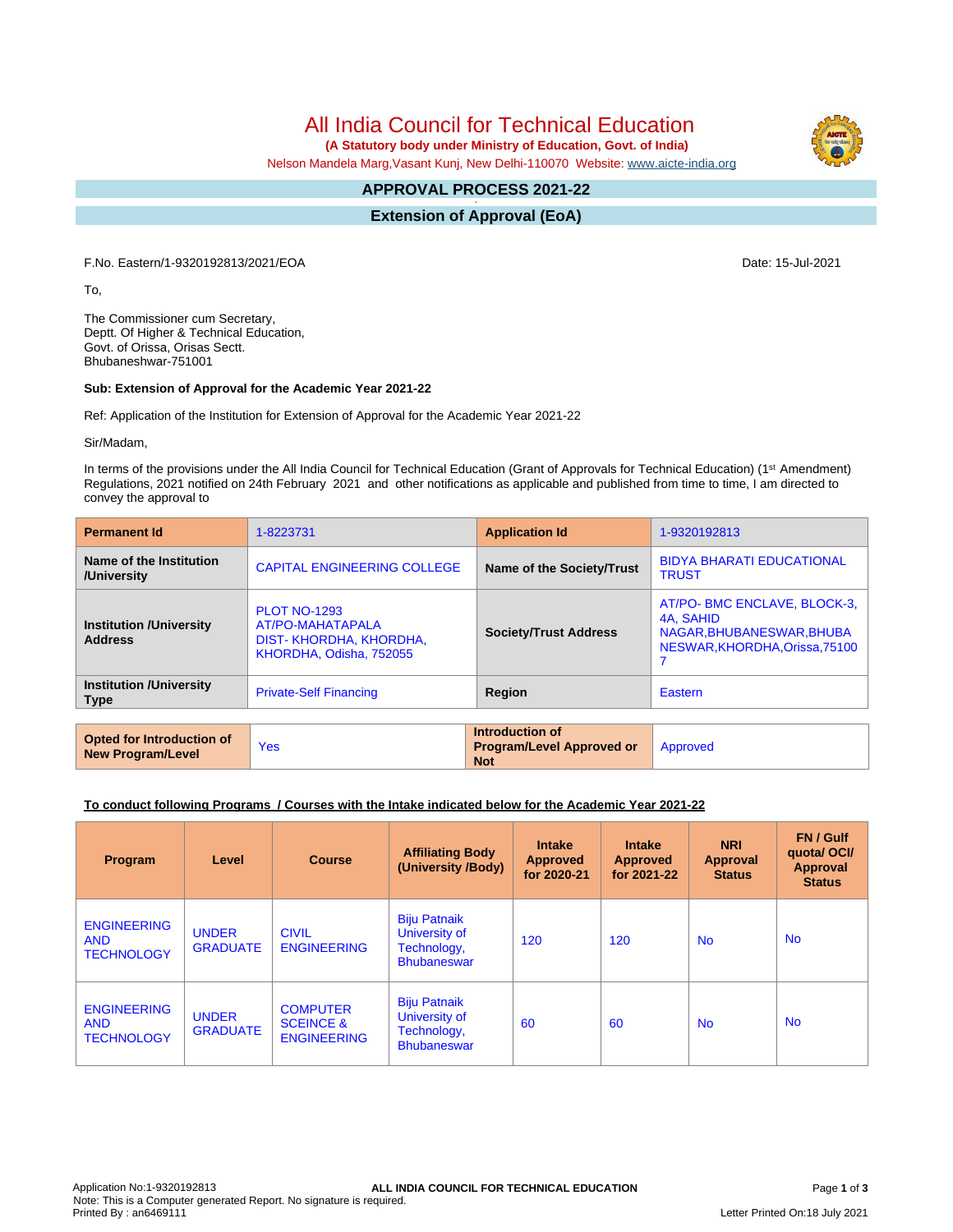| <b>ENGINEERING</b><br><b>AND</b><br><b>TECHNOLOGY</b> | <b>UNDER</b><br><b>GRADUATE</b> | <b>ELECTRICAL</b><br><b>ENGINEERING</b>                                     | <b>Biju Patnaik</b><br>University of<br>Technology,<br><b>Bhubaneswar</b> | 60          | 60         | N <sub>o</sub> | <b>No</b> |
|-------------------------------------------------------|---------------------------------|-----------------------------------------------------------------------------|---------------------------------------------------------------------------|-------------|------------|----------------|-----------|
| <b>ENGINEERING</b><br><b>AND</b><br><b>TECHNOLOGY</b> | <b>UNDER</b><br><b>GRADUATE</b> | <b>MECHANICAL</b><br><b>ENGINEERING</b>                                     | <b>Biju Patnaik</b><br>University of<br>Technology,<br><b>Bhubaneswar</b> | 120         | 120        | N <sub>o</sub> | <b>No</b> |
| <b>ENGINEERING</b><br><b>AND</b><br><b>TECHNOLOGY</b> | <b>UNDER</b><br><b>GRADUATE</b> | <b>ELECTRICAL</b><br><b>AND</b><br><b>ELECTRONICS</b><br><b>ENGINEERING</b> | <b>Biju Patnaik</b><br>University of<br>Technology,<br><b>Bhubaneswar</b> | 60          | 60         | <b>No</b>      | <b>No</b> |
| <b>MCA</b>                                            | <b>POST</b><br><b>GRADUATE</b>  | <b>MASTERS IN</b><br><b>COMPUTER</b><br><b>APPLICATIONS</b>                 | <b>Biju Patnaik</b><br>University of<br>Technology,<br><b>Bhubaneswar</b> | $\mathbf 0$ | $120^{##}$ | <b>No</b>      | <b>No</b> |

## Approved New Course(s)

**It is mandatory to comply with all the essential requirements as given in APH 2021-22 (Appendix 6)**

## **Important Instructions**

- 1. The State Government/ UT/ Directorate of Technical Education/ Directorate of Medical Education shall ensure that 10% of reservation for Economically Weaker Section (EWS) as per the reservation policy for admission, operational from the Academic year 2019-20 is implemented without affecting the reservation percentages of SC/ ST/ OBC/ General. However, this would not be applicable in the case of Minority Institutions referred to the Clause (1) of Article 30 of Constitution of India. Such Institution shall be permitted to increase in annual permitted strength over a maximum period of two years.
- 2. The Institution offering courses earlier in the Regular Shift, First Shift, Second Shift/Part Time now amalgamated as total intake shall have to fulfil all facilities such as Infrastructure, Faculty and other requirements as per the norms specified in the Approval Process Handbook 2021-22 for the Total Approved Intake. Further, the Institutions Deemed to be Universities/ Institutions having Accreditation/ Autonomy status shall have to maintain the Faculty: Student ratio as specified in the Approval Process Handbook.
- 3. Strict compliance of Anti-Ragging Regulation, Establishment of Committee for SC/ ST, Establishment of Internal Complaint Committee (ICC), Establishment of Online Grievance Redressal Mechanism, Barrier Free Built Environment for disabled and elderly persons, Fire and Safety Certificate should be maintained as per the provisions made in Approval Process Handbook and AICTE Regulation notified from time to time.
- 4. In case of any differences in content in this Computer generated Extension of Approval Letter, the content/information as approved by the Executive Council / General Council as available on the record of AICTE shall be final and binding.

**Prof.Rajive Kumar Member Secretary, AICTE**

Copy \*\* to:

- **1. The Director of Technical Education\*\*, Odisha**
- **2**. **The Registrar\*\*,**

Biju Patnaik University Of Technology, Bhubaneswar